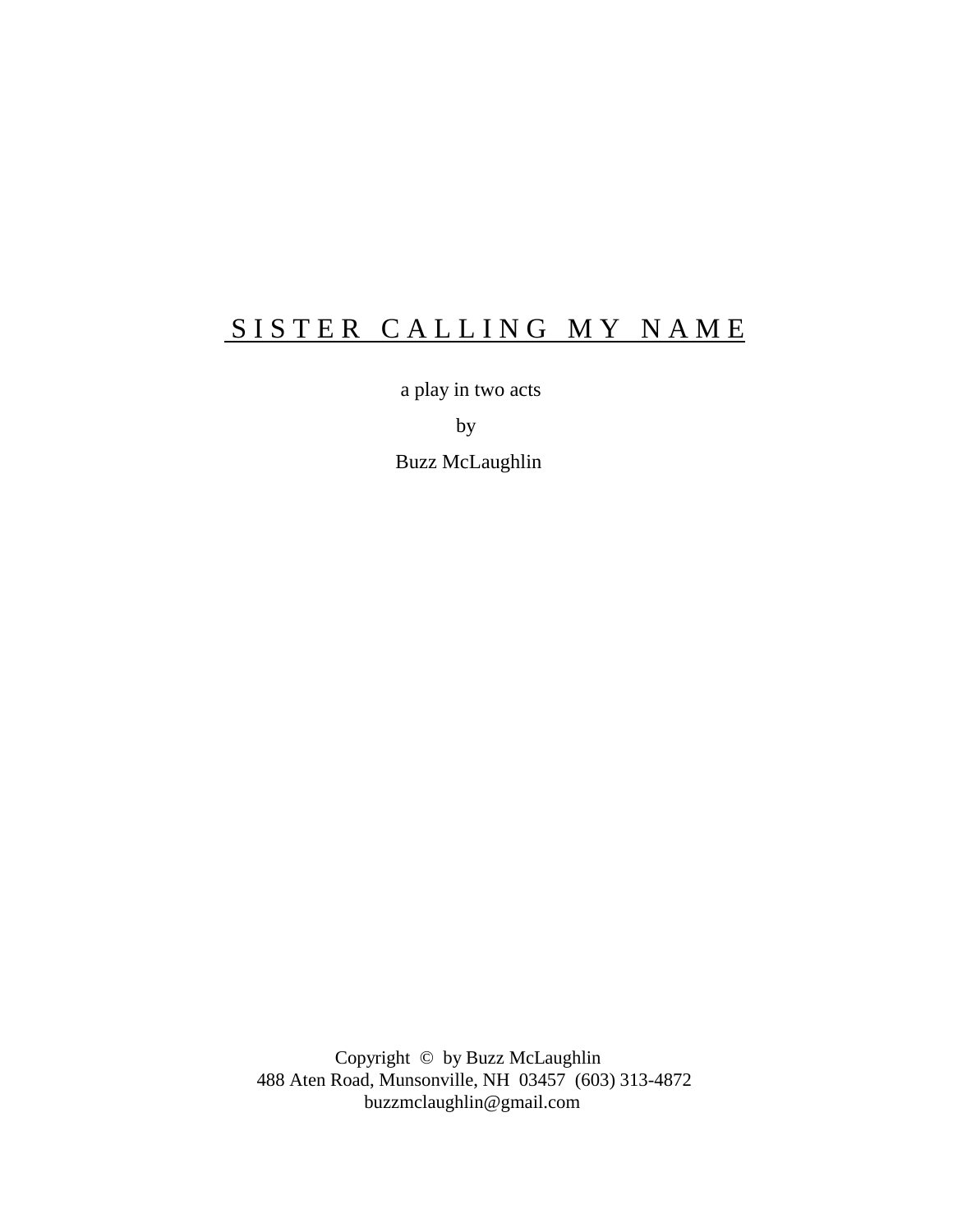## **SISTER CALLING MY NAME**

## **© copyright by Buzz McLaughlin**

**All rights reserved. This work is fully protected under the copyright laws of the United States of America. No part of this playscript may be photocopied, reproduced, stored in a retrieval system, or transmitted, in any form or by any means, electronic, digital, mechanical, recording, or otherwise, without the prior permission of the author.** 

**Written permission is required for live performance of any sort. This includes readings, cuttings, scenes, and excerpts as well as productions of the play. For production/performance rights and all other rights please contact Buzz McLaughlin (the author), 488 Aten Road, Munsonville, NH 03457, 603-313-4872.**

## **ABOUT THE AUTHOR**

**Buzz McLaughlin has written many plays and screenplays, including** *Sister Calling My Name* **that won the National Play Award. He is the author of the best-selling book**  *The Playwright's Process* **and has spent over three decades as a dramaturg/teacher/consultant working with hundreds of emerging and established writers in theatre and film. He is also an independent feature film producer and partner in Either/Or Films [\(www.eitherorfilms.com\)](http://www.eitherorfilms.com/) along with Aaron J. Wiederspahn and produced the award-winning** *The Sensation of Sight*  **[\(www.thesensationofsight.com\)](http://www.thesensationofsight.com/) starring Academy Award nominee David Strathairn. He founded in 1986 the Playwrights Theatre of New Jersey [\(www.ptnj.org\)](http://www.ptnj.org/), an ongoing professional Equity theatre dedicated to the development of new plays. Currently he is the Program Director of the MFA program in Writing for Stage and Screen offered by the New Hampshire Institute of Art and for many years taught script writing as Playwright-in-Residence at Drew University. He holds a Ph.D in dramatic literature and maintains a script consulting service [\(www.buzzmclaughlinscripts.com\)](http://www.buzzmclaughlinscripts.com/) and a popular blog on scriptwriting [\(www.buzzmclaughlinscripts.blogspot.com\)](http://www.buzzmclaughlinscripts.blogspot.com/).**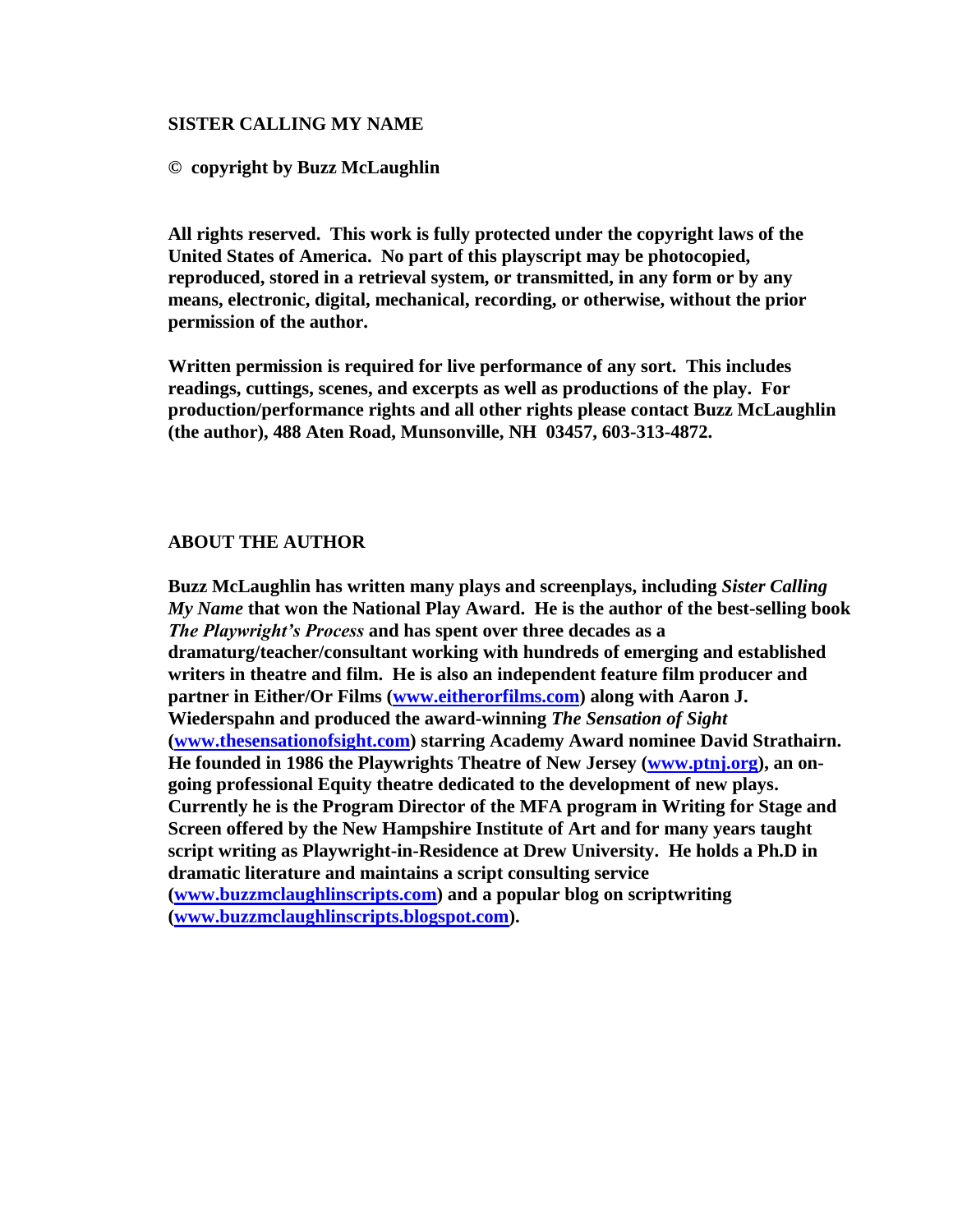## CHARACTERS

LINDSEY STOUFFER, 36

MICHAEL STOUFFER, 35, her brother

## SISTER ANNE FRANCES, 34

## TIME

Various times in the past and out of time altogether.

## PLACE

Sisters of Mercy's Home for Women, a private institution for the developmentally disabled in Fairmont, Minnesota, and various other places in the minds of the characters.

## AUTHOR'S NOTES:

This is a memory play, a story told through the filter of the heart and mind. Accordingly, the changes in time and place throughout are to be executed with fluidity and with no interruption in the action. They are realized by the same actors playing various ages and by shifts in lighting. The scenes from the more distant past have no scenic elements. The water color paintings seen throughout are blank pieces of white water color paper which have been wetted with clear water and dried, to indicate that brush has been put to paper. When Lindsey paints as part of the action, she dips her brushes into clear water and never uses actual pigments of any kind, although within the story itself she is executing real paintings. The actual images, shapes, and colors used in the paintings seen by the audience are left to the imagination.

More than in any demonstrable exterior traits, Lindsey's disability manifests itself in the lack of subtlety in her thinking process. She has difficulty focusing on more than one thing at a time or holding two or more thoughts in her head simultaneously. Her mind simply locks into an idea and she goes with it until another takes its place. What needs to be avoided is having the vocal and physical manifestations of her condition overworked for the sake of someone's idea of clinical accuracy. A light touch is essential. At the same time, although her neutral demeanor by "normal" standards should appear somewhat subdued, even flattened off, she is also capable of operating on a wide and rich emotional playing field when the story calls for it. Her grief, fright, and anger must be played full tilt, as well as her radiant sense of joy, especially when expressing her love for God and for her brother.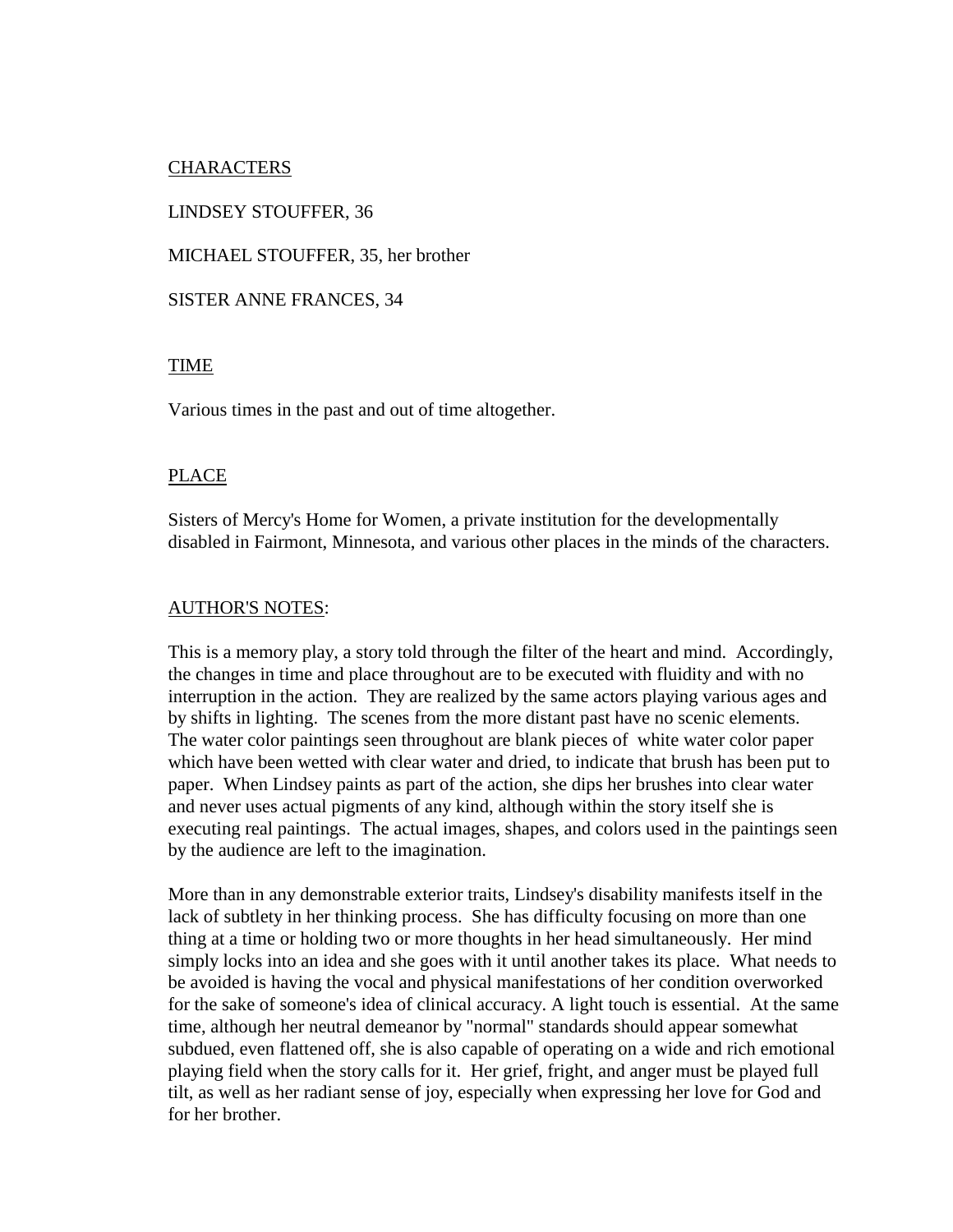## ACT I

(A shaft of golden light reveals LINDSEY STOUFFER stage center standing with her eyes closed, her face upturned in a radiant smile, as if being showered by a powerful energy. Beautiful in her rapture, she lets out a laugh of pure joy.

Lights come up stage right as MICHAEL STOUFFER enters and looks over at LINDSEY, who continues basking in her light)

### MICHAEL.

(to the audience) Her name is Lindsey. My only sibling. Slightly more than a year older than me.

> (The light on LINDSEY shifts to reveal the unadorned art room in the Sisters of Mercy's Home for Women. LINDSEY sits at the single wooden table)

## MICHAEL (Cont'd)

Born with a mind unloosed from its moorings, set free to drift forever beyond sanity's reach. Clinical diagnosis: severe mental retardation and schizophrenia.

> (LINDSEY picks up a brush and begins working on a water color painting that's taped to the table top. Looking perfectly normal, she works diligently and carefully, applying paint to paper with control and confidence)

#### LINDSEY

(to herself as she works--the voice only hinting at her disability, never labored or slowing the pace of the play) Yes. Yes. Paint beautiful picture. Lindsey paint beautiful picture. (She stops, looks up) Lindsey paint beautiful picture for Michael. Yes. (She continues painting)

#### MICHAEL.

My life can be measured in two equal parts--the years spent with her and those spent a vast distance away. She was there and then she was gone, like a dangerous growth one lives with until, for reasons of survival, it must be surgically removed.

## LINDSEY

Paint beautiful picture.

(her face breaks into a smile)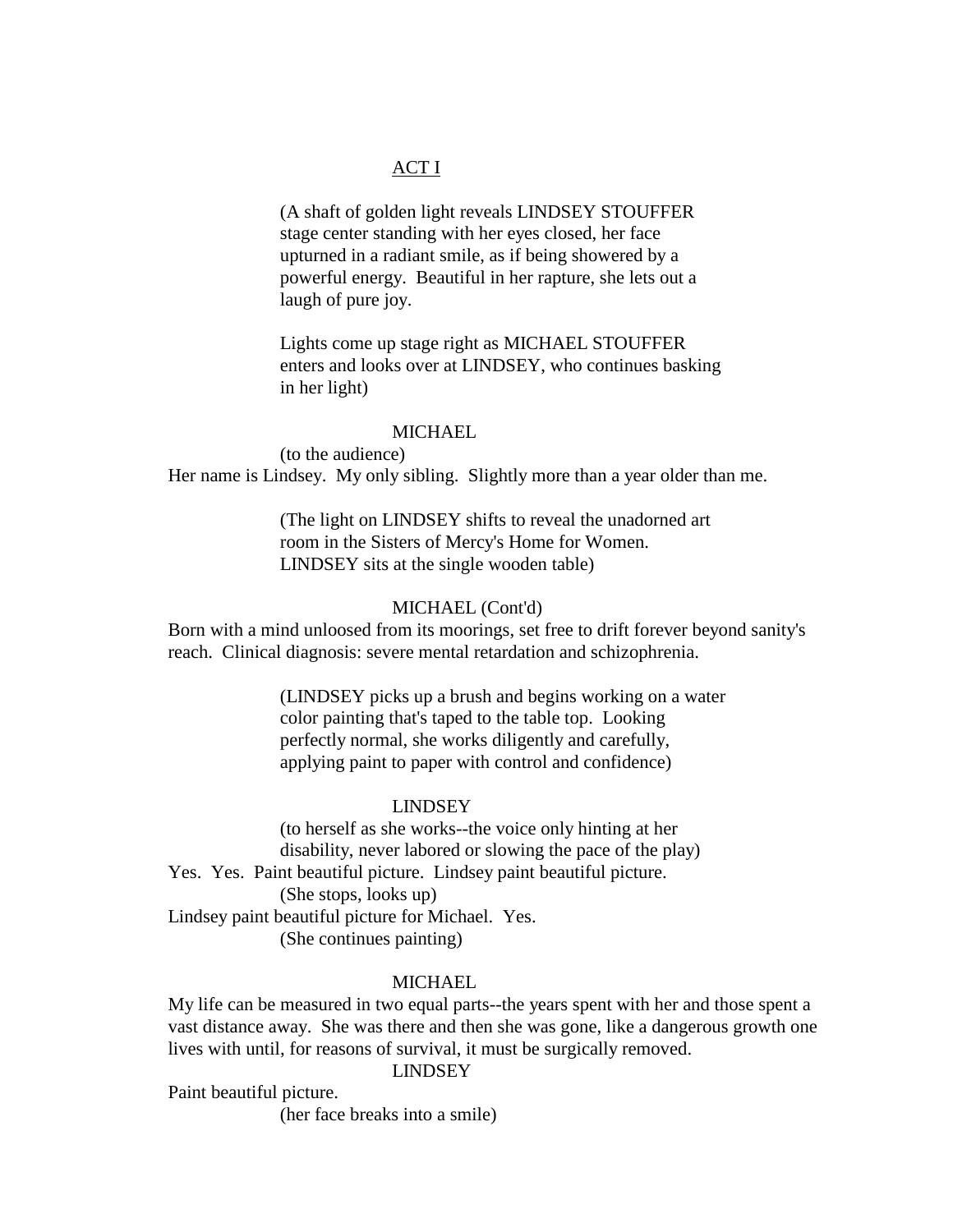I love you.

#### MICHAEL

Growing up with Lindsey was like living each day in the depths of a carnival spook house, the kind that once inside you wish you'd never walked into. Moving with bated breath around every corner, never ready for the distorted face, the missile hurled for no reason or the scream breaking through your sleep.

## LINDSEY

(to herself, as she paints)

Michael...

## **MICHAEL**

Our house was always full of surprises. Like finding her sitting calmly on her bed, every hair in her head pulled out, laying in a neat pile in front of her.

#### LINDSEY

Paint beautiful picture...

## MICHAEL

Or discovering on a happy summer afternoon an index finger meticulously picked half off with a safety pin.

#### LINDSEY

Michael...

#### MICHAEL

Or, after a frantic search, stumbling across her naked and huddled frozen in terror in the root cellar smeared with her own defecation.

#### LINDSEY

Lindsey love Michael.

#### MICHAEL

Hey. We're talking severely retarded here. And we were a brother and a sister living together in close quarters with a mother and father who couldn't bring themselves to sending her away for safe keeping. At least not until there was no longer a choice in the matter.

#### LINDSEY

(starting to laugh) Paint beautiful picture for Michael.

## MICHAEL.

As a child I had no exit so I learned to survive within those walls. She was attached to me and I to her and I did my best. I would look into those tormented eyes and search for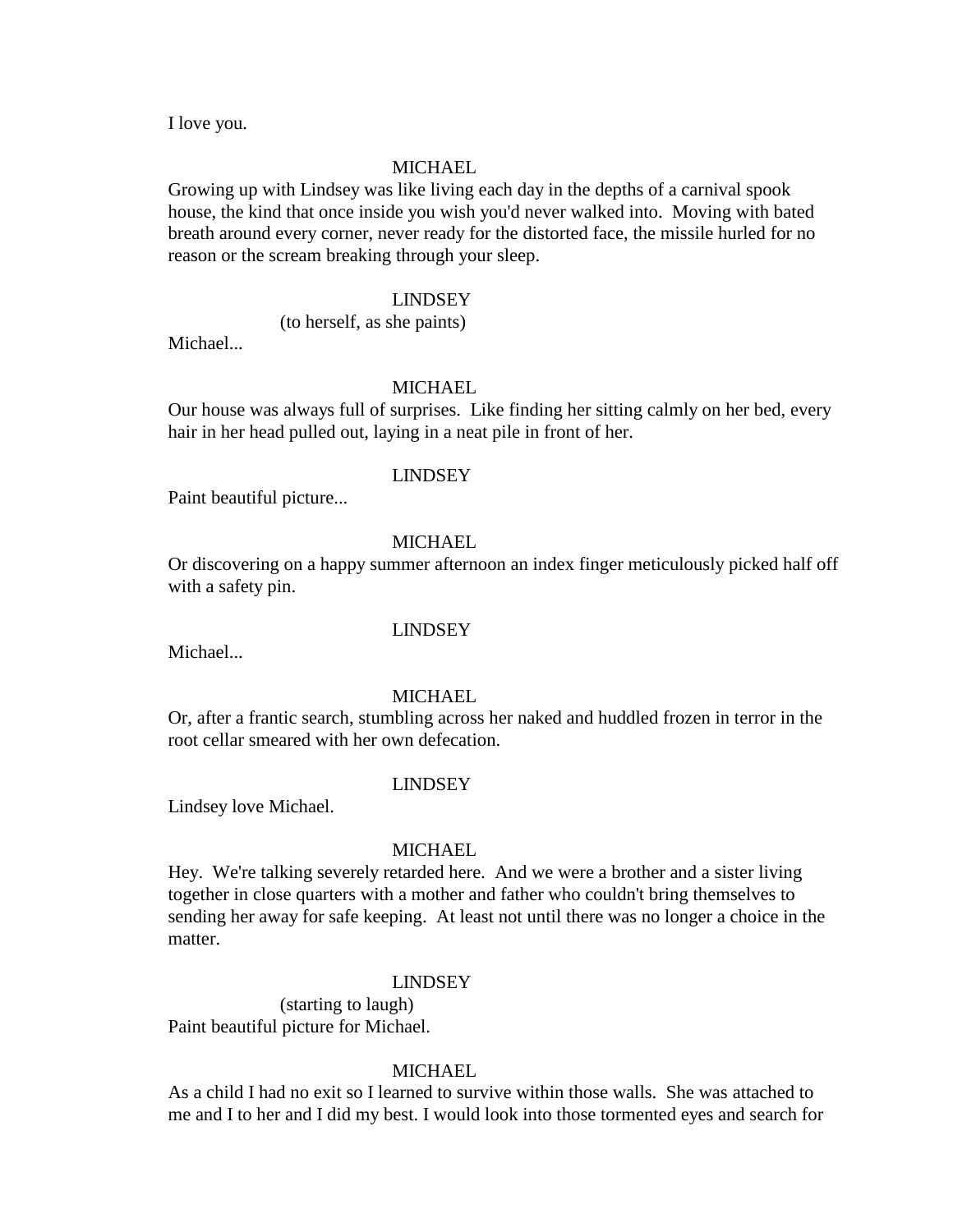the real sister locked away somewhere inside that disjointed mind. The sister I imagined she might have been. I kept searching, but I never found her.

> (LINDSEY stops painting and rocks back and forth in her chair holding her paint brush)

### LINDSEY

(still laughing)

Paint beautiful pictures. Lindsey love Michael. (the laughter turns to weeping as she continues rocking herself back and forth) Big dolly, long brown hair. Lindsey want big dolly, long brown hair. Present. Big dolly, long brown hair. (more agitated) Michael bring Lindsey big dolly, long brown hair. (standing now, she throws her paint brush with force to the floor. Shouting with urgency) Big dolly! Lindsey want big dolly, long brown hair! (She grabs from the table a set of keys on a key ring and clutches them to her)

### MICHAEL

This is the story of how it came to pass that the two of us were reunited after a self-willed separation of nearly eighteen years.

> (MICHAEL watches as SISTER ANNE, dressed in civilian clothes, rushes into the art room. She is a beautiful, sensuous woman with a vivacious spirit and a keen intelligence. A silver cross hangs from a delicate silver chain around her neck)

#### LINDSEY

Big dolly! Michael bring big dolly, long brown hair!

### SISTER ANNE

(taking LINDSEY by the shoulders firmly, with tenderness, but never patronizing)

No, Lindsey. We are not going to talk about dollies today, remember? You are a big girl and you do not need a dolly.

(Sitting LINDSEY down in her chair)

Now finish your painting.

#### LINDSEY

(still clutching the key ring)

Big dolly...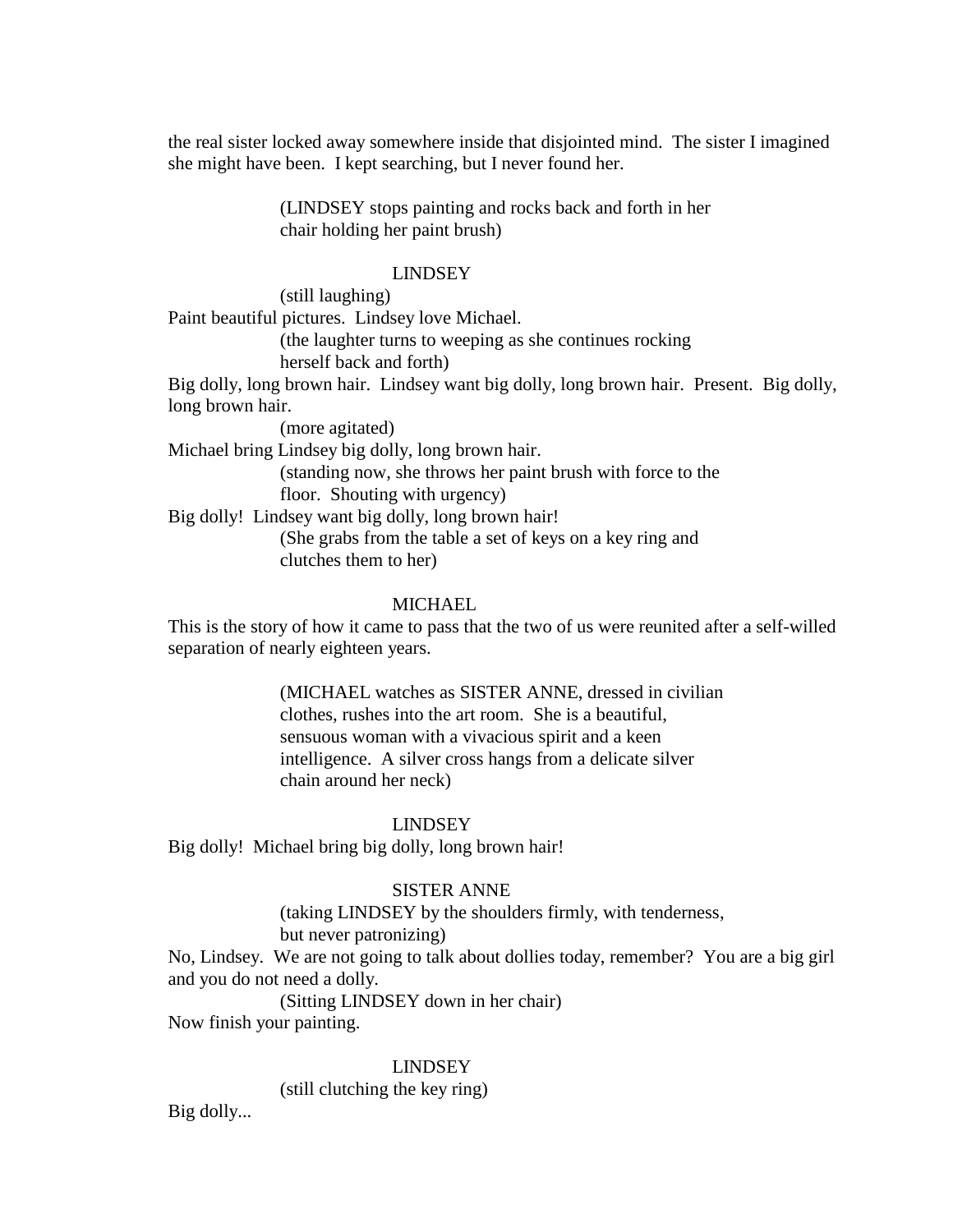No, Lindsey. We are not going to talk--

LINDSEY

--Michael. Lindsey want Michael. Bring dolly.

## SISTER ANNE

No.

### LINDSEY

(calming down, but pleading) Michael come bring present. Big dolly, long brown hair.

## SISTER ANNE

You're a grown up woman and grown up women don't play with dolls.

## LINDSEY

Grown up woman.

SISTER ANNE That's right. And you also know that Michael can't come.

#### LINDSEY

Far away.

## SISTER ANNE

Yes. And what does that mean?

## LINDSEY

Michael not come. Michael live far away. Michael not come.

#### SISTER ANNE

That's right.

(retrieving LINDSEY's brush from the floor) So put your keys down.

## LINDSEY

(setting the keys on the table) Put keys down.

SISTER ANNE (putting the brush in her hand) Now you can finish your beautiful painting.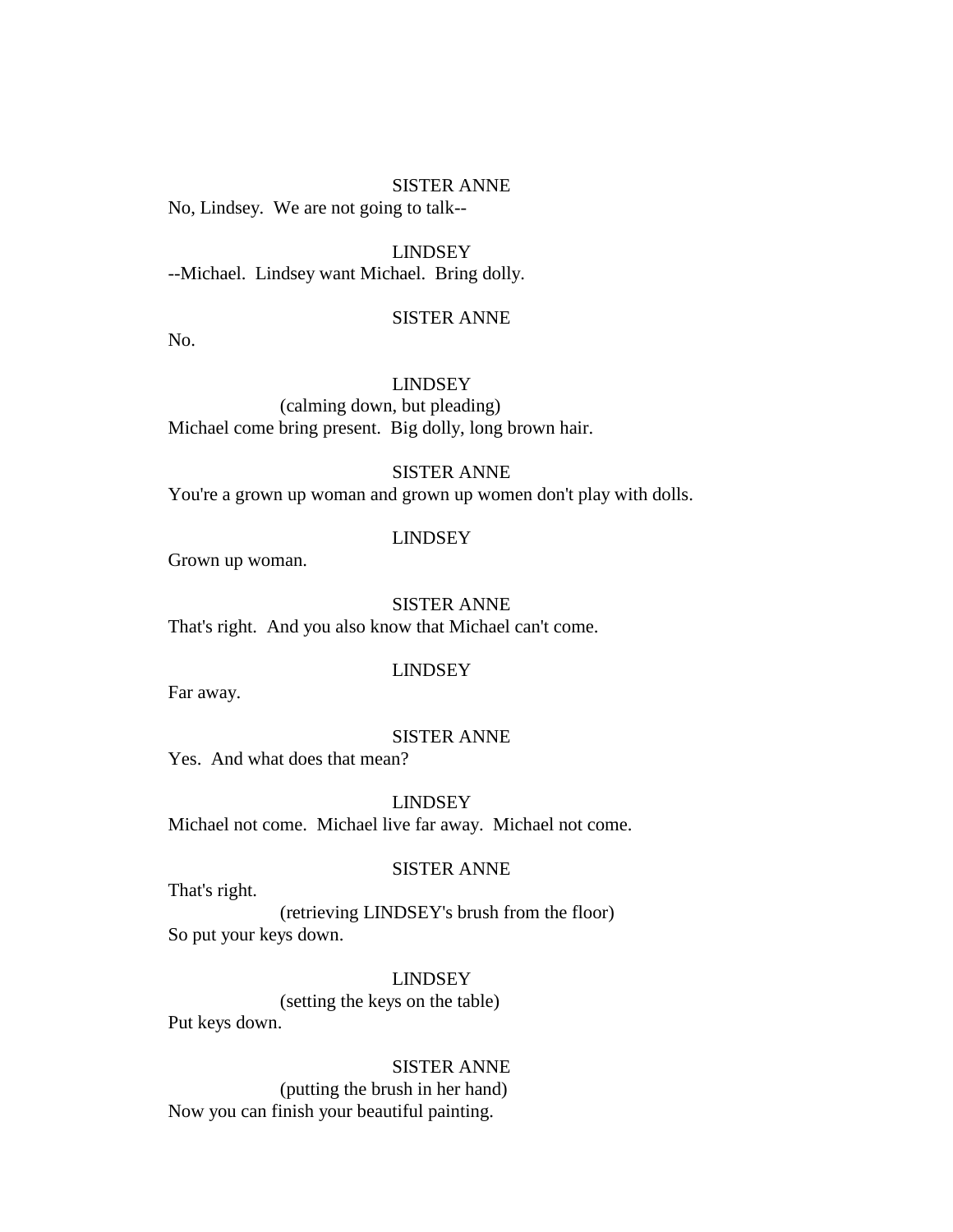## (LINDSEY looks at her painting)

## LINDSEY

Finish beautiful painting. Lindsey finish beautiful painting.

### SISTER ANNE

Yes.

(looking at the painting for the first time, more to herself than to LINDSEY, totally sincere) Oh, Lindsey, this is amazing. You are amazing.

## LINDSEY

Lindsey amazing.

## SISTER ANNE

Yes, you are amazing.

#### LINDSEY

Finish beautiful, amazing painting.

SISTER ANNE Yes. That's right. You finish your painting.

## LINDSEY

Beautiful, amazing painting.

## SISTER ANNE

That's right.

#### LINDSEY

Best one yet.

# SISTER ANNE

Yes, I think it is. It is very powerful.

LINDSEY Powerful. Beautiful, amazing, powerful painting.

## SISTER ANNE

My words exactly.

(She gives her a quick hug)

## LINDSEY

(smiling) My words exactly.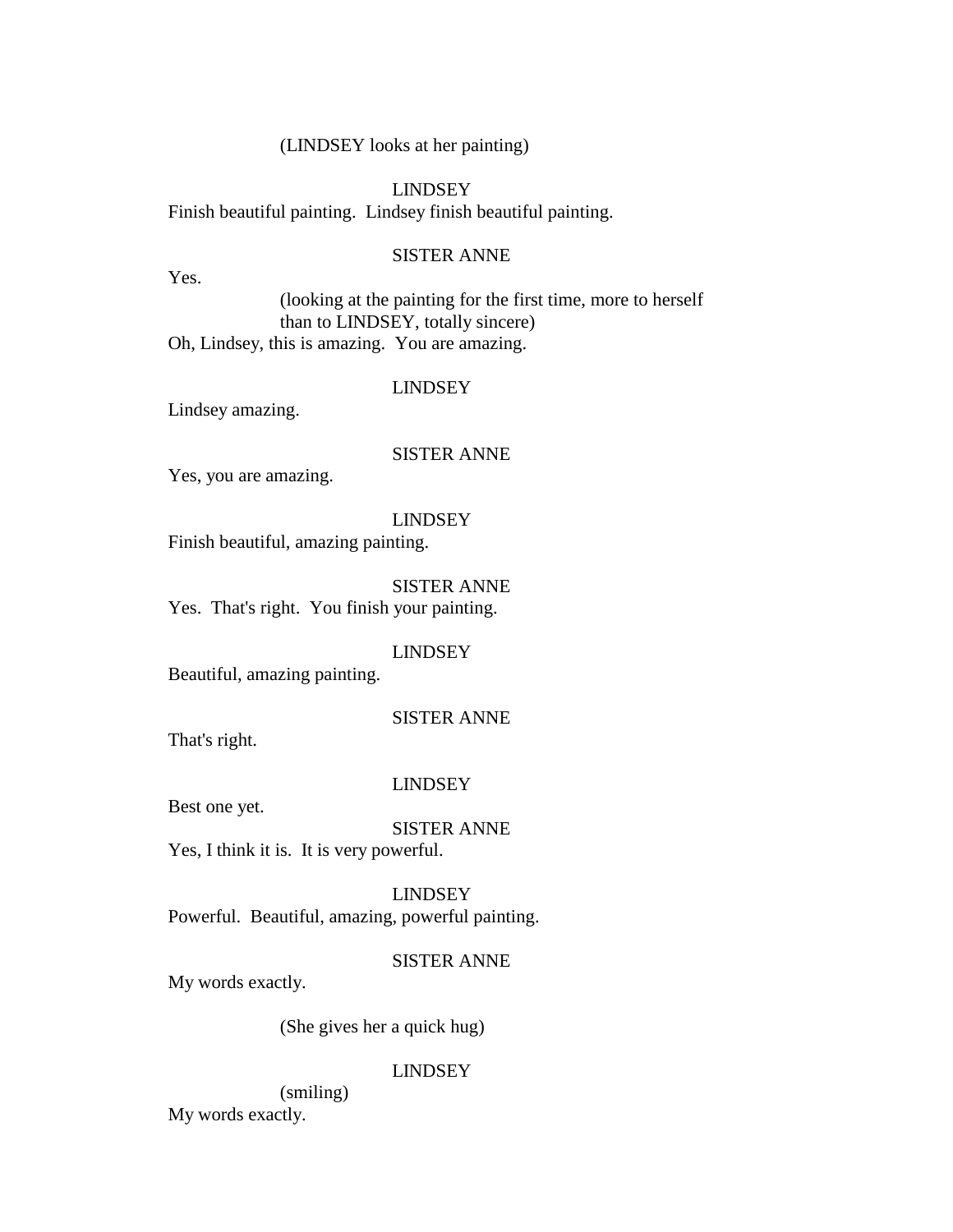So get back to it, okay?

## LINDSEY

Lindsey get back to it.

#### SISTER ANNE

Good. I'll be working in my office.

(LINDSEY resumes painting. SISTER ANNE starts out)

#### LINDSEY

Anne?

## SISTER ANNE

Yes?

LINDSEY Lindsey not talk about big dolly, long brown hair.

## SISTER ANNE

(amused) That's right. Bye.

> (SISTER ANNE exits and moves to her office stage left. LINDSEY continues painting. After a few strokes she stops, looks up)

### LINDSEY

(softly) Michael. Brother Michael.

(She touches her keys on the table.

MICHAEL picks up an envelope from a small phone table near him)

## MICHAEL

(taking a letter out of the envelope) First there were the letters... (He reads it silently)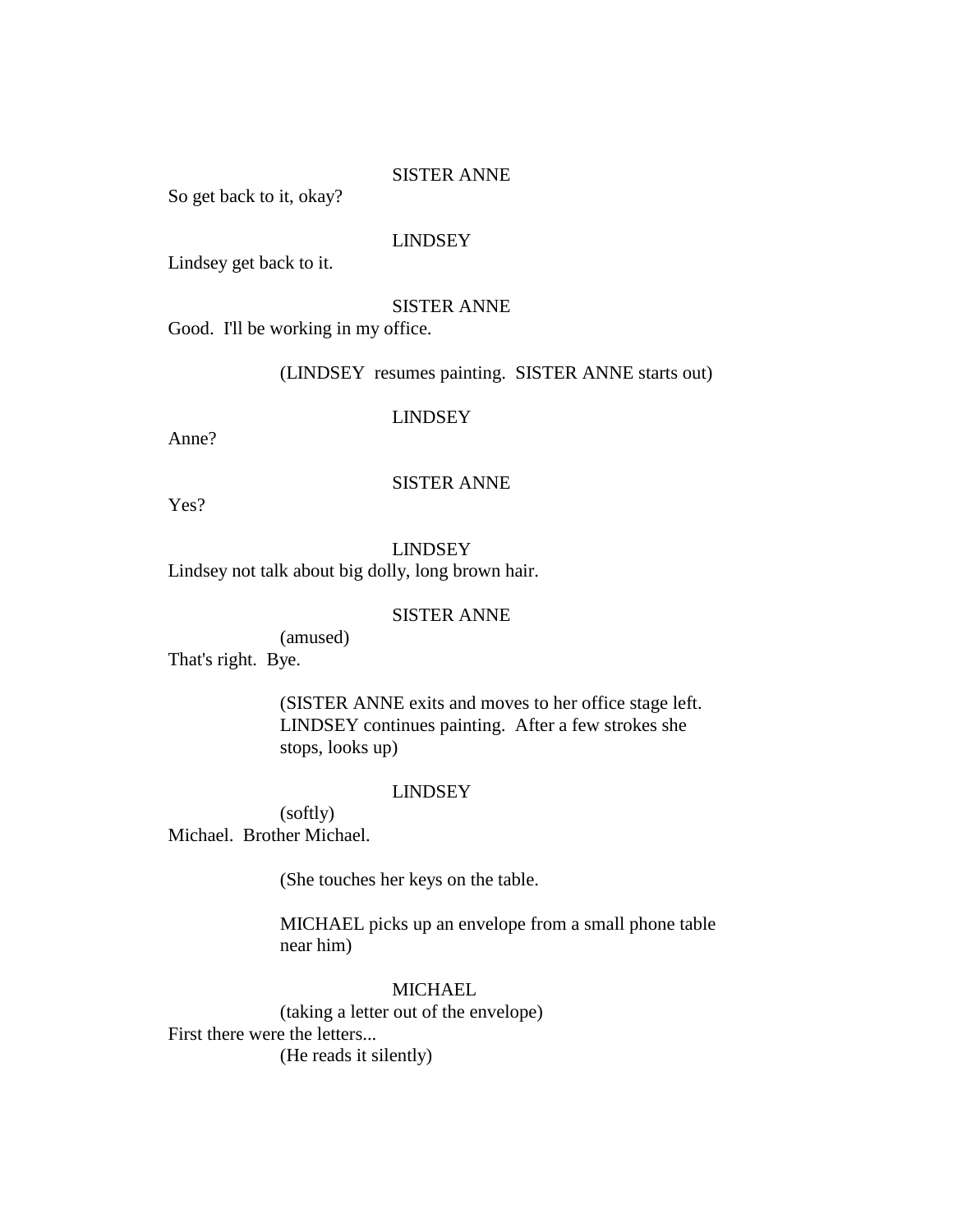## LINDSEY

(withdrawing her hand from the keys)

Lindsey get back to it.

(She resumes painting. The lights dim but don't go out on her as the lights come up on SISTER ANNE at her desk in her office. Her phone rings, she picks up)

### SISTER ANNE

Sister Anne Frances... Yes, hello Darlene... That's right... Yes, of course she'll be coming... With me, yes... No, think of me as her assistant... Good... The reserves are at the framers... Yes, fourteen... Tomorrow. We're bringing them when we come up... How much?... I thought that's what you said. But isn't that a bit--...

(laughs)

All right. I just can't believe people would ever pay that much for--...Well, it's all very exciting... Yes, she is. Right now, in fact...Fine, thanks. Bye.

> (She hangs up, thinks for a moment, then dials a number and makes the sign of the cross)

## **MICHAEL**

(looking down at his phone) Then the calls started...

> (His phone rings. Immediately an answering machine activates and we hear MICHAEL's recorded voice, clipped and fast: "I'm not in. Leave a message. Thanks." A beep)

## SISTER ANNE

(leaving a message)

Hello. Yes. This is Sister Frances Emmanuel calling again about Lindsey.

(MICHAEL makes no move to answer, looks at the letter still in his hands)

#### SISTER ANNE (Cont'd)

I don't know if you're receiving these messages or not, but on the chance that you are, I would still like to make contact with you as soon as possible. If you could please give me a call at 507-665-2547 at your earliest convenience I'd appreciate it. As I've said in my letters...

(MICHAEL crumples up the letter, lets it fall to the floor)

## SISTER ANNE (Cont'd)

...and on this machine, it concerns your sister's upcoming art show in Minneapolis. It's very important that her family be consulted.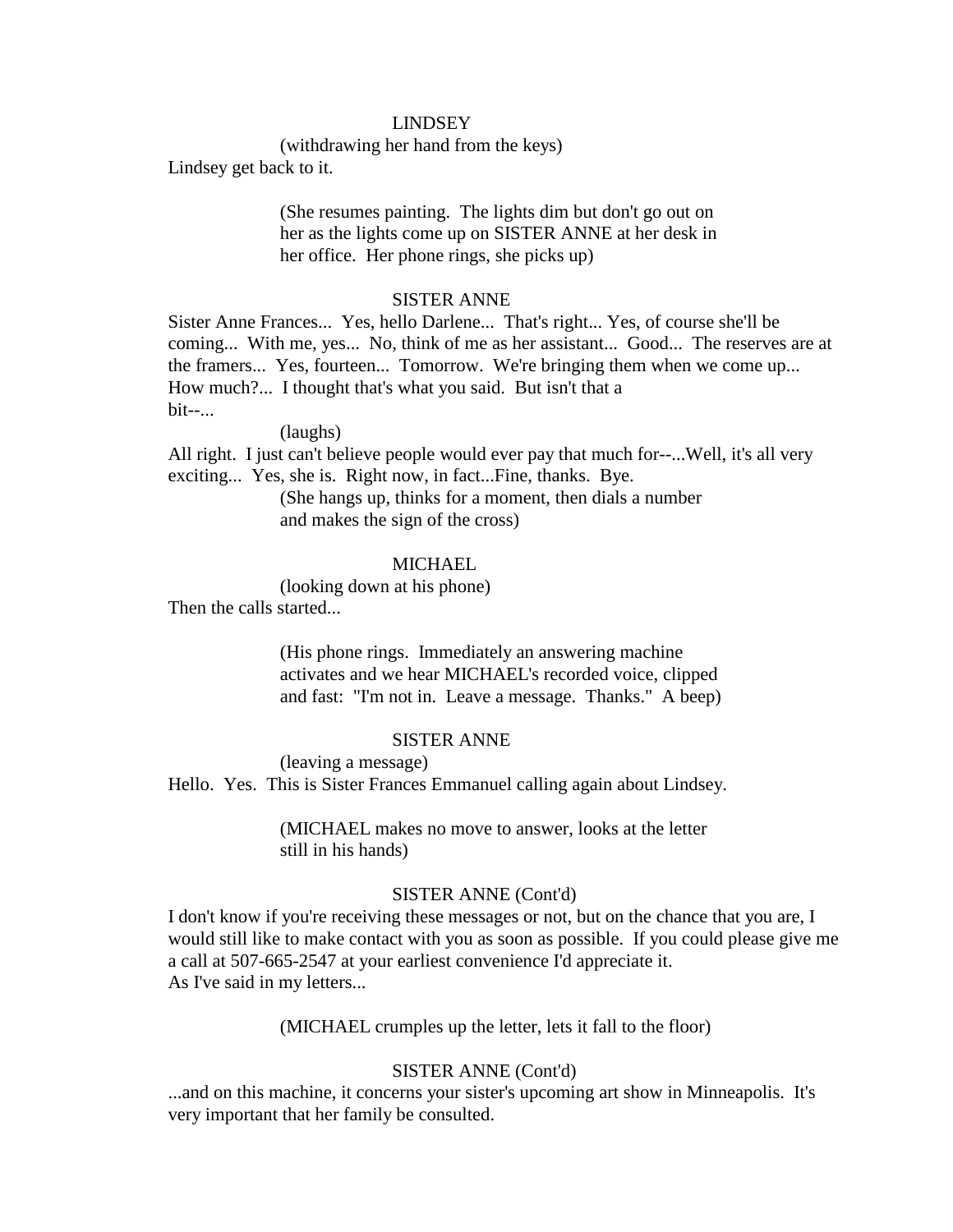#### (She thinks for a brief moment)

From all indications a considerable sum of money will be involved. We'd very much like to have your input. Thank you.

(She hangs up quickly.

## MICHAEL looks over at LINDSEY as she continues painting)

## MICHAEL

At first I think it's some kind of sick joke. My retarded sister a successful artist? Please. Leave me alone. I've just spent the last twelve years of my life--at the expense of a marriage and the last shreds of my self esteem--trying to pry open the door to the academic promised land in English Literature and--tah-dah--last month was denied tenure. For those who may not be aware, that's up there when it comes to high-speed collisions on the career track. Years are spent building the momentum, pressing the foot to the floor, staring straight ahead, never blinking, never sleeping. Then suddenly, one day, one moment, with no warning, a brick wall falls right out of the sky in front of you and you explode into it. The ego is instantaneously pulverized and forced down your throat and up your ass at the same time, and your heart and soul are left ripped apart and bloodied along the side of the road.

(looking over at LINDSEY)

So I wasn't exactly in the mood for dredging up this particular torment from my family history. I had new wounds to heal and the pieces of a life to pick up and try to put back together.

> (Suddenly lights up on LINDSEY as she stands and, looking up, stretches her arms high above her head. She is in a sort of ecstacy. MICHAEL watches)

#### LINDSEY

## (focused, with great joy)

Glory be to God in the highest! I have been created in His image! Fearfully and wonderfully made. I am loved by my God!

> (She continues looking up as if seeing some magnificent, wondrous thing)

## **MICHAEL**

Besides, I knew I wasn't capable of a reconnection with this creature who drove my father to escape into an alcoholic stupor and my mother into such anguish...

## (this isn't easy)

...that her actual body took on grotesque physical manifestations of the pain she bore in her heart. I watched them both self-destruct before my eyes as this miserable, damaged child was cared for and held close, as if somehow that would make right a condition that couldn't be made right.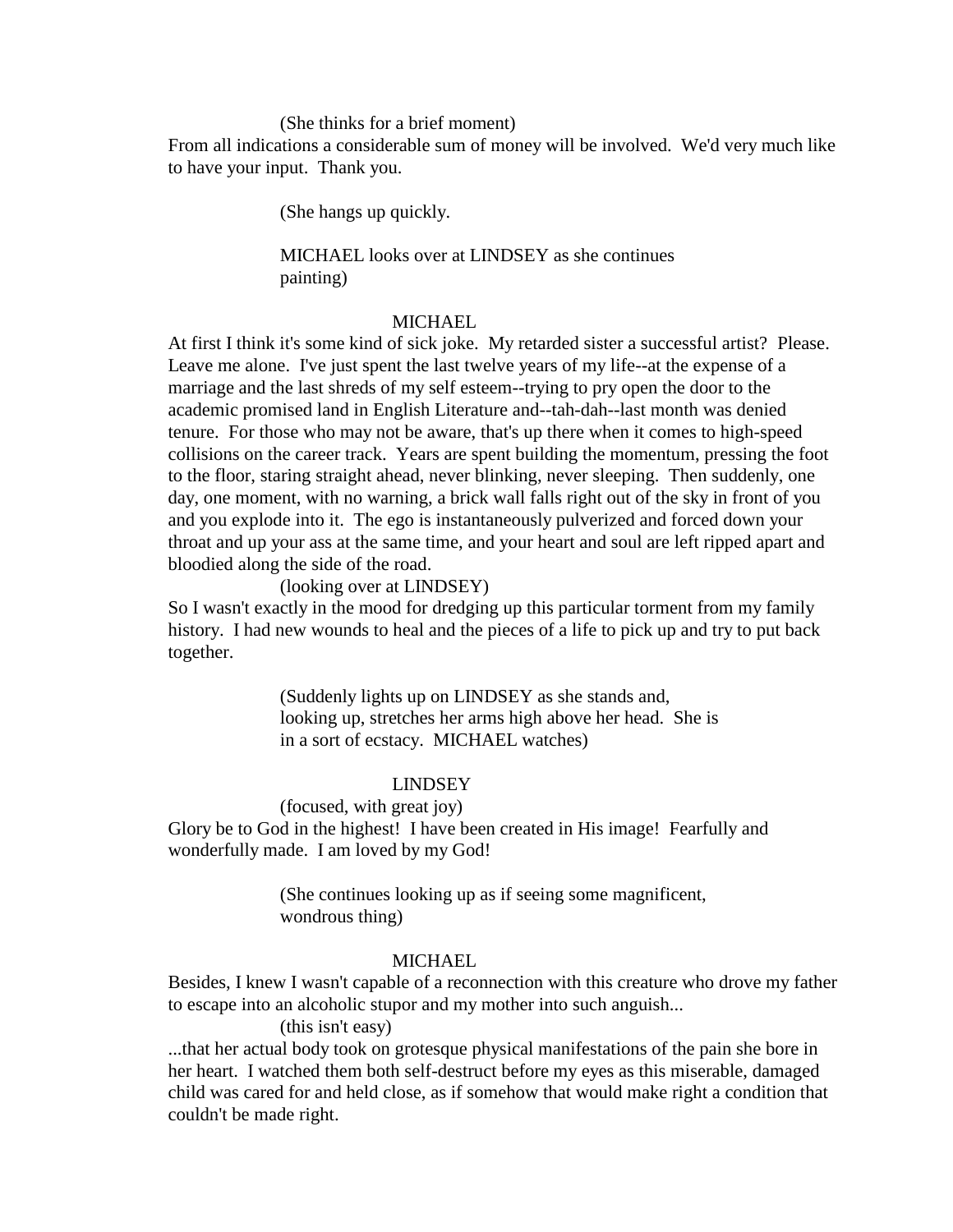### LINDSEY

(in awe)

I am loved and held close! Wonderful are your works! Blessed be his holy name! I am made whole by the light from his throne!

### **MICHAEL**

So I sealed myself off. And I grew to hate a God who would permit that kind of distortion and misery in a family.

#### (LINDSEY sits back down and resumes painting)

### LINDSEY

Paint beautiful, amazing picture.

## **MICHAEL**

She'd been a ward of the state of Minnesota long before our father's death. He had arranged that himself. So when they both died, first my mother and then my father, I thought I was free of ever having to think about, let alone deal with, that part of my life again.

#### LINDSEY

For Michael. Paint beautiful picture for Michael...

#### **MICHAEL**

There was no reason for my input. I had no legal say in the matter or anything else having to do with her. I was totally out of the loop.

> (SISTER ANNE picks up the phone and dials, crossing herself)

#### MICHAEL (Cont'd)

So it made no sense and could serve no real purpose.

(MICHAEL's phone rings once and the answering machine clicks on: "I'm not in. Leave a message. Thanks." The beep)

## SISTER ANNE

Hello. This is Sister Frances Emmanuel again. I know I'm being a pest, but I neglected to mention that your sister continues to ask for you on a regular basis. I believe she--

#### LINDSEY

(suddenly looking up, forcefully)

--Michael!--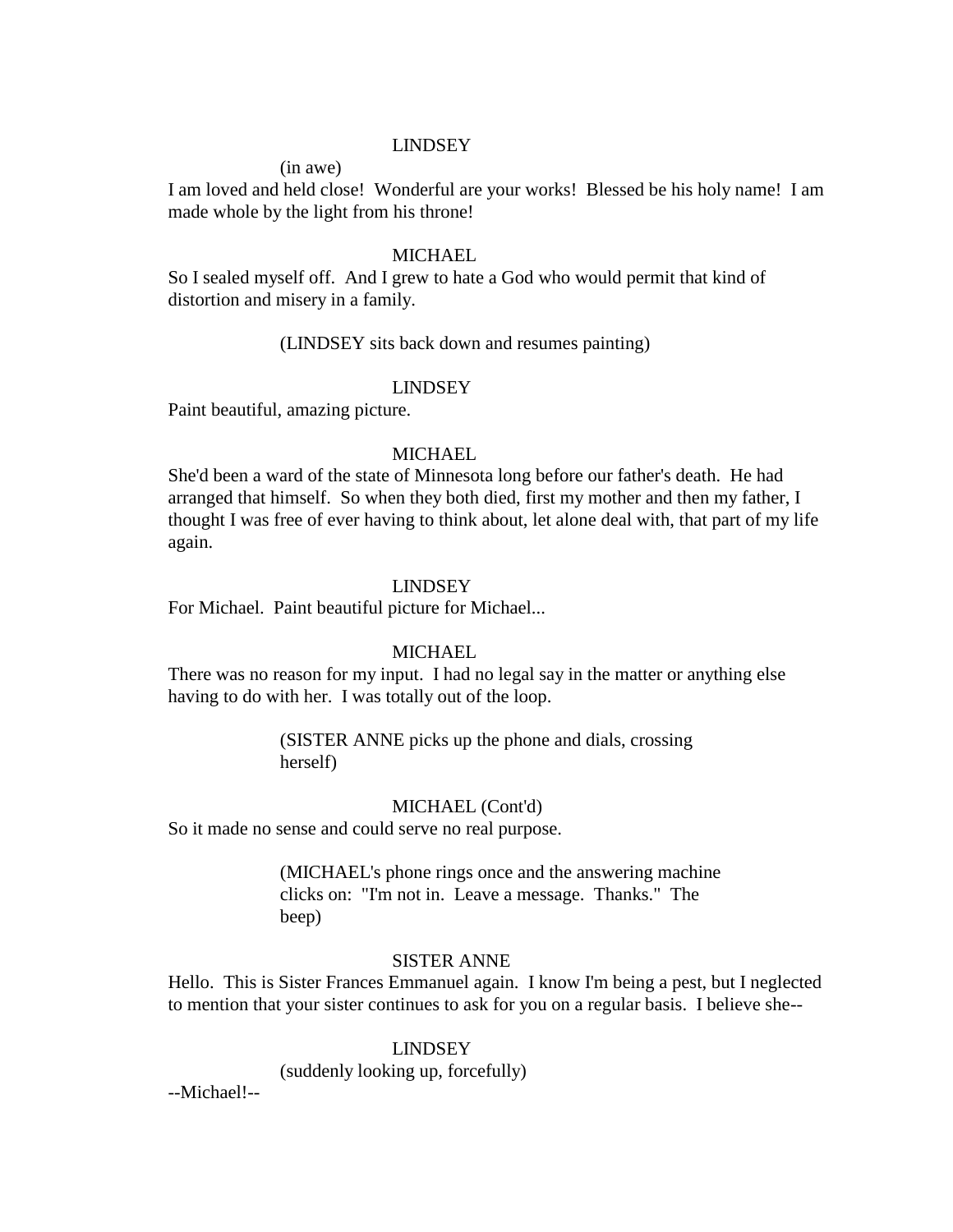(On impulse, MICHAEL picks up the phone)

### **MICHAEL**

--Yes, you are being a pest. What do you want from me?

## SISTER ANNE

Heavens, you're alive. I was beginning to think of you as a continuous loop tape on a micro cassette.

#### MICHAEL

I'm not amused.

### SISTER ANNE

Neither am I. I need to talk to you about your sister.

(LINDSEY resumes painting)

### MICHAEL

I don't want to talk about her. Please don't call me again--

## SISTER ANNE

(with all the authority she can muster)

--It involves setting up a trust fund in her name to handle the money from the sale of her art work. As Lindsey's only immediate blood relative you will be asked to be a part of the arrangement as a trustee. It's a federal mandate and involves a legal proceeding here in Faribault [*pronounced "Fair-a-bow"*] county. The court will request an appearance, travel to be paid for by the trust. I thought you might like to be informed so you have some control over the court date.

### MICHAEL

Wait a minute. Who's setting up a trust fund?

#### SISTER ANNE

Lindsey's legal guardian.

## **MICHAEL**

And who's that?

## SISTER ANNE

Me.

## **MICHAEL**

And who are you?

(She hesitates a moment)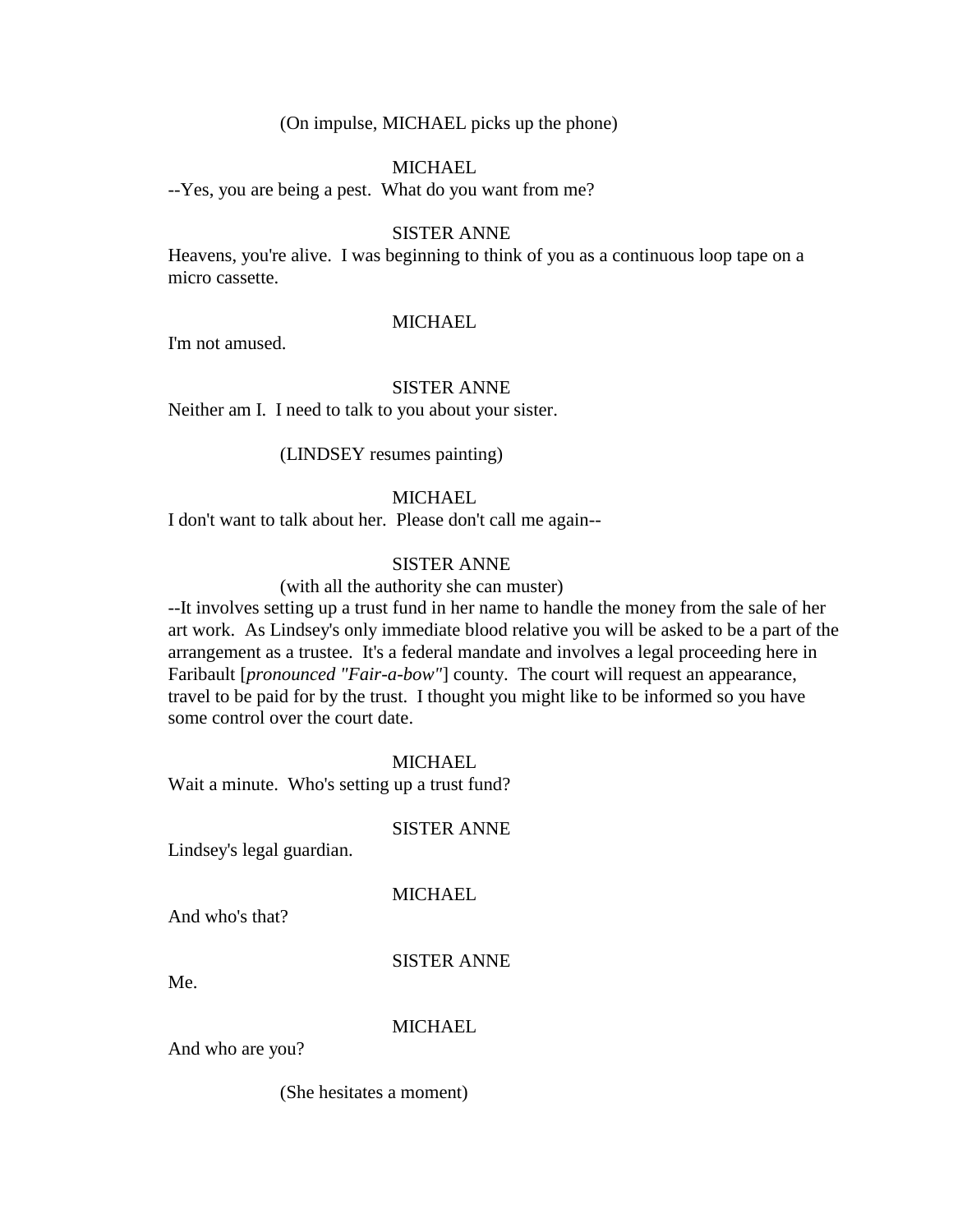My name is Sister Frances Emmanuel--Sister Anne Frances Emmanuel--of the Sisters of Mercy.

(taking the plunge)

I've known Lindsey since all of us were children. My last name is Therien. I lived on North Fifth Street.

> (Incredulous, MICHAEL looks at the phone a moment, then hangs it up and crosses over to SISTER ANNE's office. SISTER ANNE hangs up her phone and stands facing him as he enters. There's an awkward, yet electric moment)

#### SISTER ANNE (Cont'd)

Hello, Michael.

## MICHAEL

Hello, Anne. Or should it be Sister Frances Emmanuel? SISTER ANNE

Anne is fine. Especially for you. (indicating a chair near her desk) Won't you sit down?

(He just looks at her)

SISTER ANNE (Cont'd) How was the trip? That commuter flight can be--

## **MICHAEL**

--It was fine. But this is strange.

SISTER ANNE

I appreciate your flying out.

### MICHAEL

I wasn't left much choice.

### SISTER ANNE

So soon, I mean.

#### MICHAEL

I like to get unpleasant things behind me as quickly as possible.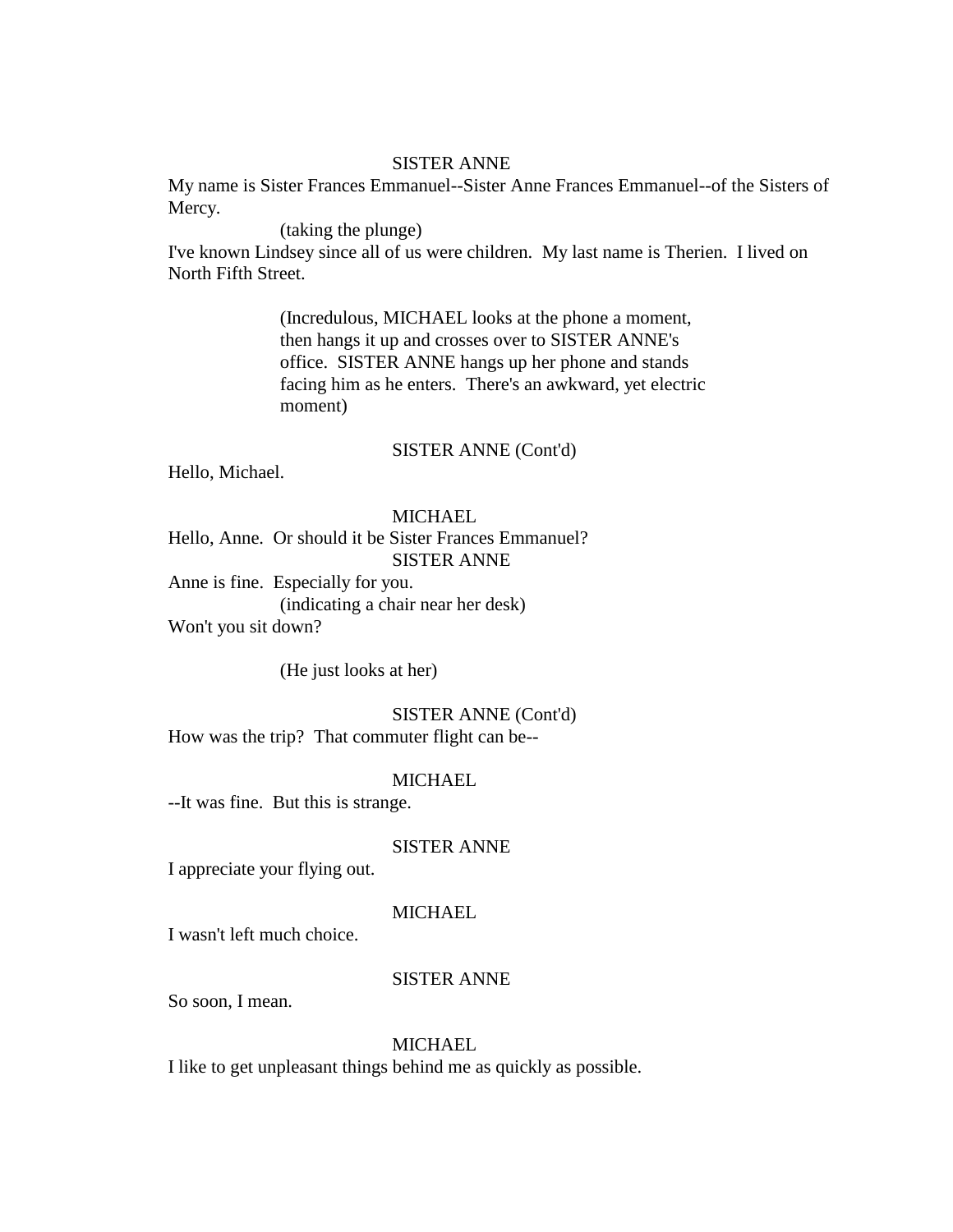I won't take that personally.

## MICHAEL

Actually, seeing you is the one part of this that interested me. Once I knew.

(A moment. SISTER ANNE sits at her desk)

## SISTER ANNE

I haven't told Lindsey.

#### MICHAEL

Thank you.

SISTER ANNE Although she'd be very excited to see you.

## MICHAEL We've settled that, remember? You told me you wouldn't push. SISTER ANNE

I know.

## **MICHAEL**

Good. Because I do not want to see her.

(Another moment)

SISTER ANNE Would you like a cup of coffee? It's Mocha Java.

## MICHAEL

All right.

(She crosses to a coffee maker on a small table)

## MICHAEL (Cont'd)

(finally sitting down) So. I thought you lived in Europe. Austria or something.

SISTER ANNE

I did. In Gaming [*pronounced "Gah-ming"*]. I taught there six years.

**MICHAEL** 

I see.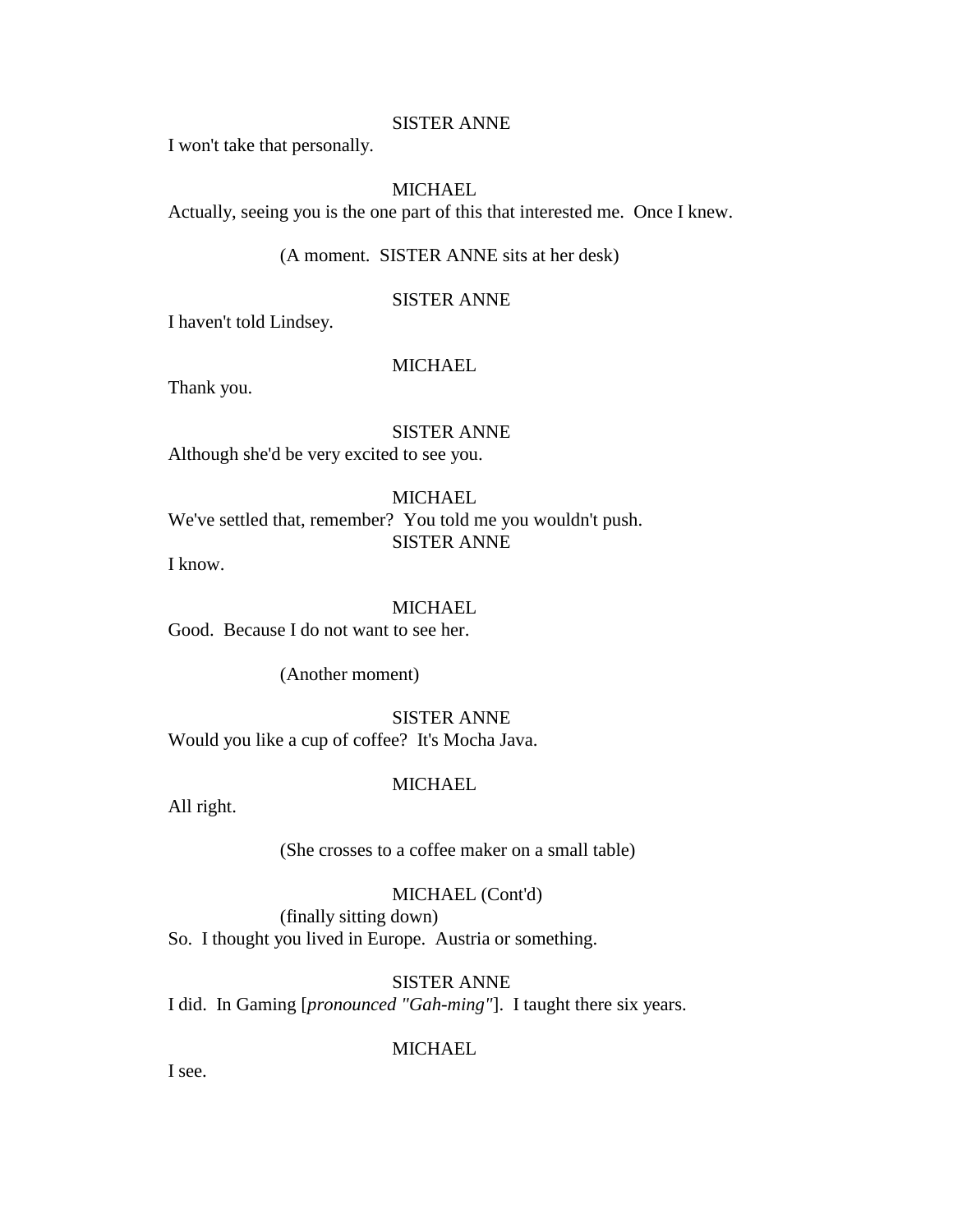You want anything with it?

## MICHAEL

No thanks. And your father?

#### SISTER ANNE

He's fine. Lonely since Mother died.

## MICHAEL

I'm sorry.

## SISTER ANNE

Thank you. Actually it's been over five years now. Her illness is what brought me back here.

## **MICHAEL**

Is he still teaching? Still coaching?

SISTER ANNE

He retired seven years ago. But he's over there every day during the season.

(She hands him a mug)

## **MICHAEL**

Thanks.

## SISTER ANNE

You're welcome.

(She sits at her desk)

## **MICHAEL**

(laughs, looking at her)

Man...

## SISTER ANNE

What?

MICHAEL It's amazing how everything comes back.

## SISTER ANNE

Yes, isn't it.

## **MICHAEL**

And there you sit, a Sister of Mercy.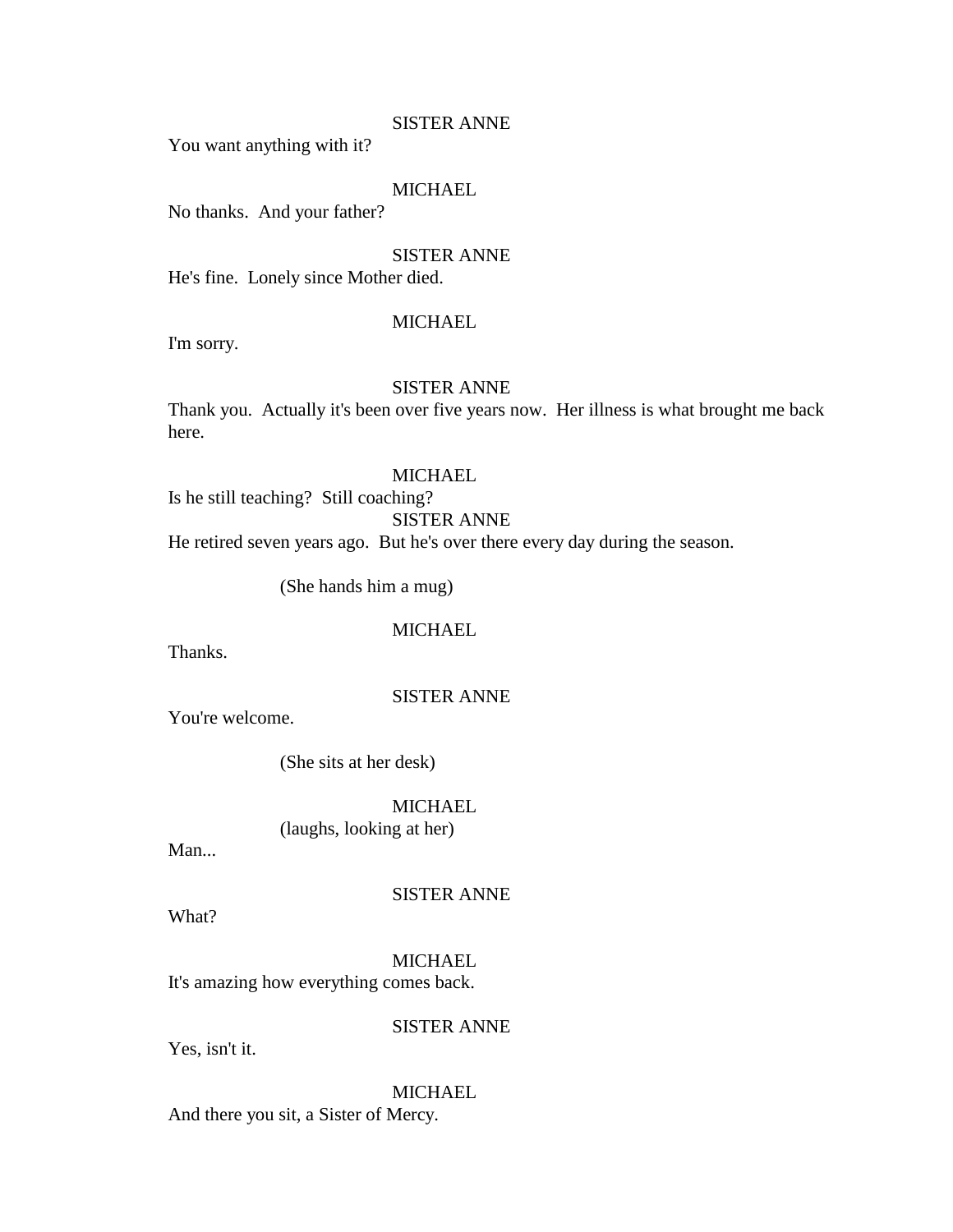Yes.

**MICHAEL** 

Are you happy?

SISTER ANNE

Very.

**MICHAEL** 

Good.

SISTER ANNE

I wish you were.

### **MICHAEL**

And that's part of your job, is it? I mean, as a Sister of Mercy. Recognizing unhappiness?

## SISTER ANNE

Sometimes.

## MICHAEL

I think it'd be safe to say that I'm at a low ebb. The disintegration of a marriage and a career at the same time does wonders for the spirit.

## SISTER ANNE

I'm sorry.

### MICHAEL

So I figure what the hell? If I've got to do this, I might as well get it over with. Why not fly back to the place from whenst I came and mingle with my ghosts for a time. A good fit right now, me and my home town.

(She just looks at him. Finally)

## SISTER ANNE

Michael, I stretched the truth concerning the court order thing and you having to make an appearance. It's not mandatory. It was my invention.

## **MICHAEL**

What?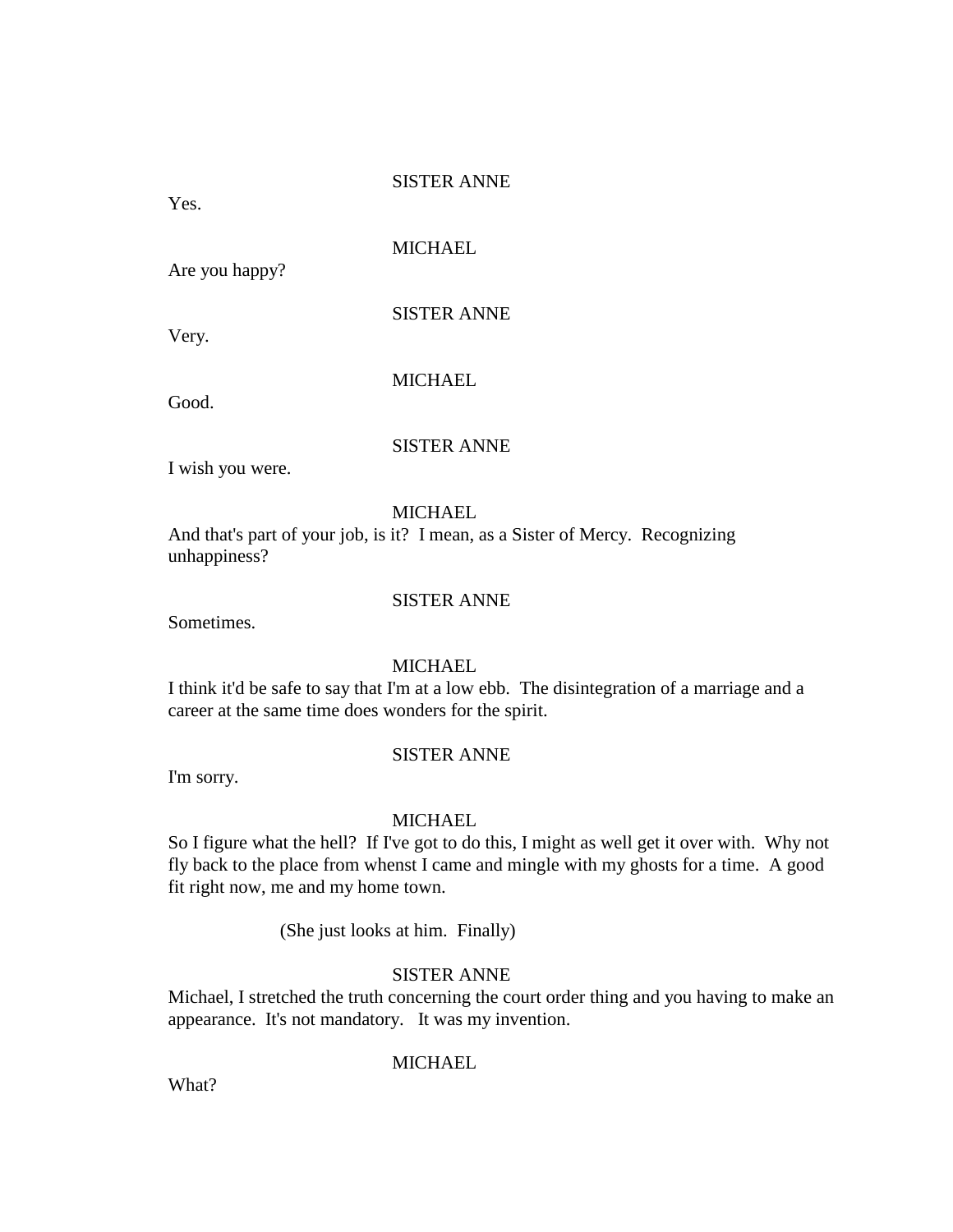I assessed the situation and concluded that Lindsey's need for your involvement in her life at this particular time--

#### MICHAEL

--There will be no court order?

## SISTER ANNE

I take full responsibility for misleading you.

## **MICHAEL**

Well congratulations. Here I sit. Thank you very much.

#### SISTER ANNE

You have every right to be annoyed.

## **MICHAEL**

So what's next on the agenda, Sister Anne Frances Emmanuel?

## SISTER ANNE

There is no agenda. Lindsey simply needs your help with what's happening here. You're the only person she can turn to. And I can't manage this alone. It's gotten too big. I need someone who knows Lindsey and can watch out for her interests.

#### **MICHAEL**

So cancel the show. Tell her she can't paint any more pictures. Have her crochet blankets. It's all the same to her.

### SISTER ANNE

No, it's not. This is a major break through. A miracle. God working through her, in her.

#### **MICHAEL**

Oh, please. Spare me. I grew up with her, remember?

## SISTER ANNE

(getting up) You have to see the work, Michael. It's extraordinary. (She crosses to a closet)

#### MICHAEL.

I don't want to. I don't want to get involved with any of this.

#### SISTER ANNE

(retrieving a stack of unframed watercolors of various sizes)

It's truly amazing.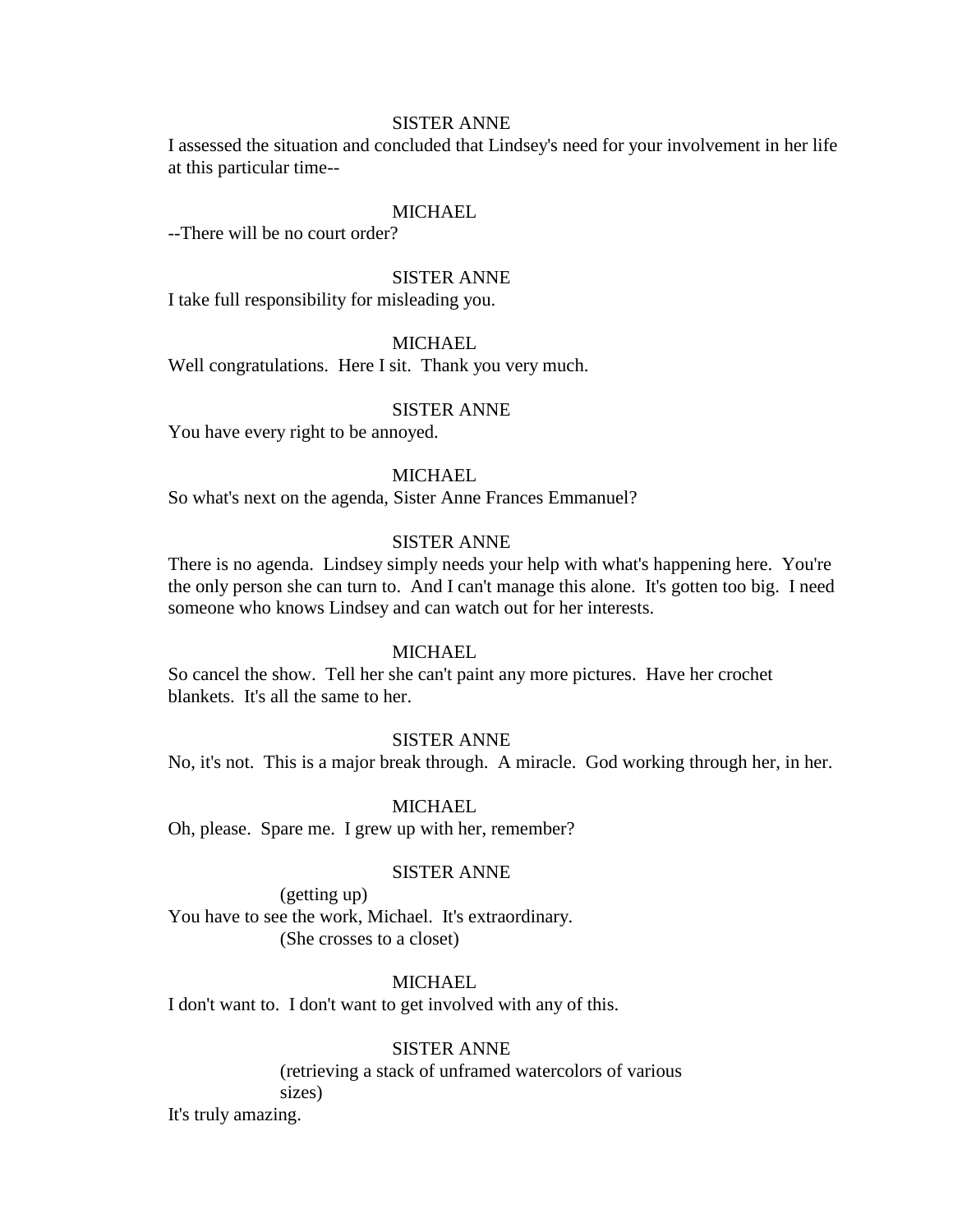## MICHAEL

I'm not interested.

## SISTER ANNE

(taking the paintings back to her desk) You have to see these.

#### **MICHAEL**

(standing)

I appreciate your passionate concern for my sister, but I think it's time for me to leave, seeing I've just been informed there's no legal reason for me to stay. Goodbye and good luck.

(He starts out)

## SISTER ANNE

Michael, stop!

(He does)

## SISTER ANNE (Cont'd)

Don't you think it's strange you can't stomach the thought of even looking at her work? That you refuse to acknowledge her worth, her very existence as a person, let alone as a member of your own family? This is your sister we're talking about.

## (moving closer to him)

Please. Stay. I know what it feels like to lose a brother. Remember? The difference is that Bobby died and you're still alive.

#### MICHAEL

(turning to her)

Yes, that's right. Bobby's dead and I'm still alive. But what you fail to acknowledge is that, living and breathing as I am, I don't have it in me to get involved with this. Can't you hear what I'm saying?

## SISTER ANNE

I hear it but I don't believe it.

### MICHAEL

(with a mix of anger and pain) Sister of Mercy, have mercy on me.

(This stops her. They look at each other a moment)

## SISTER ANNE

I'm sorry. I'll take it slower.

(taking the paintings back to the closet)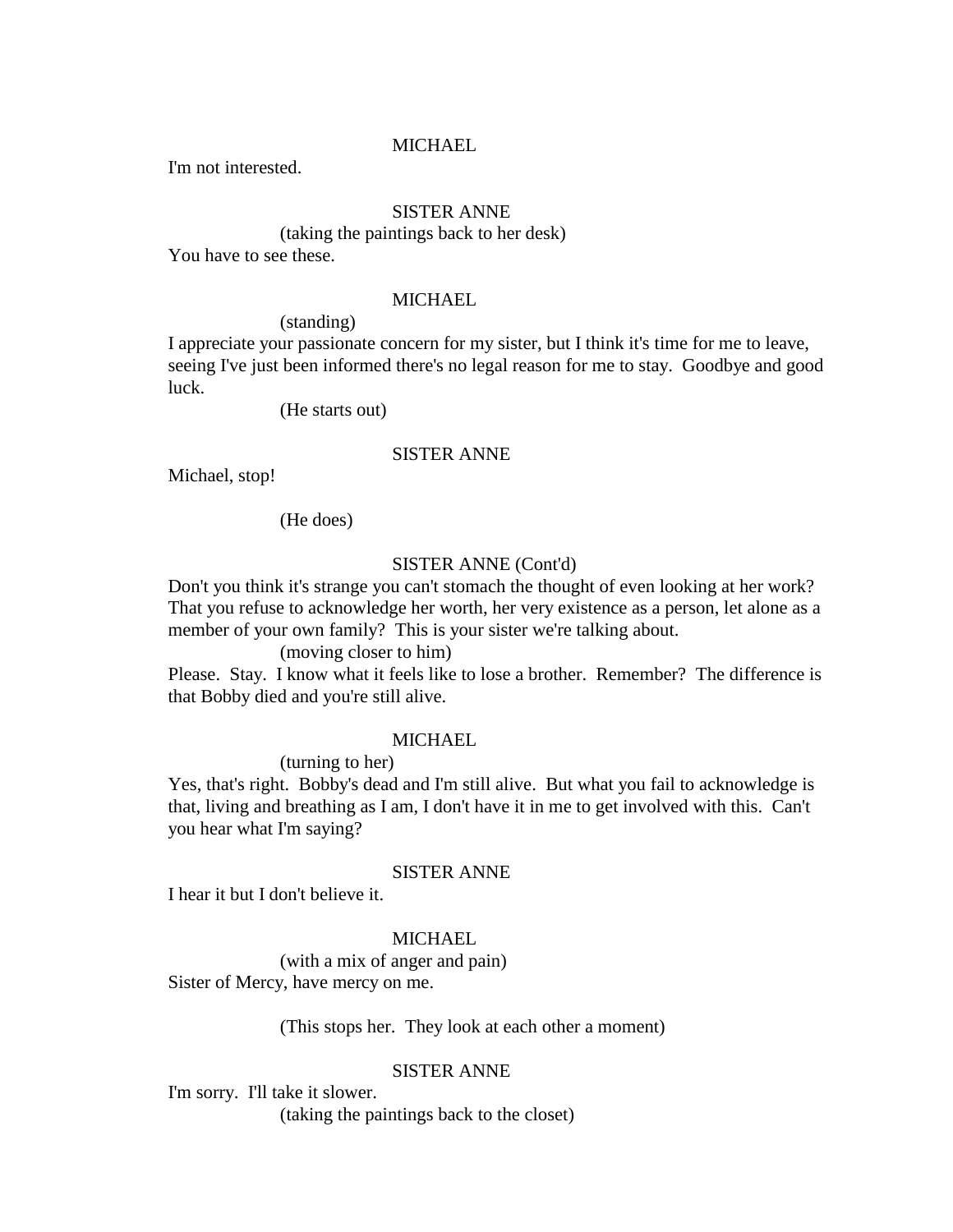See, I'm putting the pictures away. You're safe.

(returning to her desk)

Now let's start over, okay? You've just arrived at the door. We're seeing each other for the first time in seventeen years.

### (She sits)

So. Where would you like to begin?

## MICHAEL

Amazing...

## SISTER ANNE

There is a trust fund being set up to handle deposits from her sales. That part is accurate. Want to start there?

(MICHAEL shakes his head, incredulous)

## SISTER ANNE (Cont'd)

A pro bono lawyer is arranging it. A friend of ours. He says it's best in cases like this if a member of the immediate family, a blood relative, is one of the trustees.

## **MICHAEL**

There's no need for me to know anything about a trust fund or how it's managed.

## SISTER ANNE

Her paintings are currently selling for three thousand dollars a piece. The dealer handling her work takes half. Because of the success of the current show another is being arranged for June at a big gallery in Chicago. She's confident the prices will triple by then. Then it's on to New York and she says they'll at least double again, maybe more.

## MICHAEL

So what? Can't this place use the money? I don't understand how this is a problem.

## SISTER ANNE

It's not the home's money. It's your sister's. She has hundreds of paintings. And produces more every day. The proceeds could soon be in the hundreds of thousands of dollars.

## MICHAEL

So?

## SISTER ANNE

That's far larger than we anticipated. We feel the family should have a voice in how it's managed.

## MICHAEL

The "family's" unavailable.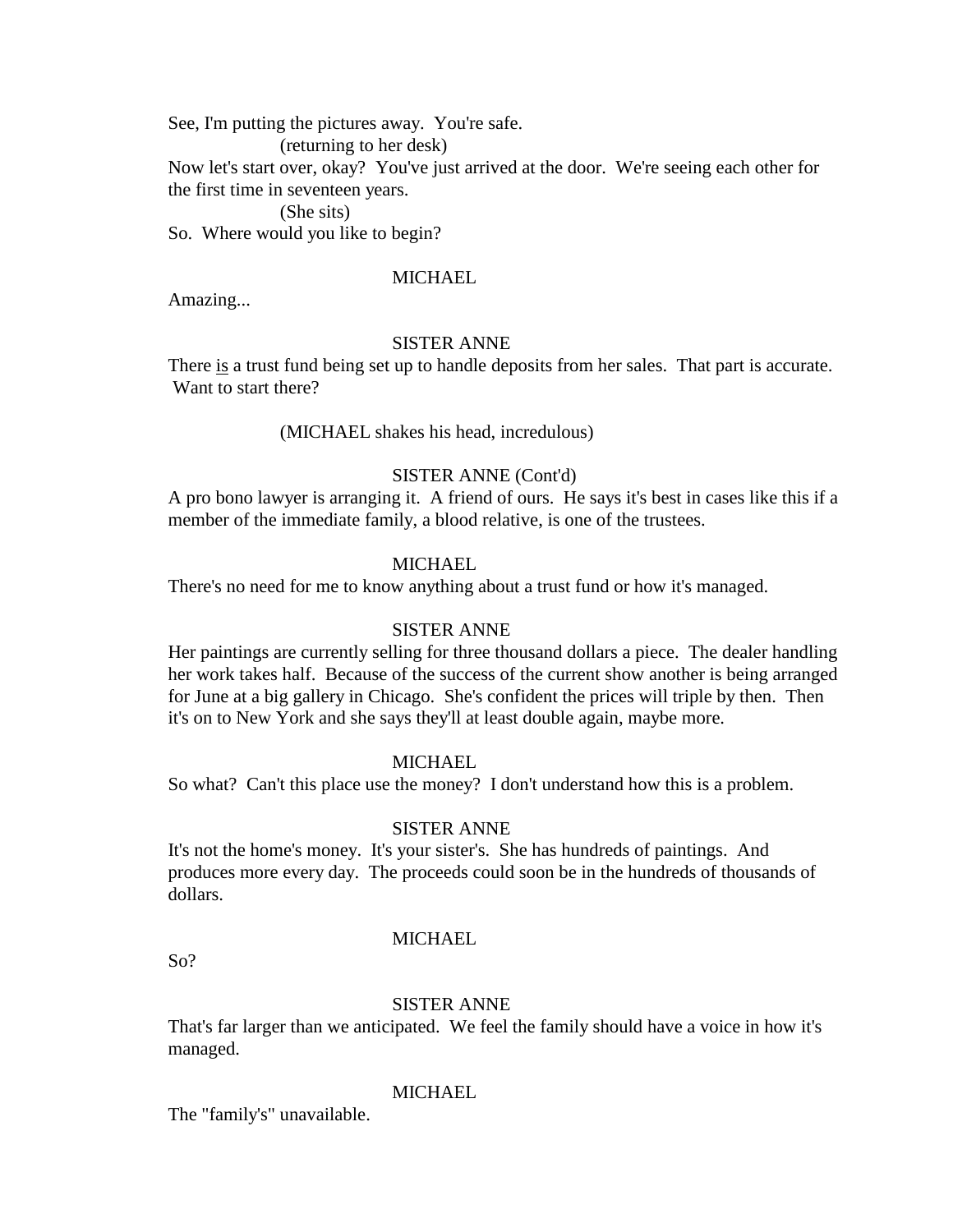(shuffling through papers on her desk) And it's not just the money. The whole thing has mushroomed into this media event. (she finds a large newspaper clipping, holds it out to him) Here. Look at this. From last week's Minneapolis Star Tribune.

(MICHAEL doesn't take it)

### SISTER ANNE (Cont'd)

Earlier this week we got a call from ABC. They're thinking of doing a feature for the Evening News during National Disabilities Month. Lord have mercy. I don't know what that will mean. The dealers think it's wonderful of course, but I don't want this to become a three-ring circus. I don't want her life turned upside down.

## MICHAEL

What did you expect?

## SISTER ANNE

I've been trying to do what's best for Lindsey. Her work should be seen. It should be celebrated.

#### MICHAEL.

It's ironic, isn't it? There once was a time you wanted to be an artist.

#### SISTER ANNE

Please don't change the subject.

## MICHAEL

You were going to knock 'em dead, remember? And you had every right to think you would. You were very good. What happened?

#### SISTER ANNE

You know what happened.

#### **MICHAEL**

And that precludes you being an artist?

#### SISTER ANNE

My priorities have changed.

#### MICHAEL

Oh, I see. Do you still paint?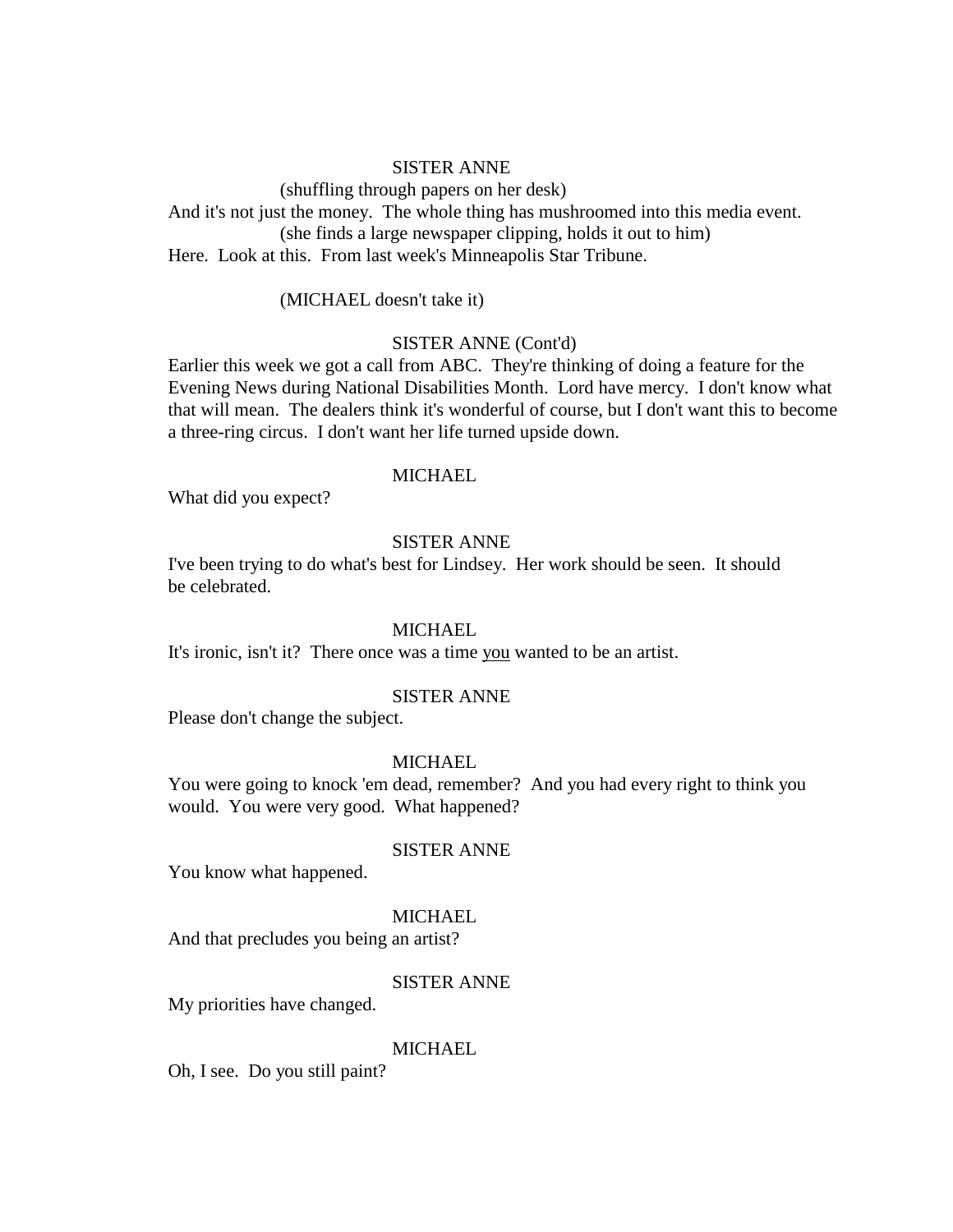No.

## MICHAEL

Why not?

### SISTER ANNE

This discussion does not concern me.

## **MICHAEL**

There was a time your talent animated your very being. I used to love that about you. The excitement you felt. That look in your eyes as you worked on something. Remember?

## SISTER ANNE

Yes. I remember.

(MICHAEL, now a boy of seventeen, runs down center into an outdoor summer afternoon)

## **MICHAEL**

(enthusiastic, pointing to something in front of him) Here. Here. This is it. Do this.

> (SISTER ANNE, now as ANNE, a free-spirited girl of sixteen follows him down stage carrying a sketch book and a box of pencils and charcoal.

The lights in the office fade out)

ANNE

(looking off where he's pointing)

What?

## MICHAEL

Out there. That old house and the shed. The trees leaning over.

#### ANNE

I can't just draw on demand.

## **MICHAEL**

Yes you can. You're amazing. You're the most talented woman artist in the world.

## ANNE

"Woman" artist?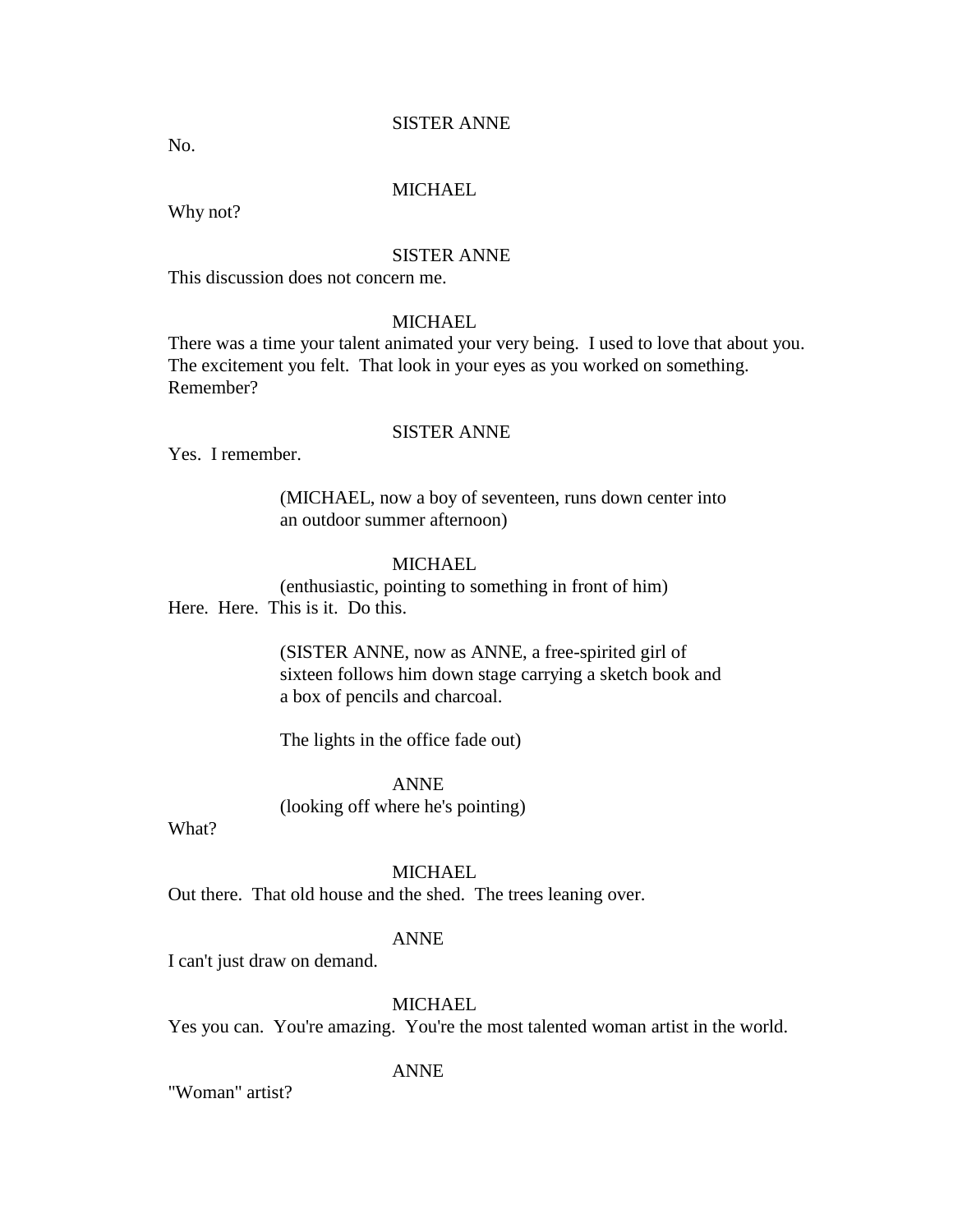### **MICHAEL**

Yeah. In the world.

## ANNE

Not just "the most talented" artist?

## MICHAEL

Yeah. The most talented artist. Who happens to be a woman.

### ANNE

That's better.

## MICHAEL

That's what I said. The most talented woman artist in the world. Come here.

(He grabs her and pulls her to him)

## ANNE

(loving it)

Michael!

MICHAEL

What? You being a woman is the best part.

(He kisses her)

## ANNE

Do you want me to draw this or not?

## MICHAEL

I'm not sure anymore.

(He kisses her again)

## ANNE

Well, make up your mind.

(He kisses her again, this time more passionately. She returns the kiss with equal passion. He lowers her to the ground, lies on top of her)

## **MICHAEL**

I love you, Annie. I don't care how good you are as an artist.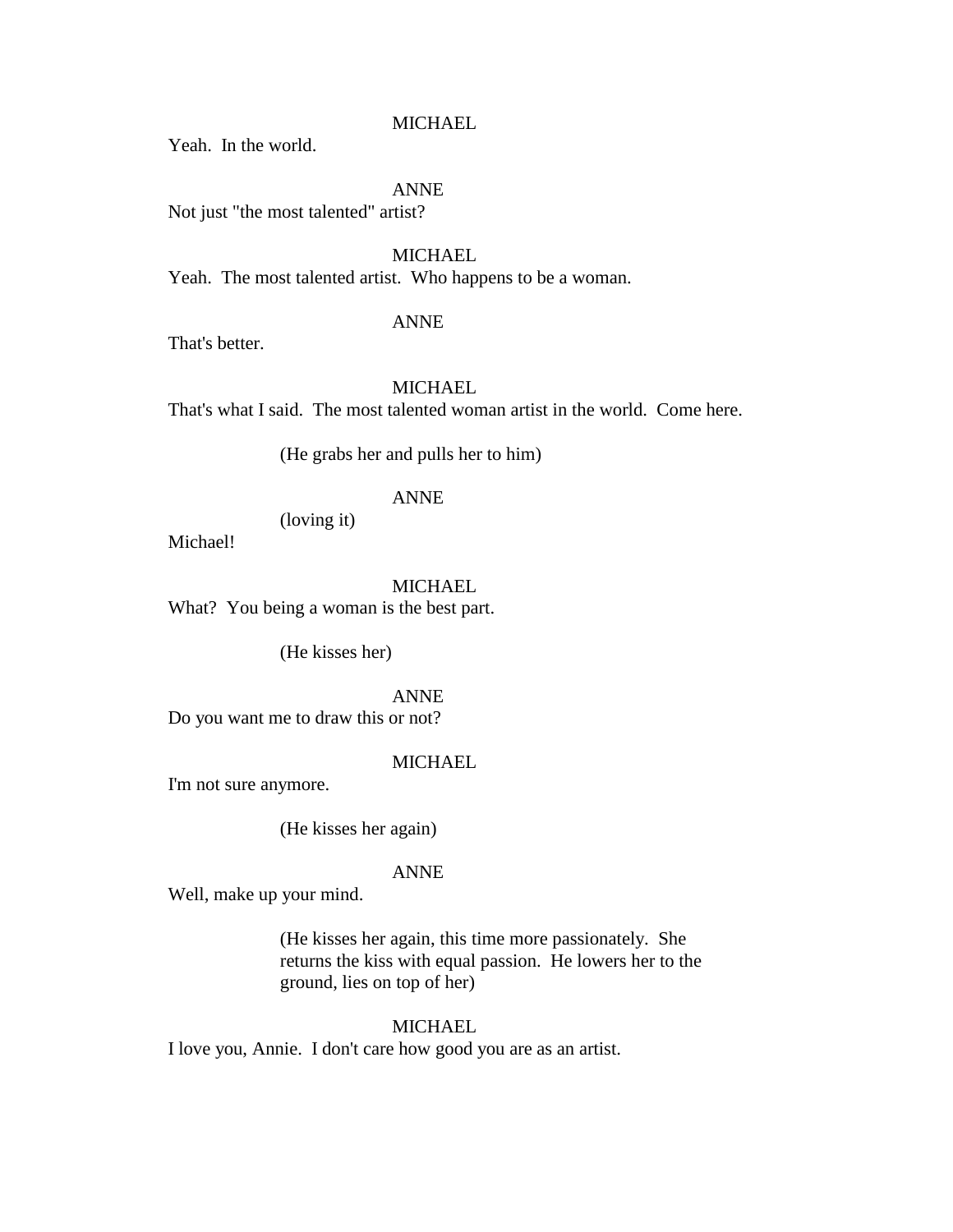(pushing him off her)

What?!

## MICHAEL

I'd love you if you couldn't draw a straight line.

## ANNE

I'm not sure I like that.

## **MICHAEL**

Why not?

ANNE

Because I am an artist.

## **MICHAEL**

And a woman.

## ANNE

A woman artist.

## **MICHAEL**

There. You said it.

## ANNE

(pushing him away) Get out of here.

(She opens her sketch pad and the box of pencils, looks out at the scene in front of her, sizing it up)

## MICHAEL

Let's time it.

## ANNE

That's silly. It makes me nervous.

## **MICHAEL**

(checking his watch)

Two minutes.

## ANNE

For this?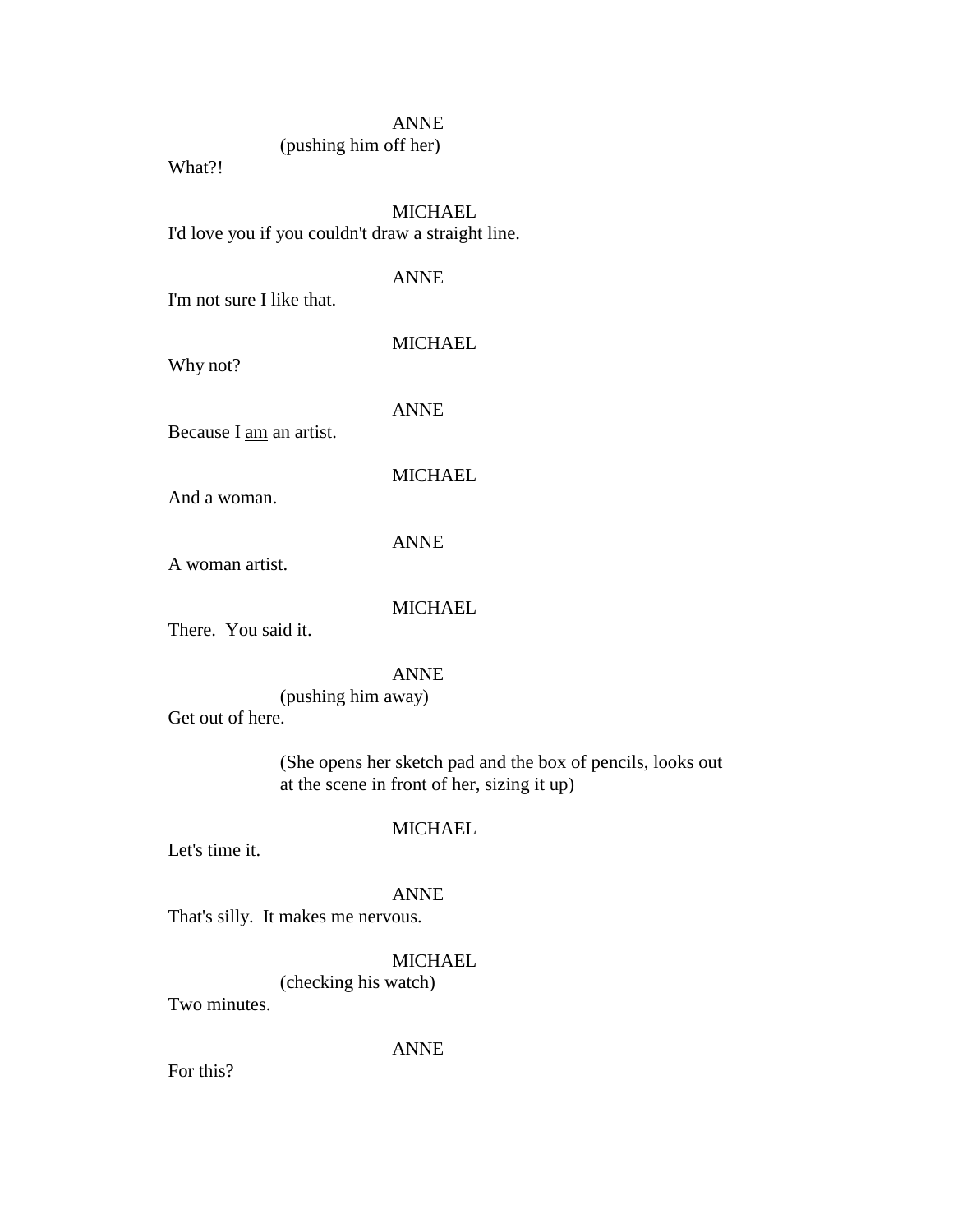#### **MICHAEL**

Yeah. Nothing's impossible for the greatest woman artist in the world. Ready?

#### ANNE

Okay.

## **MICHAEL**

Get set.

(He looks at his watch, waits.

Suddenly LINDSEY stands, rigid, clutching her keys in her hands)

#### LINDSEY

Michael! Brother Michael!

(Immediately ANNE gets up and, as SISTER ANNE, goes to LINDSEY. MICHAEL stands suspended in a faint light down center, still looking at his watch)

#### SISTER ANNE

(putting her hands on LINDSEY's shoulders, calmly) Are you finished with your painting?

#### LINDSEY

Michael come, bring dolly.

SISTER ANNE

No, Lindsey. Michael will not bring a dolly.

(looking at the painting taped to the table top) Are you finished?

#### LINDSEY

Michael come. Keys unlock.

(MICHAEL moves off downstage left, watches the two of them)

### SISTER ANNE

Yes, you are.

(She starts removing the tape from the painting) This is wonderful. I like your new painting very much.

LINDSEY

Yes.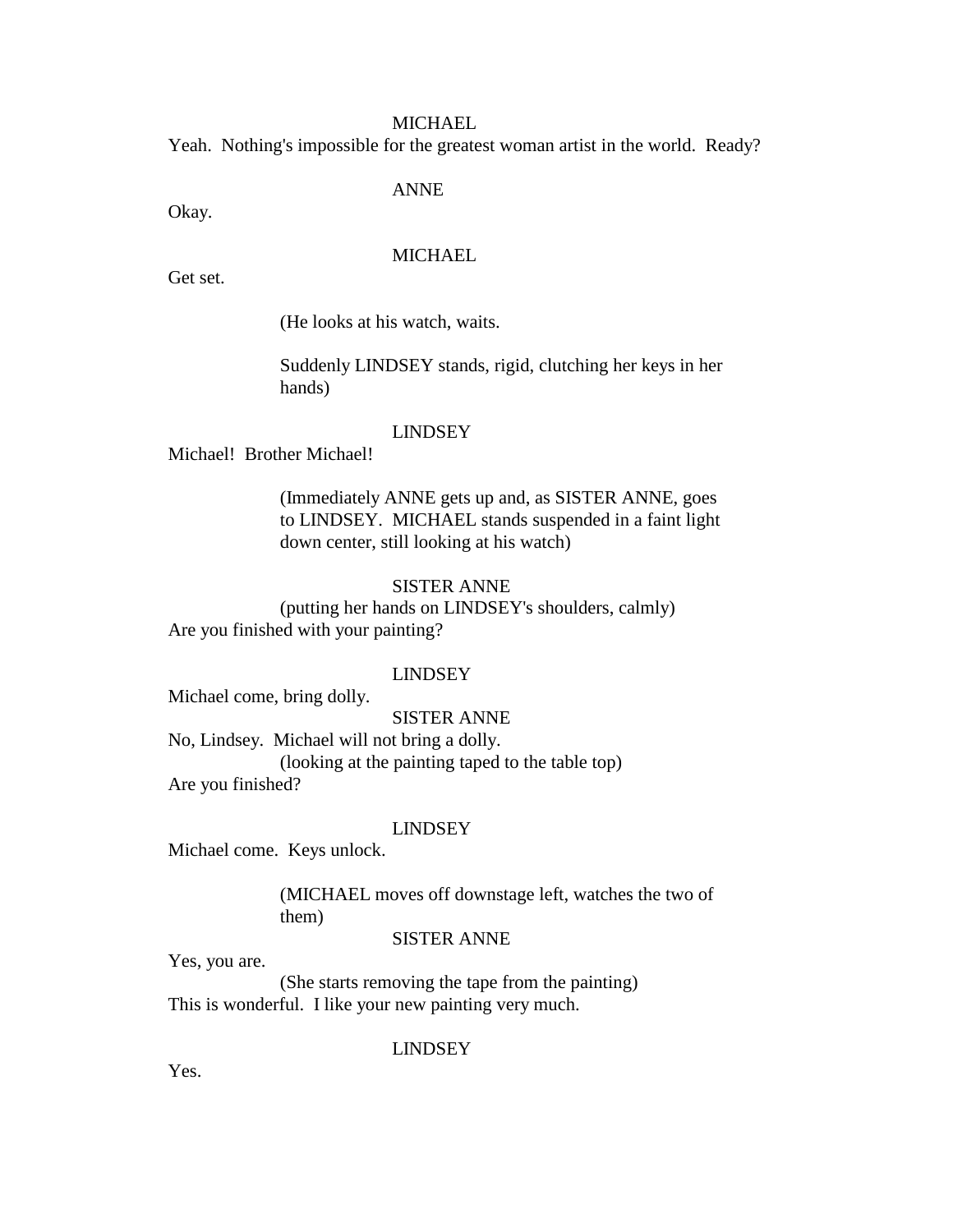I like the colors.

## LINDSEY

Michael come.

## SISTER ANNE

The flowers are singing.

## LINDSEY

Yes. Flowers singing. Yes. Keys unlock.

## SISTER ANNE

(holding up the painting) And what are they singing?

#### LINDSEY

Flowers singing.

## SISTER ANNE

What song are they singing?

## LINDSEY

"Morning has broken." Flowers singing.

## SISTER ANNE

Yes, that's wonderful. Yes, I see. They're singing to God. (singing) "Morning has broken, like the first morning..."

## (LINDSEY delighted, joins SISTER ANNE)

#### LINDSEY and SISTER ANNE

(singing) "Black bird has spoken, like the first bird..."

## LINDSEY

(laughing) Yes. Flowers singing.

## SISTER ANNE

Yes.

(She hugs LINDSEY)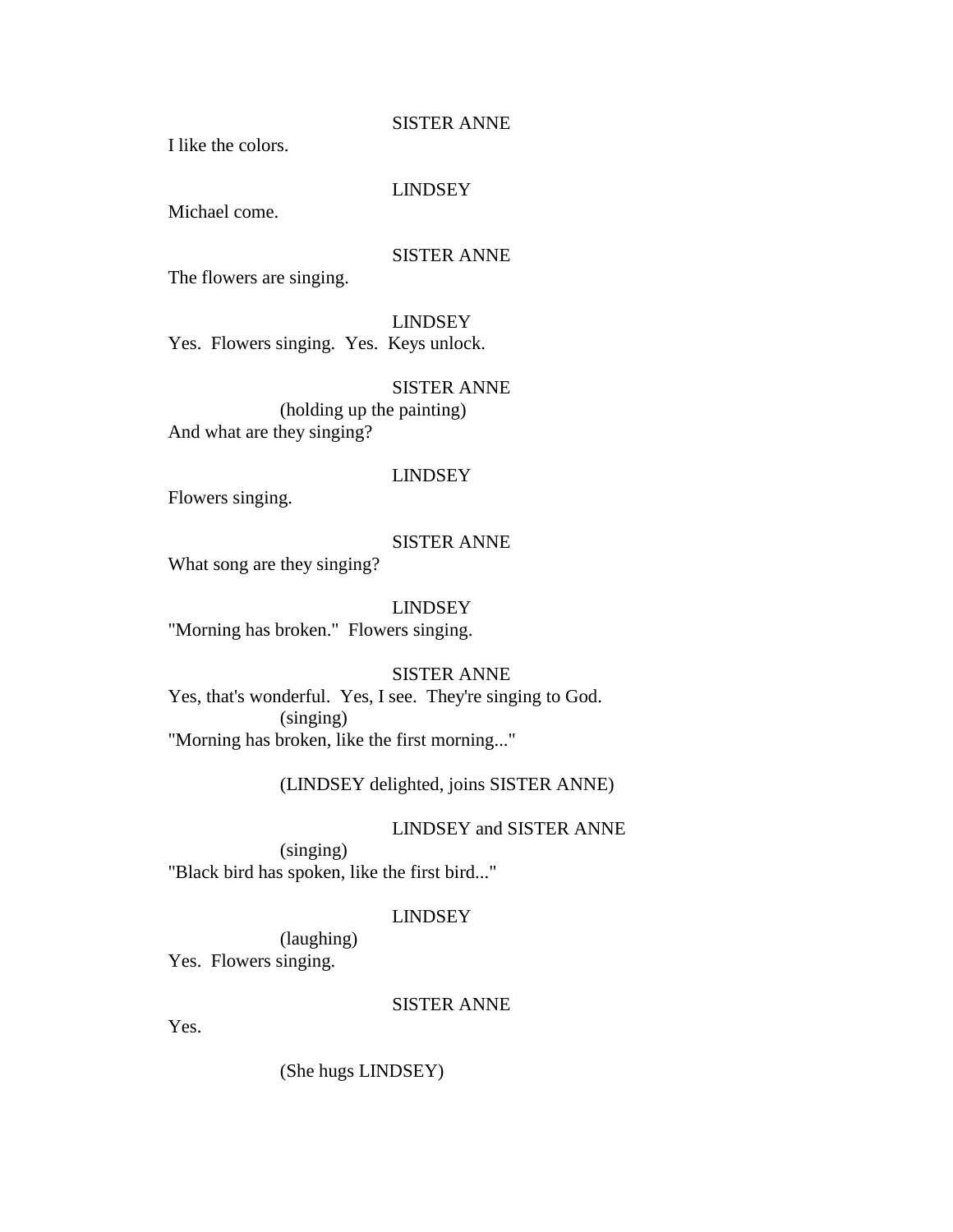## LINDSEY

(putting down her keys and taking the painting from SISTER ANNE)

For Michael. Painting.

## SISTER ANNE

Are you finished for today?

## LINDSEY

(handing the painting back to SISTER ANNE) Give Michael. Present.

## SISTER ANNE

You've been at it all afternoon.

(LINDSEY starts taping a fresh sheet of water color paper to the table)

SISTER ANNE (Cont'd) Maybe you should take a break, Lindsey.

### LINDSEY

Paint new picture.

SISTER ANNE

Are you sure? Maybe you should rest.

## LINDSEY

No. Paint new picture.

SISTER ANNE

Suit yourself.

LINDSEY

Suit yourself.

SISTER ANNE And what are you going to paint now? More flowers?

LINDSEY

Paint new picture.

SISTER ANNE

Of what?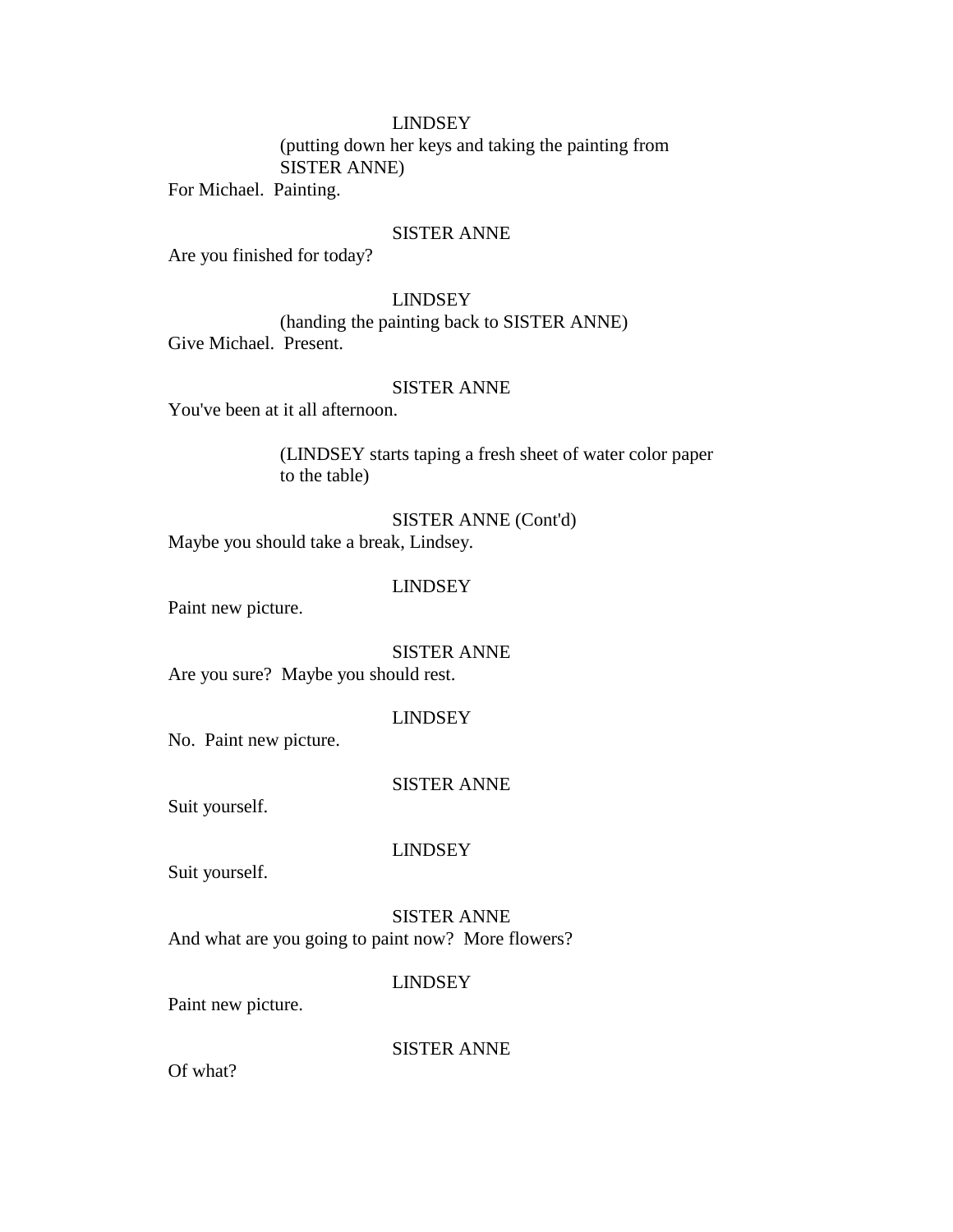#### LINDSEY

(without hesitation)

Black bird.

#### SISTER ANNE

(laughs)

Of course.

(She gives LINDSEY a quick kiss on the top of her head and starts out, painting in hand)

I'll see you later.

#### LINDSEY

(already at it)

I'll see you later.

(SISTER ANNE crosses back to her office)

### **MICHAEL**

(from downstage, to the audience) I was letting it happen. I don't know why. This noose being slipped around my neck...

## LINDSEY

Lindsey paint black bird.

## **MICHAEL**

(a hand to his throat)

I could feel it, the rope growing taut, making it difficult to breath... (moving back to the office) Pulling me further in the direction I didn't want to go...

LINDSEY

Lindsey paint black bird. Black bird singing. Like the first day.

#### **MICHAEL**

(to SISTER ANNE) She's right here? Right down the hall?

#### SISTER ANNE

Yes. It's the only way I can be with her and get to the rest of my work.

## MICHAEL

You've got this all planned out, haven't you? Convince me to stay and then, presto, she appears in the doorway. Instant family reunion.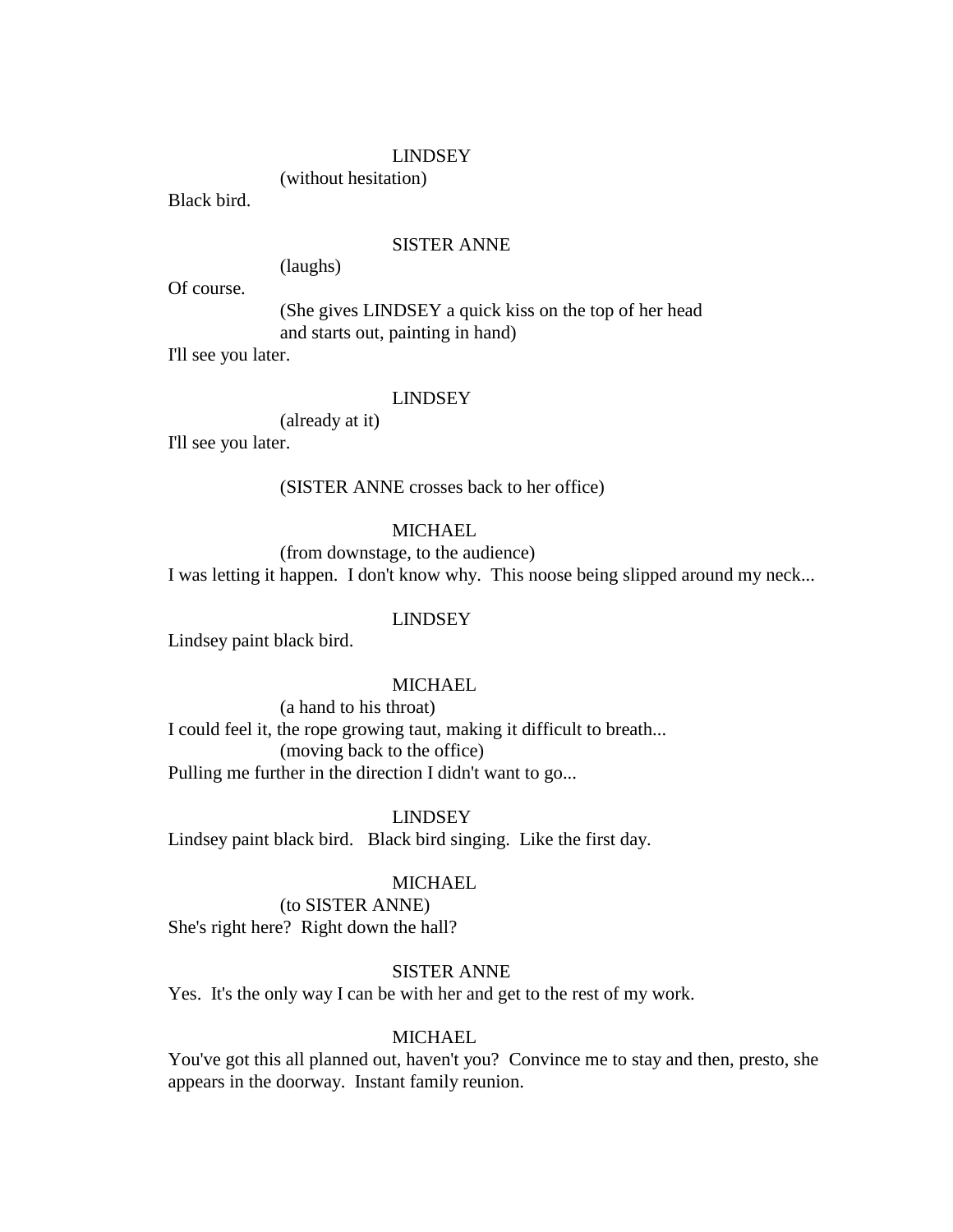That's just our arrangement. She needs to be close by. I'm her overseer. Besides, she likes working in that room. It's got good north light.

#### MICHAEL

I could have walked right into her.

## SISTER ANNE

It wouldn't have killed you.

#### **MICHAEL**

I should have never come out here.

#### SISTER ANNE

She won't budge. You're safe.

#### MICHAEL

I don't trust you.

### SISTER ANNE

Okay, leave if you must. Take a left down the hall and you won't come near her door. She doesn't know you're here.

### **MICHAEL**

Fine.

#### SISTER ANNE

But before you go at least take a look at this.

(referring to the painting in her hands)

She just finished it and said she wanted me to give it to you. I know you don't want it, but at least take a look at it.

#### MICHAEL

No thank you.

#### SISTER ANNE

Michael, for God's sake! Look at what your sister is doing!

(She turns the painting to him and he's forced to look at it. The instant his eyes hit the painting, there's a sudden burst of blinding white light and we hear the deafening SOUND of a roaring house fire. Then a total blackout; the SOUND fades out as)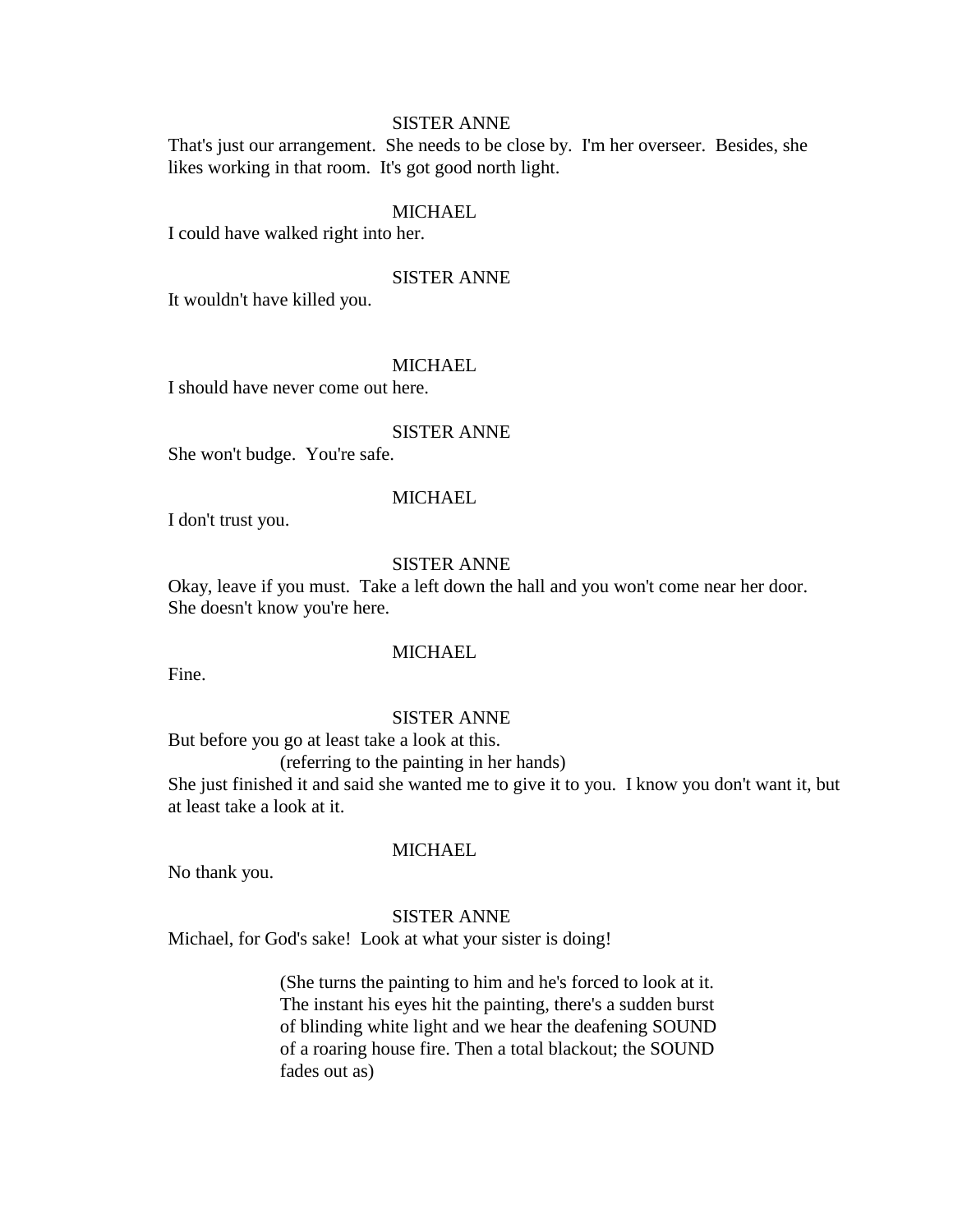### LINDSEY

(screaming in the darkness, moving down right) Hurt dolly! Lindsey hurt dolly!

> (Lights up dimly down right revealing LINDSEY, now a girl of fourteen, sitting on the floor near the phone table holding a large worn doll with no hair. Clearly in pain, she holds the doll close to her, rocking back and forth, crying)

## LINDSEY (Cont'd)

Hurt dolly...Bad girl...Lindsey hurt...

## MICHAEL

(a thirteen-year-old boy, moving over to her) Lindsey, where are you? Lindsey?

(LINDSEY lets out a sob, continues rocking with the doll)

#### MICHAEL (Cont'd)

Lindsey?

(He sees her and stops)

What's the matter?

(LINDSEY clutches the doll tighter to her and starts sobbing openly)

## MICHAEL (Cont'd)

(kneeling down next to her) Is something wrong with your doll? Let's see. Let me see it. (He tries to take it, but she holds on tight) Come on, Lindsey. Give me your dolly.

> (He tries again to get the doll, using more force. LINDSEY resists, becoming hysterical)

## LINDSEY

Hurt dolly! Hurt dolly! Lindsey hurt dolly!

MICHAEL

Stop it, Lindsey! Stop screaming!

### LINDSEY

Lindsey hurt dolly! Lindsey hurt!

#### MICHAEL

I said stop it!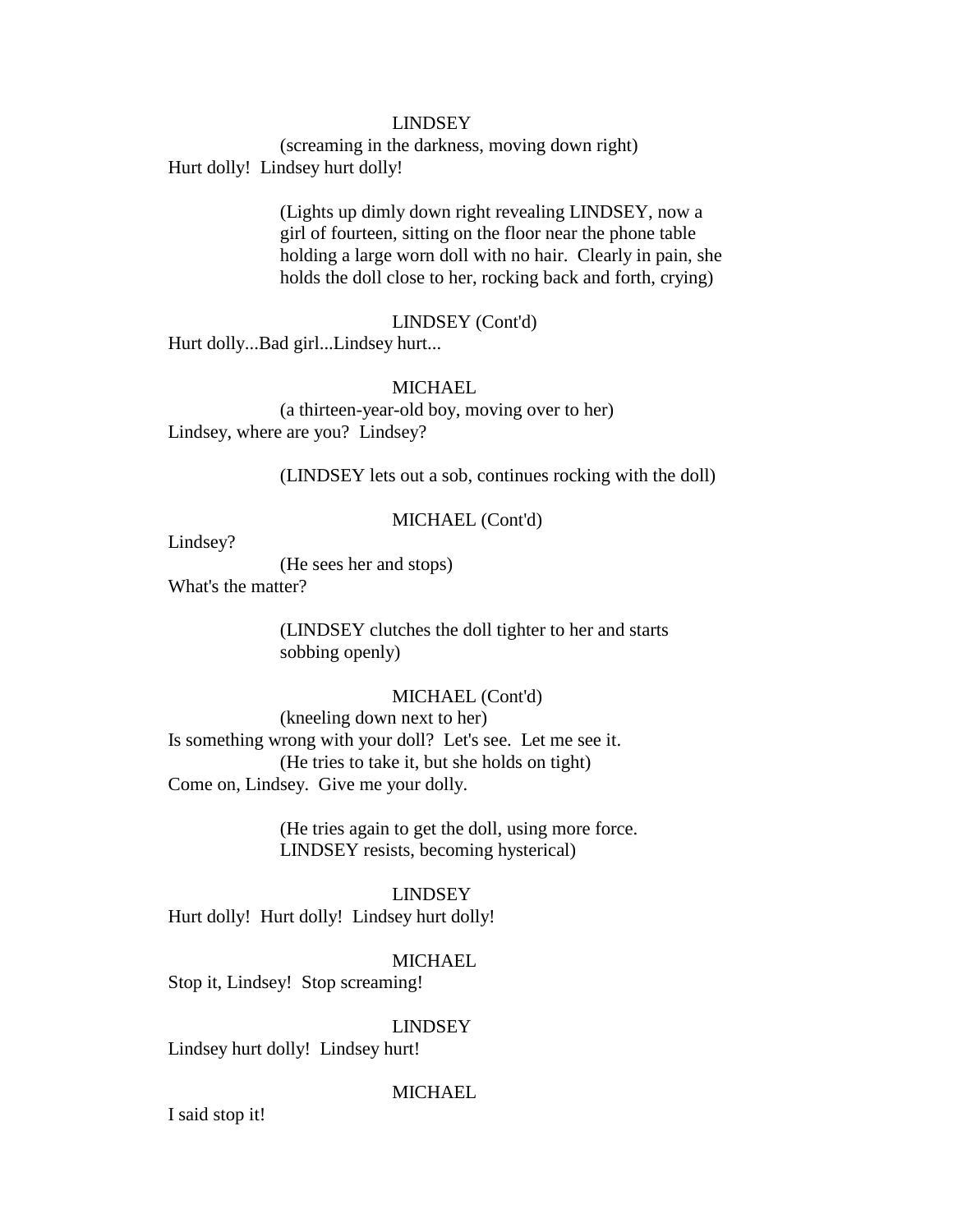(He manages to wrench the doll free from LINDSEY's arms. The entire chest cavity of the doll has been ripped open and a large pair of scissors stuck all the way through its body and out the back.

LINDSEY thrusts her hands toward MICHAEL. They are red with blood)

#### **MICHAEL**

(backing away, the doll in his hands) Oh, my God! Mom! Mom!

> (The lights blackout stage right and come up again in the office and art room.

LINDSEY returns to the art room and the present, calmly wiping off her hands on a paper towel and resuming work on her painting.

MICHAEL moves back to the office, still holding the mutilated doll. He stands staring at the painting SISTER ANNE is holding)

#### SISTER ANNE

It's of flowers singing "Morning has Broken."

#### **MICHAEL**

Why are you doing this?

#### SISTER ANNE

Michael, please.

#### MICHAEL

Why?

#### SISTER ANNE

Why do you think?

(Suddenly MICHAEL is aware of the doll in his hands. He looks at it in horror and throws it down stage.

SISTER ANNE puts LINDSEY's painting on her desk and crosses down to the doll, picks it up. She is now a girl of twelve. MICHAEL follows her downstage)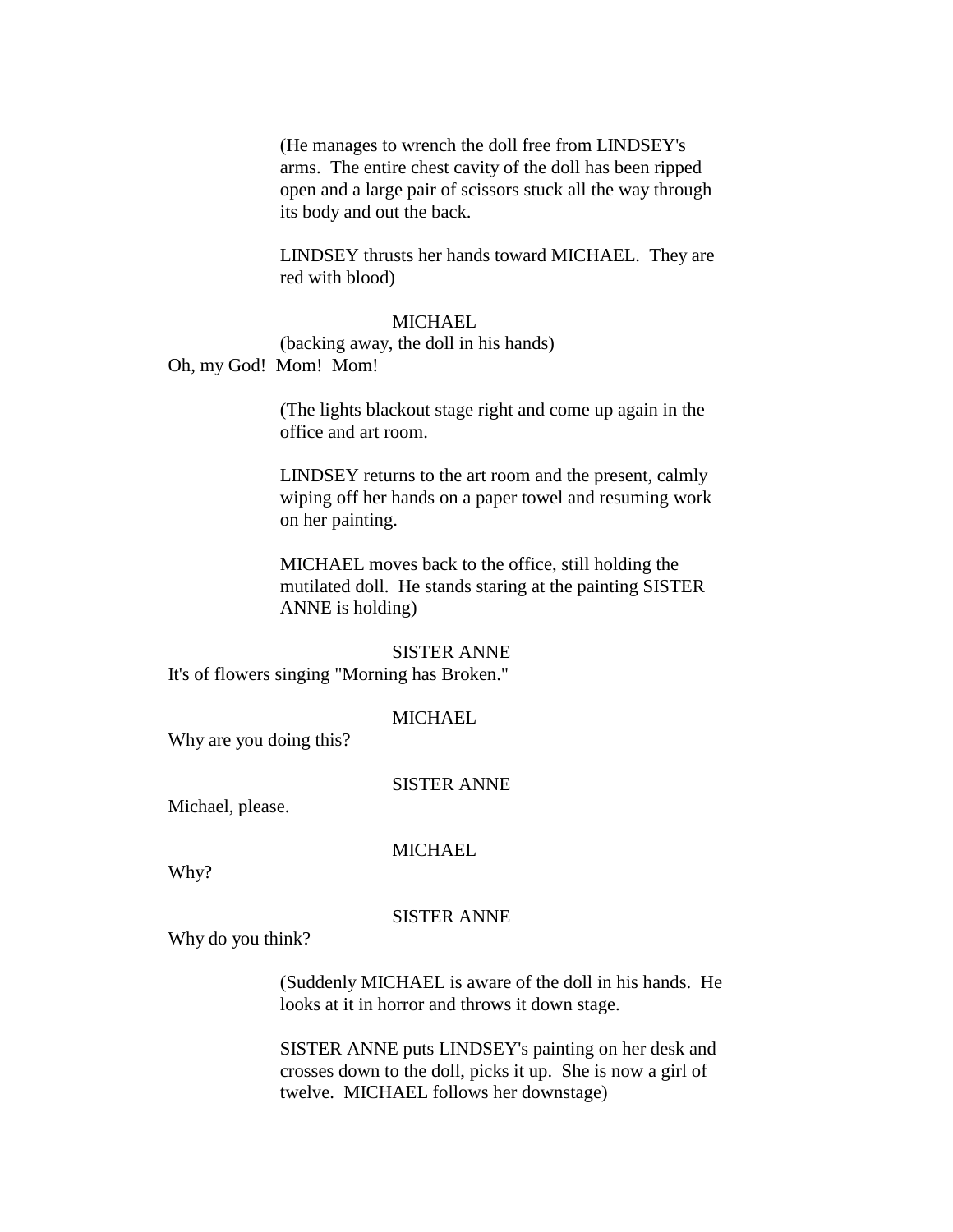Why would she do this?

## MICHAEL

(the boy, angry)

You're asking me?

## ANNE

But why would she?

## **MICHAEL**

Because she's totally out of her mind. She should have never been born!

### ANNE

Michael! That's terrible!

## **MICHAEL**

It's the truth! She's beyond sick. She's sub human. Damaged to the point of no return. I wish she was dead.

## ANNE

(looking at the doll) Maybe that's what she thinks, too.

### **MICHAEL**

She doesn't think! She can't think! She doesn't have the capacity!

#### ANNE

Stop it! Calm down.

### MICHAEL

Why the hell should I?

#### ANNE

Michael, stop it!

#### **MICHAEL**

I hate her! I hate her! I wish she was dead!

(He breaks down and falls to his knees, crying)

ANNE

I'm sorry, Michael. It's terrible, I know.

### **MICHAEL**

God did this. I hate God.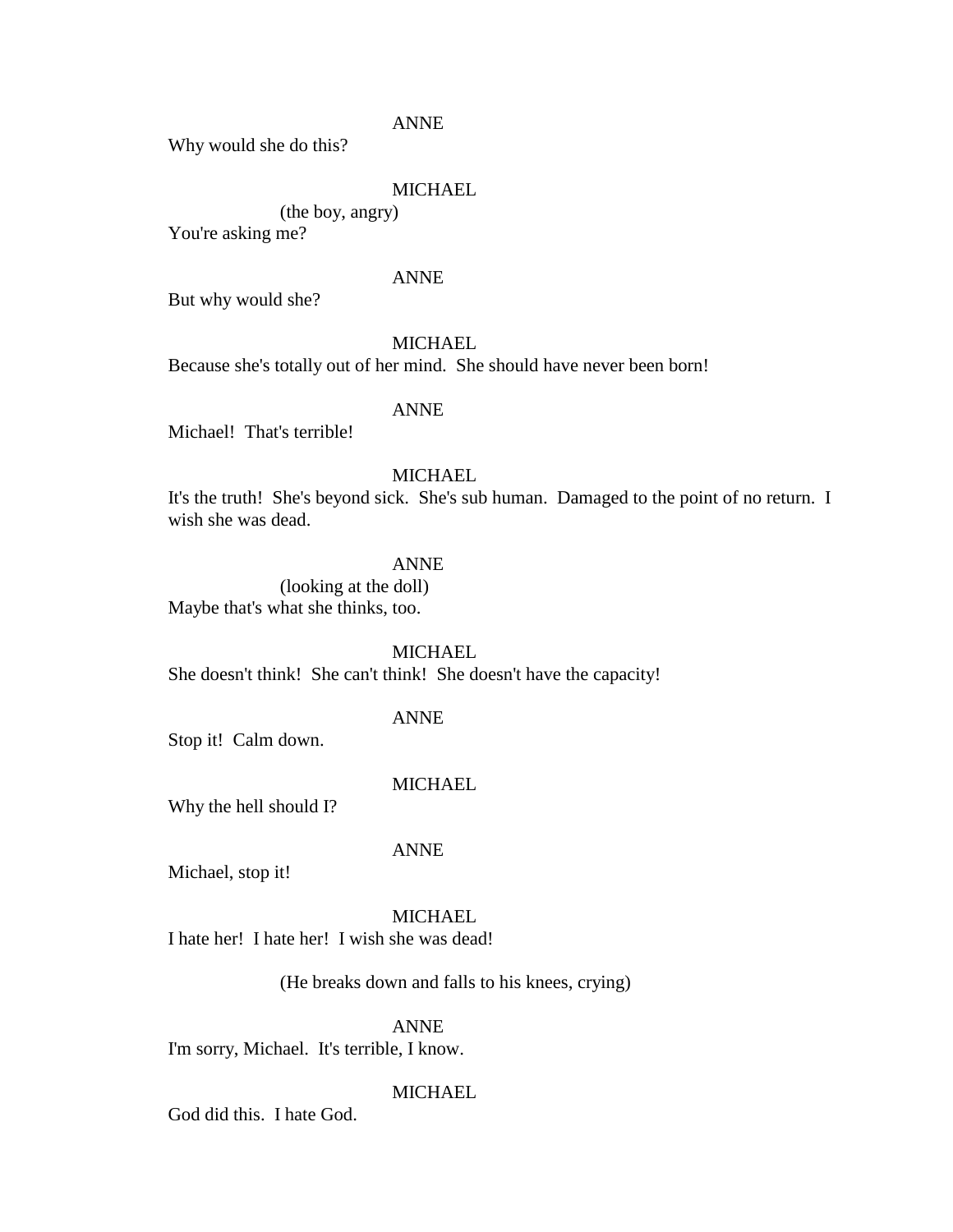Michael, don't say that. That's a sin. A mortal sin.

### MICHAEL

I don't care. So is she a sin. I don't care if I rot in hell. It's the truth. (looking up) I hate you, God!

#### ANNE

(crossing herself) Please Lord, forgive him. He's very upset.

MICHAEL Will you shut up? I don't need your prayers, Annie.

ANNE

Yes, you do. And so does Lindsey.

## **MICHAEL**

She doesn't even know what a prayer is!

ANNE God hears them all the same. You should be ashamed of yourself.

#### **MICHAEL**

Well, I'm not. I hate God and I'm not afraid to say it. It makes me feel good.

That's evil.

# **MICHAEL**

ANNE

I don't give a damn.

## ANNE

Michael, don't.

#### MICHAEL

I'm the one who has to live with her.

## ANNE

I know. But you can't hate God.

## MICHAEL

I don't care what you think.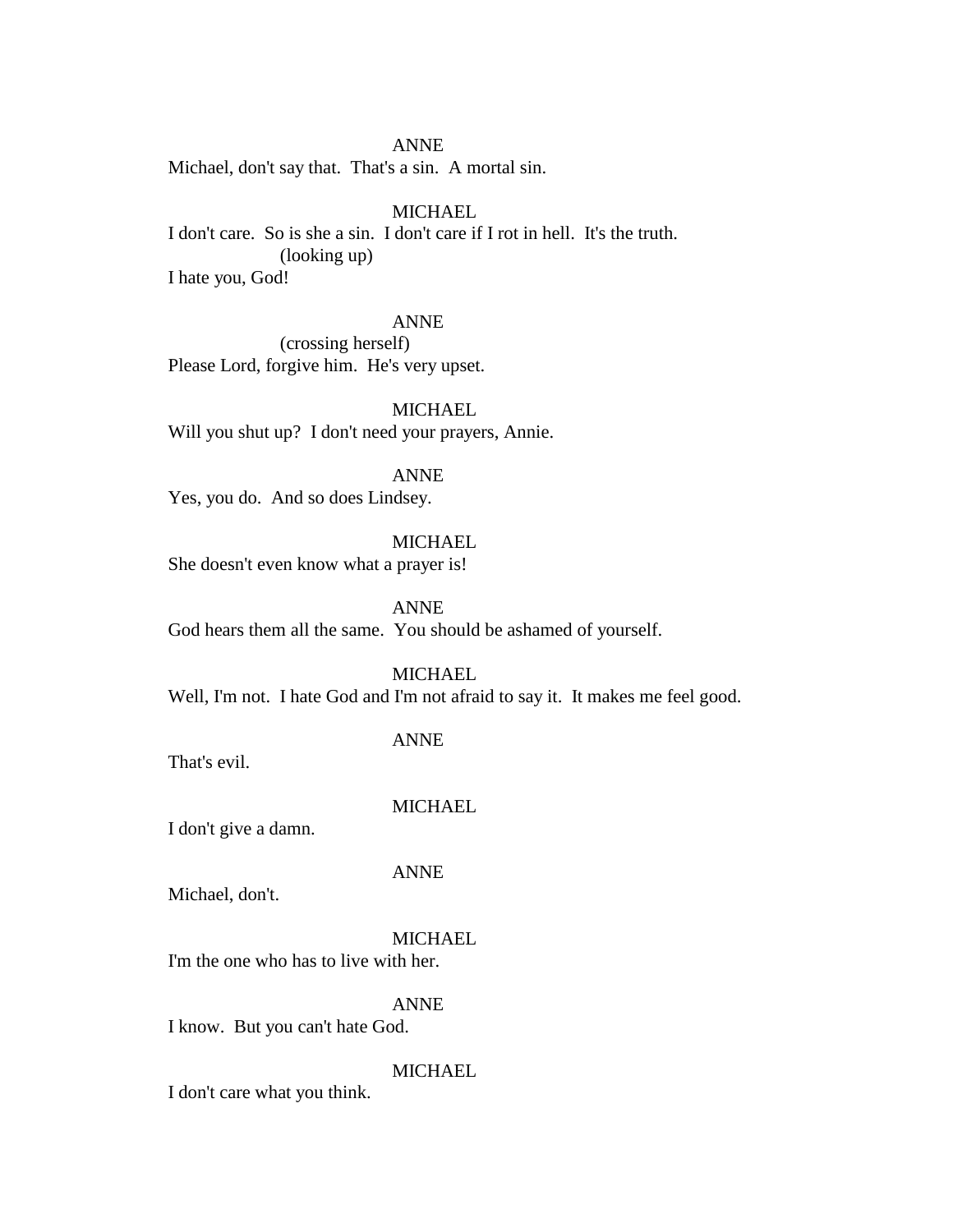Why do you think she did this?

## MICHAEL

Ask her!

#### ANNE

Really. Why would she?

#### **MICHAEL**

She's out of her mind, stupid. There are no reasons.

ANNE Yes there is a reason. She's trying to tell you something.

### **MICHAEL**

Well, I don't care.

### ANNE

(handing him the doll)

You should.

(MICHAEL grabs the doll and, getting to his feet, throws it violently to the ground)

### MICHAEL

That's what I think about it!

ANNE

(crossing herself, falling to her knees, with great urgency and at a fast pace--she is truly frightened) Hail Mary, full of grace, the Lord is with thee.

#### MICHAEL

Annie, shut up.

ANNE Blessed art thou among women and blessed is the fruit of thy womb, Jesus.

#### **MICHAEL**

Come on, Annie. Stop it!

ANNE

Holy Mary, Mother of God, pray for us sinners now and at the hour of our death. Amen.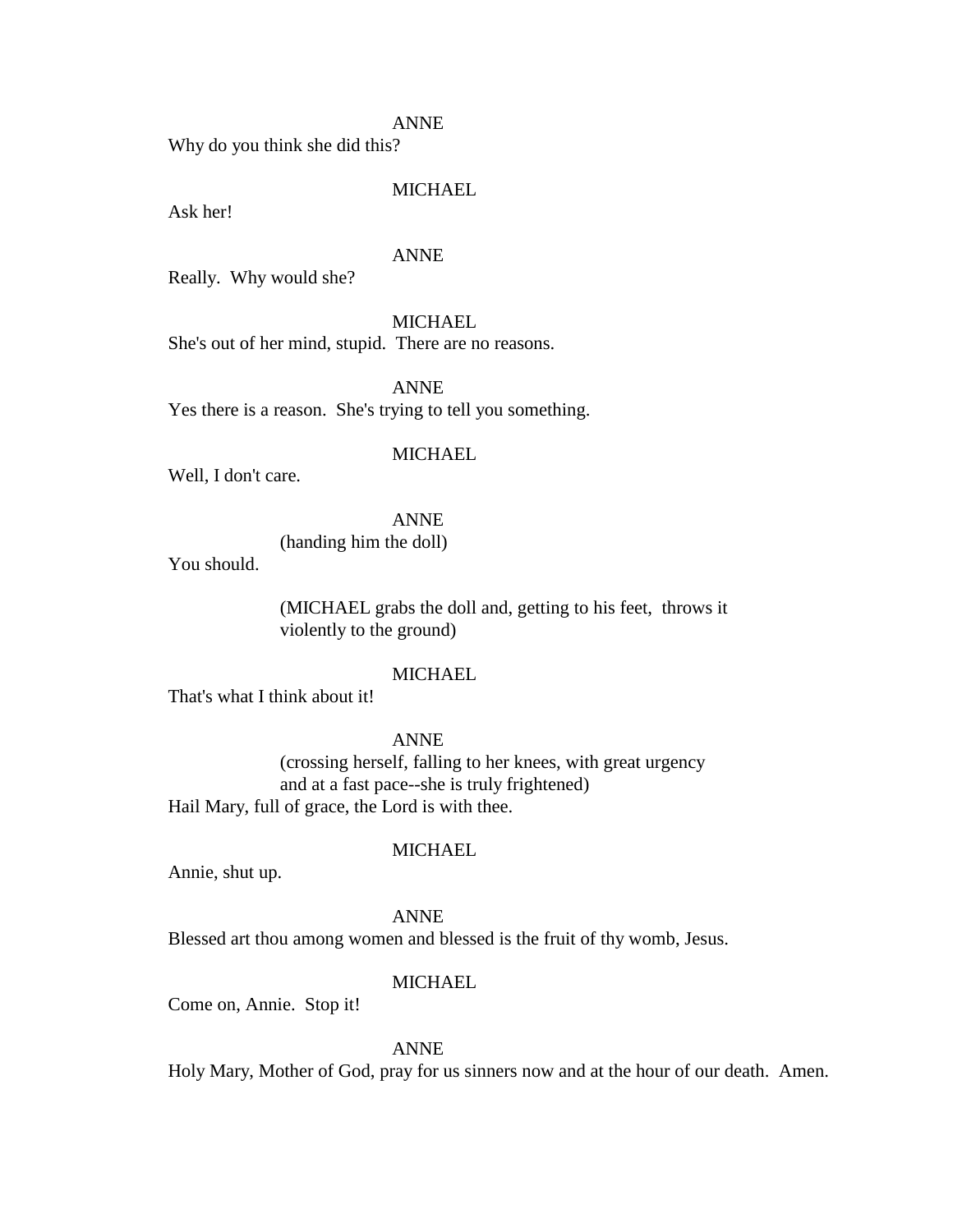### MICHAEL

Please, don't.

### ANNE

(her lines to MICHAEL not breaking the tempo of the prayer) Say it with me. Hail Mary, full of grace, the Lord is with thee.

## **MICHAEL**

Come on...

## ANNE

You, come on. Blessed art thou among women and blessed is the fruit of thy womb, Jesus.

## **MICHAEL**

Why are you doing this?

#### ANNE

Holy Mary, Mother of God--

### MICHAEL

--Annie, stop--

#### ANNE

--Pray for us sinners now and at the hour of our death. Amen. Say it with me. Hail Mary, full of grace, the Lord is with thee. Blessed art thou among women and blessed is the fruit of thy womb, Jesus. Say it, Michael.

## **MICHAEL**

I don't feel like it.

#### ANNE

Say it anyway. Holy Mary, Mother of God, pray for us sinners now and at the hour of our death. Amen.

#### MICHAEL

Annie...

#### ANNE

Say it. Hail Mary, full of grace, the Lord is with thee. Blessed art thou among women and blessed is the fruit of thy womb, Jesus. Just get on your knees and say it. Holy Mary, Mother of God, pray for us sinners now and at the hour of our death. Amen.

(She closes her eyes and clasps her hands in front of her,

more calmly, letting the power of the prayer take her over)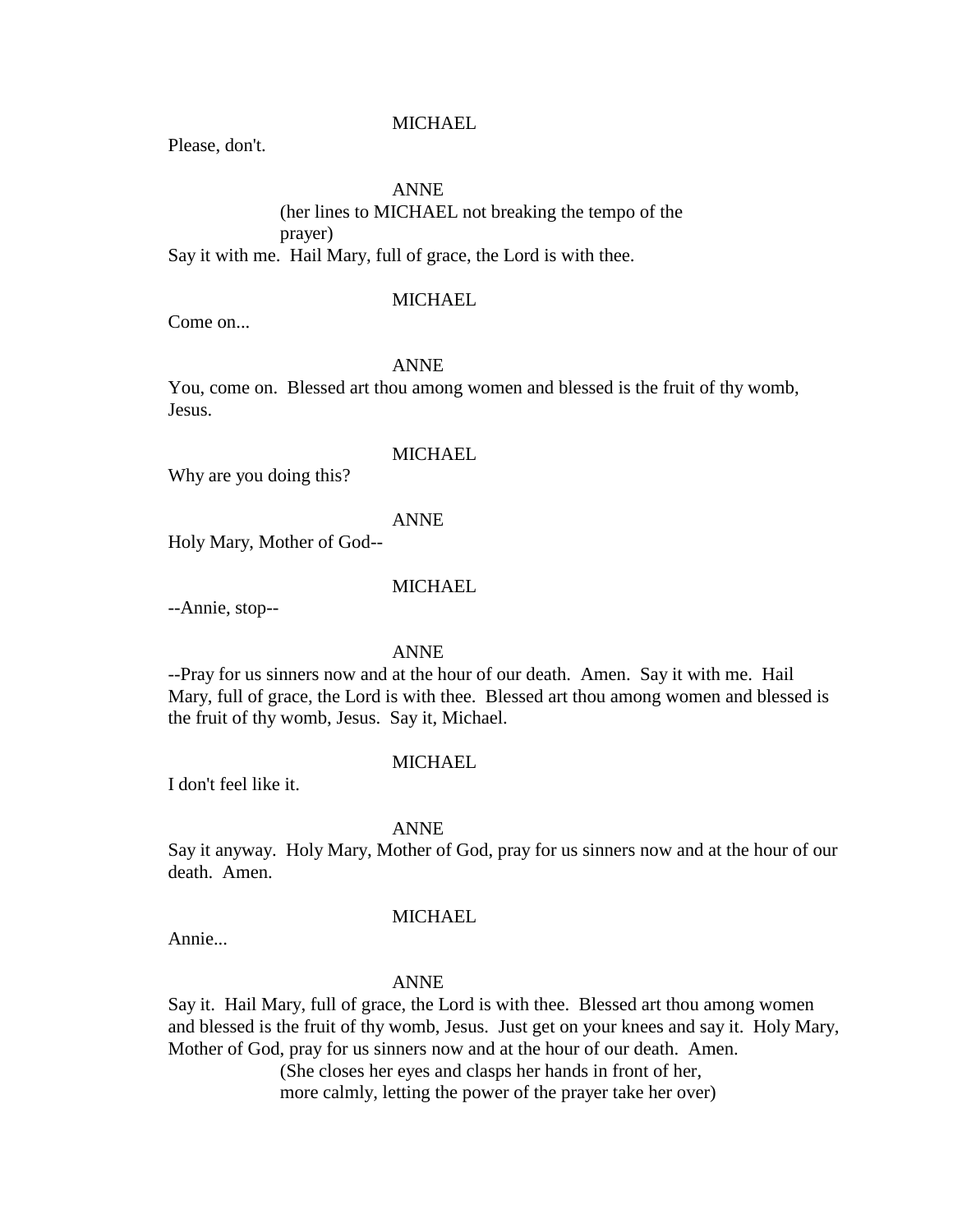Hail Mary, full of grace the Lord is with thee. Blessed art thou among women and blessed is the fruit of thy womb, Jesus.

(MICHAEL, defiant, stands watching her)

### ANNE (Cont'd)

(evermore peacefully, slowly, as she arrives deep inside the prayer, a child in utter surrender)

Holy Mary, Mother of God, pray for us sinners now and at the hour of our death. Amen. Hail Mary, full of grace, the Lord is with thee. Blessed art thou among women and blessed is the fruit of thy womb, Jesus. Holy Mary, Mother of God, pray for us sinners now and at the hour of our death. Amen.

(opening her eyes but not looking at MICHAEL, with

complete serenity)

I'm not stopping.

(closing her eyes again)

Hail Mary full of grace, the Lord is with thee. Blessed art thou among women and blessed is the fruit of thy womb, Jesus.

(totally at peace, gently)

You need to pray, Michael. You need to pray right now. Holy Mary, Mother of God, pray for us sinners now and at the hour of our death. Amen.

(remaining on her knees and glowing with devotion, she

begins her transition back into the older SISTER ANNE)

Hail Mary, full of grace, the Lord is with thee. Blessed art thou among women and blessed is the fruit of thy womb, Jesus.

(MICHAEL walks slowly back into the office)

ANNE (Cont'd)

(completing the transition back to SISTER ANNE)

Holy Mary, Mother of God, pray for us sinners now and at the hour of our death. Amen.

(LINDSEY, rocking back and forth, joins her)

## SISTER ANNE and LINDSEY

Hail Mary, full of grace, the Lord is with thee. Blessed art thou among women and blessed is the fruit of thy womb, Jesus.

> (Now fully back in the present, SISTER ANNE gets up and returns to the office, leaving the doll downstage)

## LINDSEY

(softly)

Holy Mary, Mother of God, pray for us sinners now and at the hour of our death. Amen. Hail Mary, full of grace, the Lord is with thee. Blessed art thou among women and blessed is the fruit of thy womb, Jesus.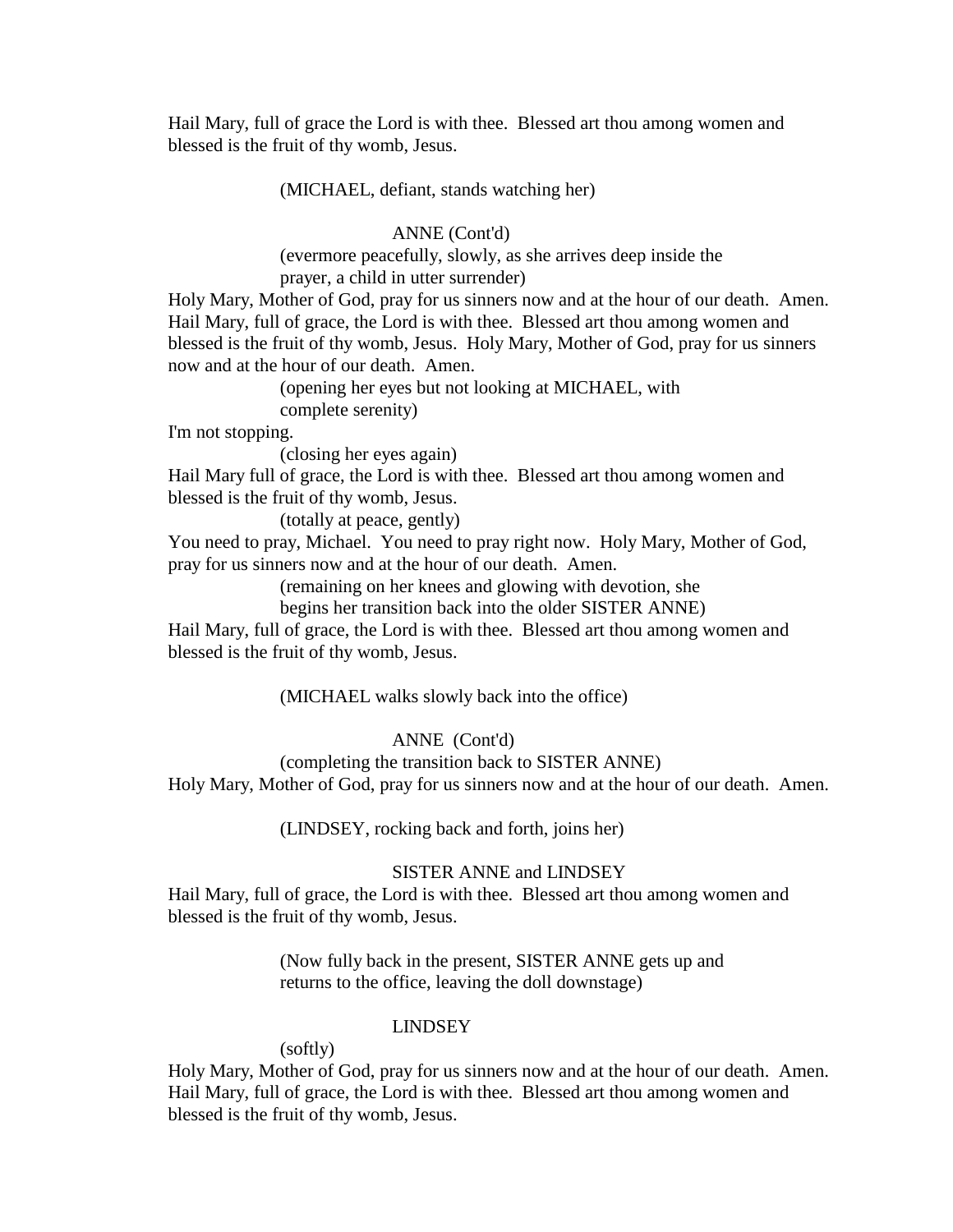(to SISTER ANNE)

Just tell me.

# LINDSEY

Holy Mary, Mother of God, pray for us sinners now and at the hour of our death. Amen. (She looks up and smiles, as if she sees something or someone above her)

### SISTER ANNE

(to MICHAEL, gently) I know what she's feeling. It's very simple...

#### LINDSEY

Glory be to the Father and to the Son and to the Holy Spirit. As it was in the beginning, is now and ever shall be, world without end. Amen.

# SISTER ANNE

You are her brother, her only sibling, and she is in need of your love and concern. And you have a responsibility here. You must know that. Not legally. Not because of some trust fund. But because it is the decent thing to do and you are a decent person, as much as you try to hide it.

### MICHAEL.

I know who I am.

# SISTER ANNE

Do you?

#### MICHAEL

And what I'm capable of handling.

### SISTER ANNE

I don't think so.

### MICHAEL

You're very impressive. Tough as nails and never a flinch. And more unrecognizable by the minute. It's amazing what an all-consuming faith in God will do to a person.

#### SISTER ANNE

It is. But that doesn't change the issue at hand.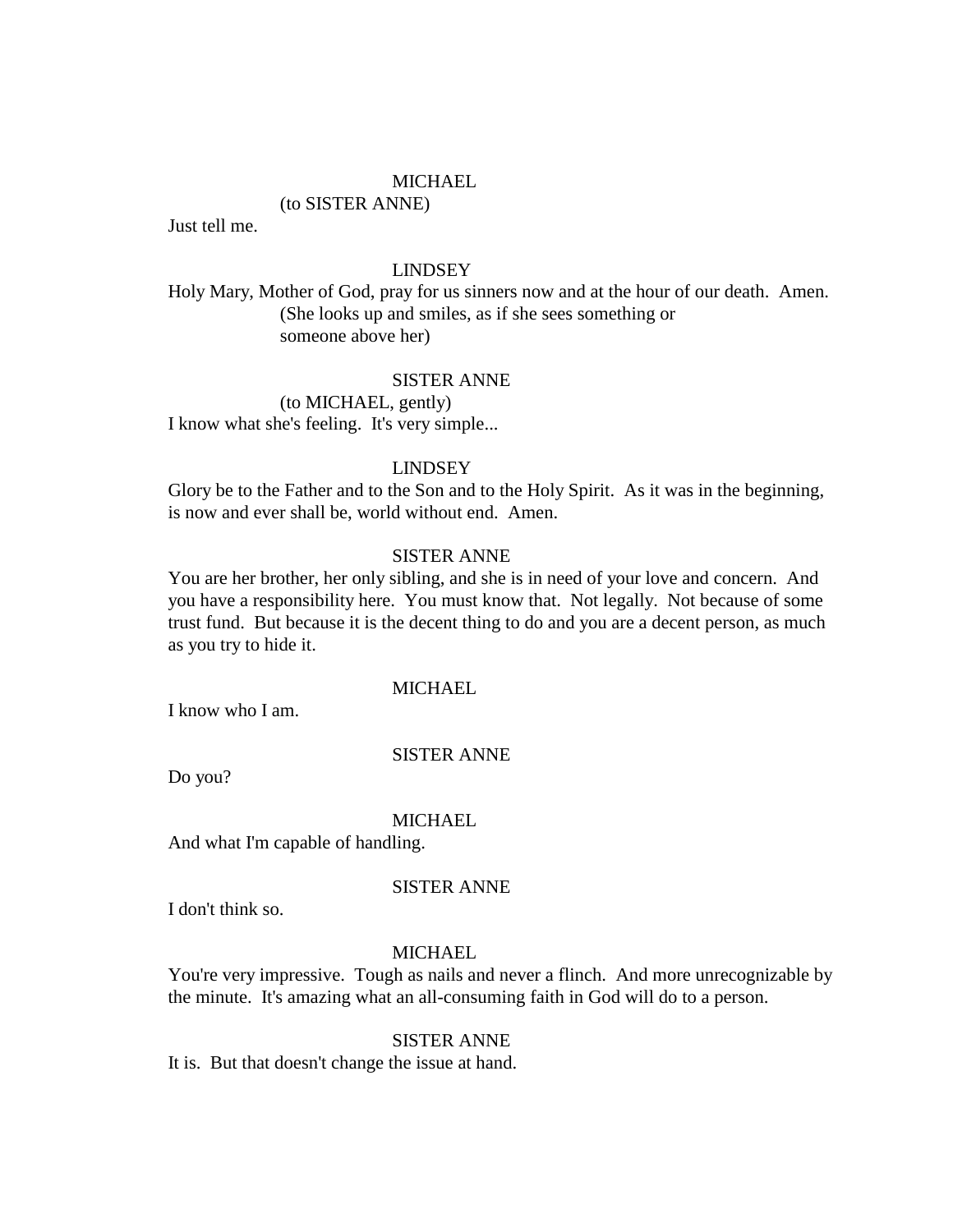No.

# SISTER ANNE

Which is what you're going to do about your sister's need for you in her life.

#### **MICHAEL**

You've got my answer.

### SISTER ANNE

It's a coward's answer.

### **MICHAEL**

(laughs)

You sound like your father. The good ole challenge to my manhood. Very good.

#### SISTER ANNE

Whatever it takes.

# MICHAEL

As you proceed to sharpen the knife to cut me apart if I don't obey your orders.

# SISTER ANNE

I'm simply asking, on Lindsey's behalf, for your involvement in her life. She will never move forward without it. Never be able to take the next step.

### MICHAEL

To what? The next step to what? She's going no where. The damage is permanent. Always has been, always will be.

### SISTER ANNE

You've seen this painting. Lindsey has become a productive, working artist of exceptional talent.

# **MICHAEL**

What is this? Your own personal projection about the power of art? Come on. She's the same brain damaged, severely disabled creature she's been her entire life.

# SISTER ANNE

She's a person, not a "creature."

# **MICHAEL**

She's incapable of even knowing what she's doing with these pictures. That they have any value, monetary or otherwise. That they have any purpose other than keeping her occupied, filling her hours day after day. You have determined that something extraordinary is going on here. You have decided it's worth pumping up this recreational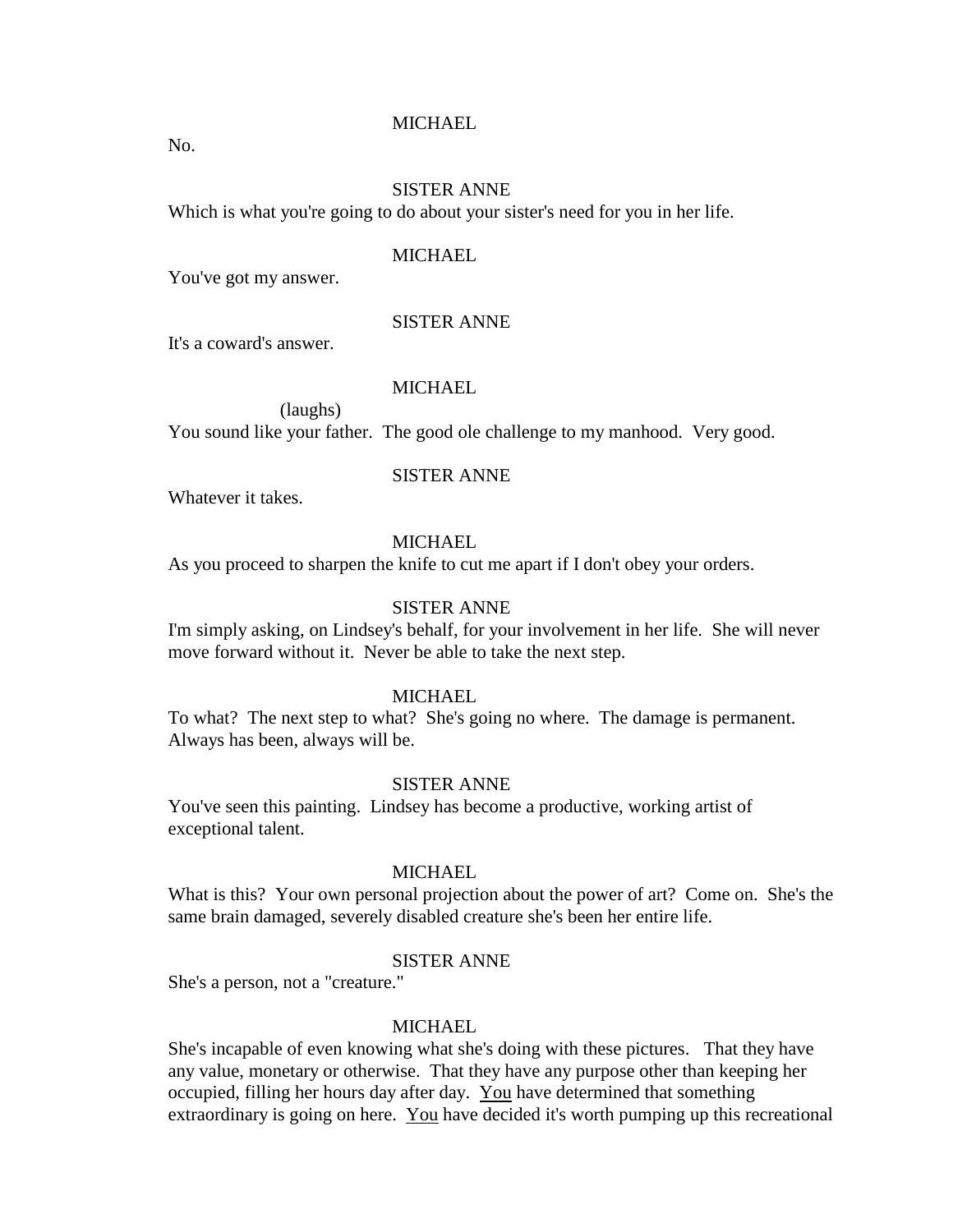therapy into something falsely important and significant. And then again, maybe what's really fueling this is your own lost dream of one day being an artist yourself. That this is one way for you to finally get a taste of that--being Lindsey's alterego, her "overseer," as you say, her "protector."

### SISTER ANNE

That was unfair.

### **MICHAEL**

Who's being unfair here?

### SISTER ANNE

I love your sister. I believe in her as a person first and as an artist second. But there is no denying that she is producing some of the most beautiful, artistically valid works I've ever seen. That is a fact substantiated by every dealer, curator, and critic who has seen it so far. And she is being affected in positive ways. Her focus is sharper. Her speech is clearer. The range of her conscious thought is expanding. Granted, it does have a therapeutic value, but that does not deny it's worth. On the contrary, it reinforces it.

### MICHAEL

Fine.

# SISTER ANNE

And she's reflecting your father's gifts as an artist.

### **MICHAEL**

Aha! I was wondering when you'd get to that.

#### SISTER ANNE

I've loved your father's work for many years.

#### **MICHAEL**

Pull out all the stops.

### SISTER ANNE

In fact, I've managed to purchase three of his paintings for the home.

#### MICHAEL

Congratulations.

#### SISTER ANNE

So when Lindsey joined us, my hope was that one day I could work with her, to see if she might have any of your father's talent. That perhaps this part of her mind was intact and only needed to be activated and released, awakening a means of expression she's never had available to her. That was my hope, my daily prayer.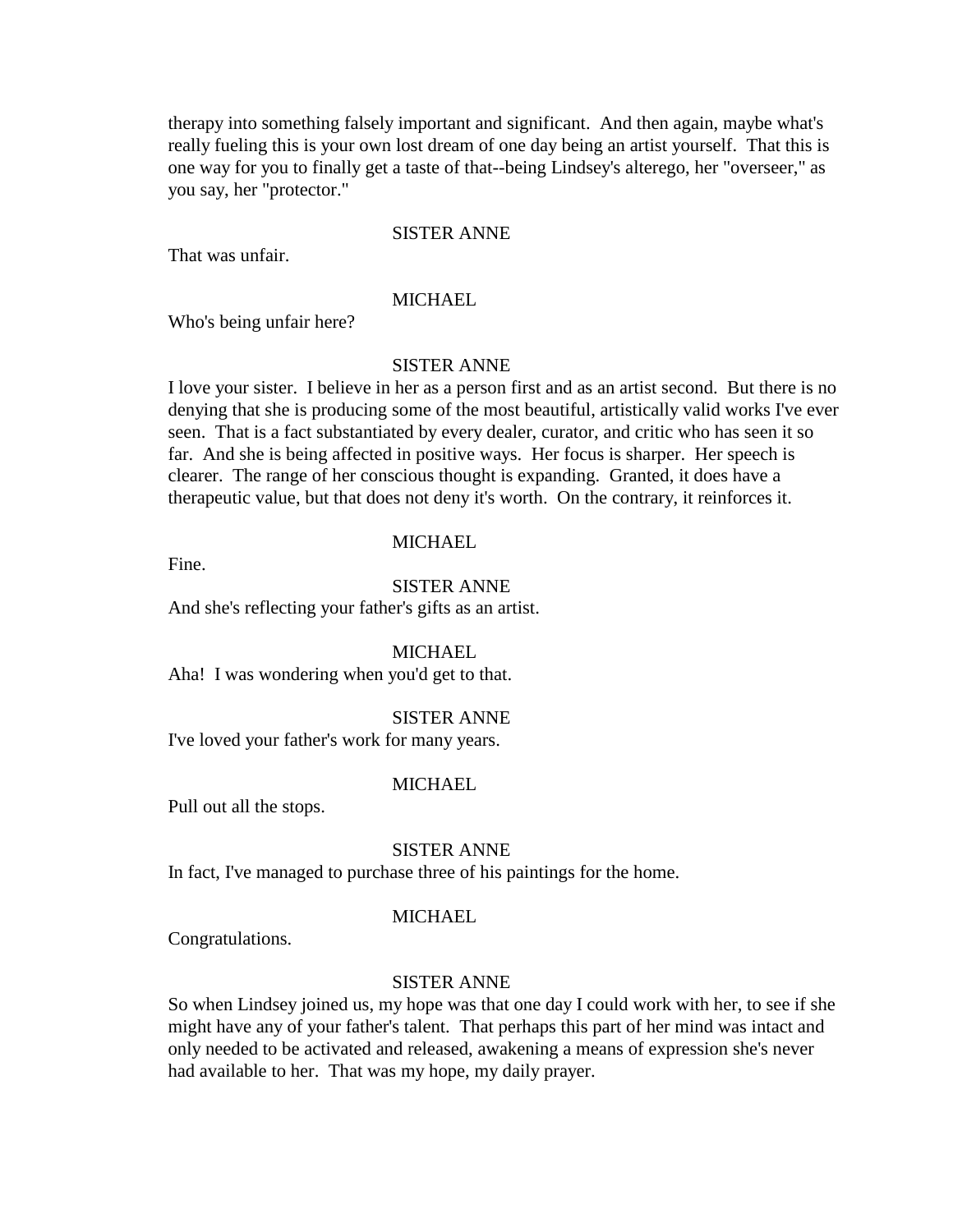(jerking out of her chair, in a quiet whimper)

No. No. No. No.

(moving downstage)

Nothing. Bad. Lindsey bad girl. (She falls to the floor, curling up in a fetal position)

# SISTER ANNE

It took a long time. She arrived here from the state hospital in terrible shape. Very withdrawn, closed off.

#### LINDSEY

Bad. Nothing. Dolly. Bad. Bad girl...

### SISTER ANNE

She'd lie on the floor for hours condemning herself and crying.

(She leaves MICHAEL and crosses directly to LINDSEY, kneels down next to her)

### SISTER ANNE (Cont'd)

(gently)

Lindsey?

### LINDSEY

(recoiling) No! Dirty. Bad. Lindsey bad girl.

SISTER ANNE

Lindsey Stouffer, you are not bad. You are good and God loves you.

### LINDSEY

(crying) No. Nothing. Nothing. Nothing.

# SISTER ANNE

Do you know who I am?

### LINDSEY

Nothing...

### SISTER ANNE

Lindsey, look at me. Do you remember me? Do you know who I am? Do you know my name?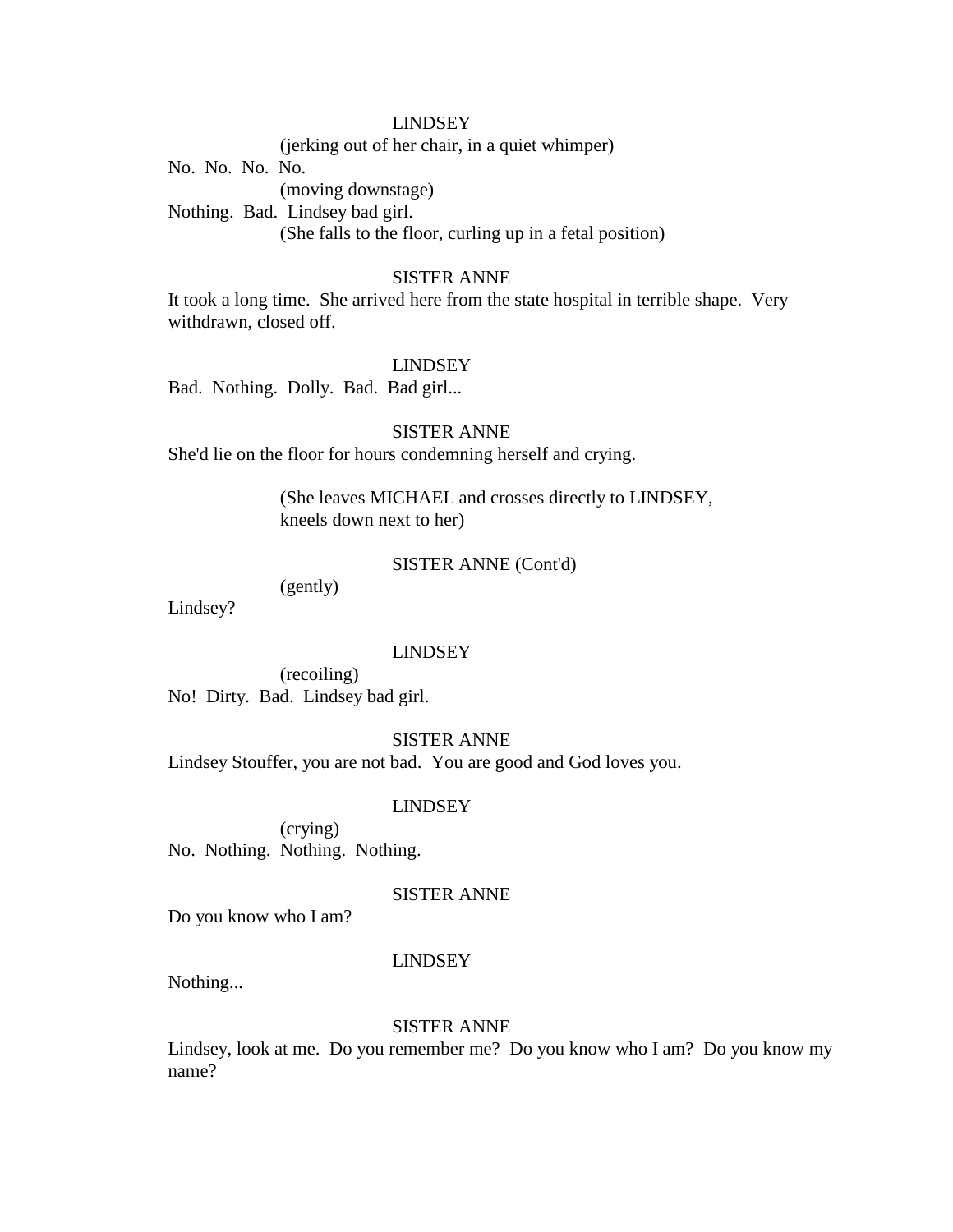No. Bad. Nothing...

# SISTER ANNE

Look at my face. Can you see my face?

### LINDSEY

No...

# SISTER ANNE

Yes, you can. You know who I am. Look at me and tell me. Tell me my name.

(LINDSEY suddenly bolts upright and looks at SISTER ANNE. She is very tense. A beat)

SISTER ANNE (Cont'd) There. That's right. Now you remember me, don't you? Now you know who I am.

### LINDSEY

Lindsey bad girl.

### SISTER ANNE

No. You are not a bad girl. Lindsey Stouffer is a good girl. A good girl who God loves very much.

#### LINDSEY

God.

#### SISTER ANNE

Yes. I love you, too. I love you, Lindsey Stouffer.

#### LINDSEY

(bursting into tears) Love. God love. Love. Love. No.

### SISTER ANNE

Yes. He does. God loves you...

(She starts to put her arms around her, but LINDSEY pulls away)

# LINDSEY

No!

#### SISTER ANNE

And I love you, too.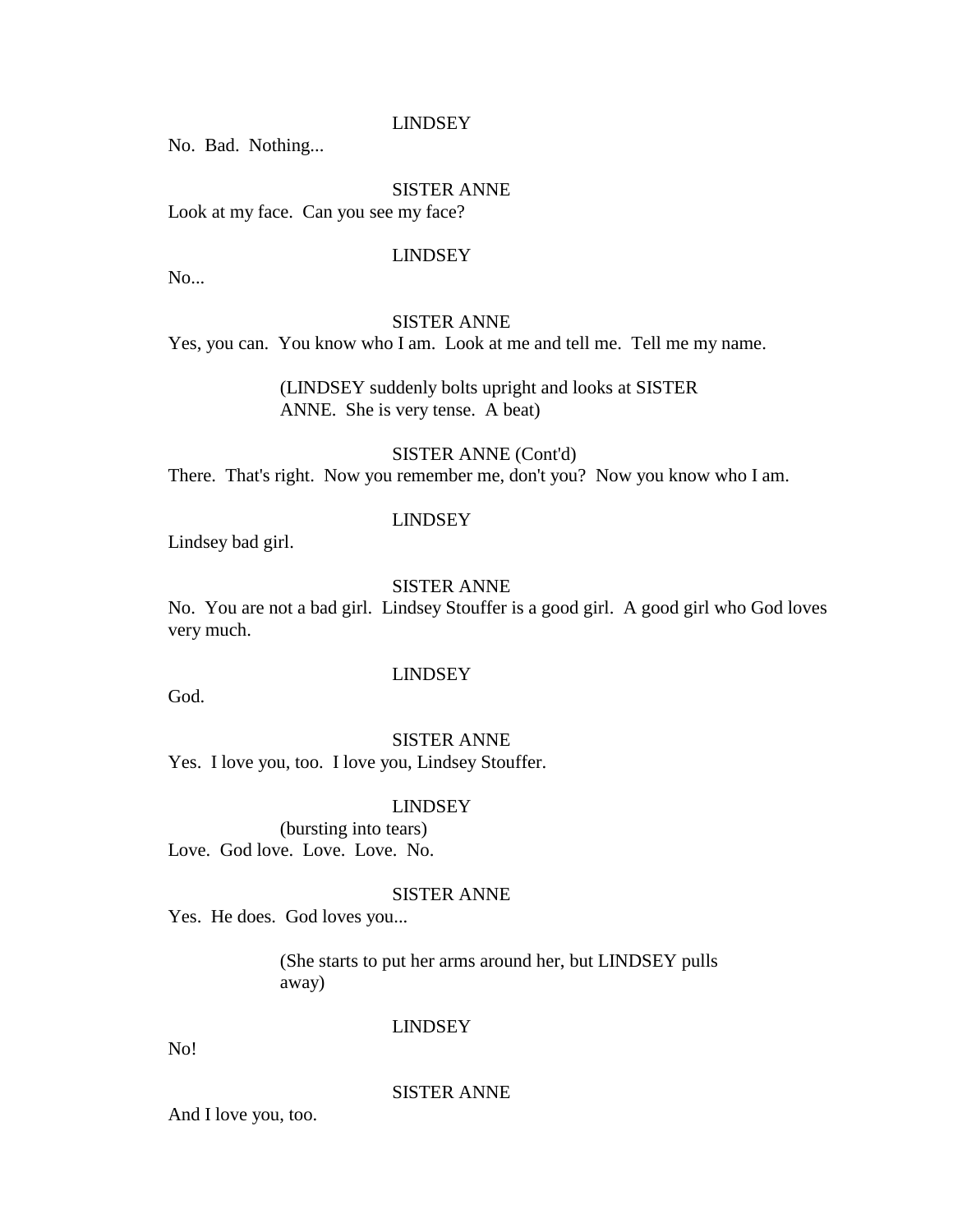God love. I love.

SISTER ANNE That's right. God loves Lindsey. I love Lindsey.

# LINDSEY

Lindsey.

# SISTER ANNE

Yes.

# LINDSEY

(crying again)

Love Lindsey.

SISTER ANNE

Yes. That's right. God loves. God loves Lindsey.

# LINDSEY

God love Lindsey.

# SISTER ANNE

Yes. He does. God loves Lindsey.

(LINDSEY slowly reaches out to SISTER ANNE and touches her cheek)

### LINDSEY

God love Lindsey.

# SISTER ANNE

(letting LINDSEY touch her face)

Yes. And I love you, too.

(LINDSEY, concentrating intently, touches her other cheek, then suddenly withdraws her hand. Carefully, SISTER ANNE puts LINDSEY's hand back on her cheek, then reaches out and touches LINDSEY's cheek. This holds for a moment as they look at each other)

### SISTER ANNE (Cont'd)

(finally) Do you remember me, Lindsey? Do you remember my name?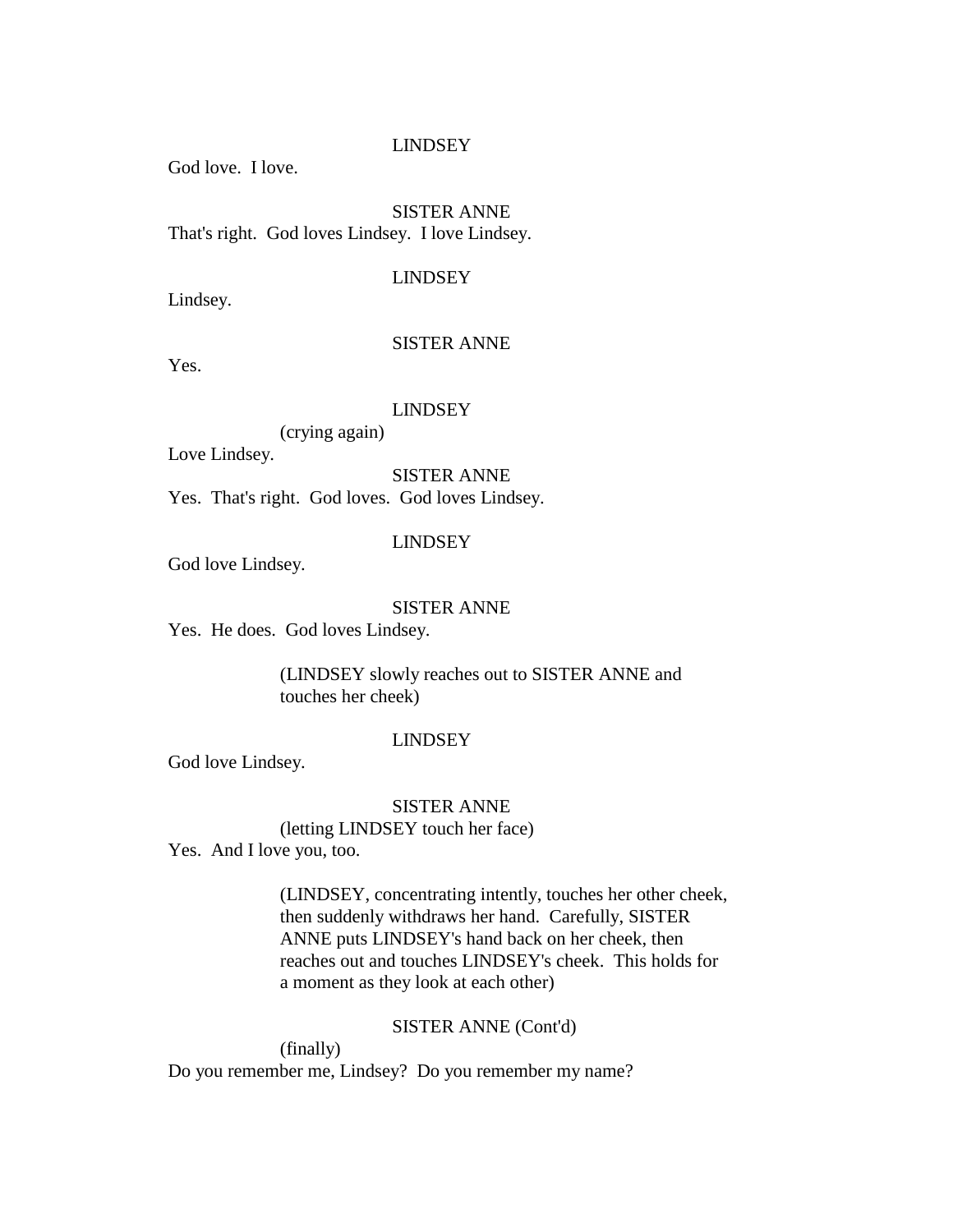(continuing to touch SISTER ANNE's face)

And I love you, too.

### SISTER ANNE

Yes. And what is my name?

# LINDSEY

Name.

# SISTER ANNE

Do you remember my name?

LINDSEY

Remember my name.

SISTER ANNE

What is it?

# LINDSEY

What is it?

# SISTER ANNE

Your name is Lindsey. What's my name?

### LINDSEY

(smiling, still touching her face)

Yes.

# SISTER ANNE

What?

# LINDSEY

Yes. Yes... (laughs) God love Lindsey.

### SISTER ANNE

That's right. God loves you.

# LINDSEY

Anne!

# SISTER ANNE (almost overcome)

Yes!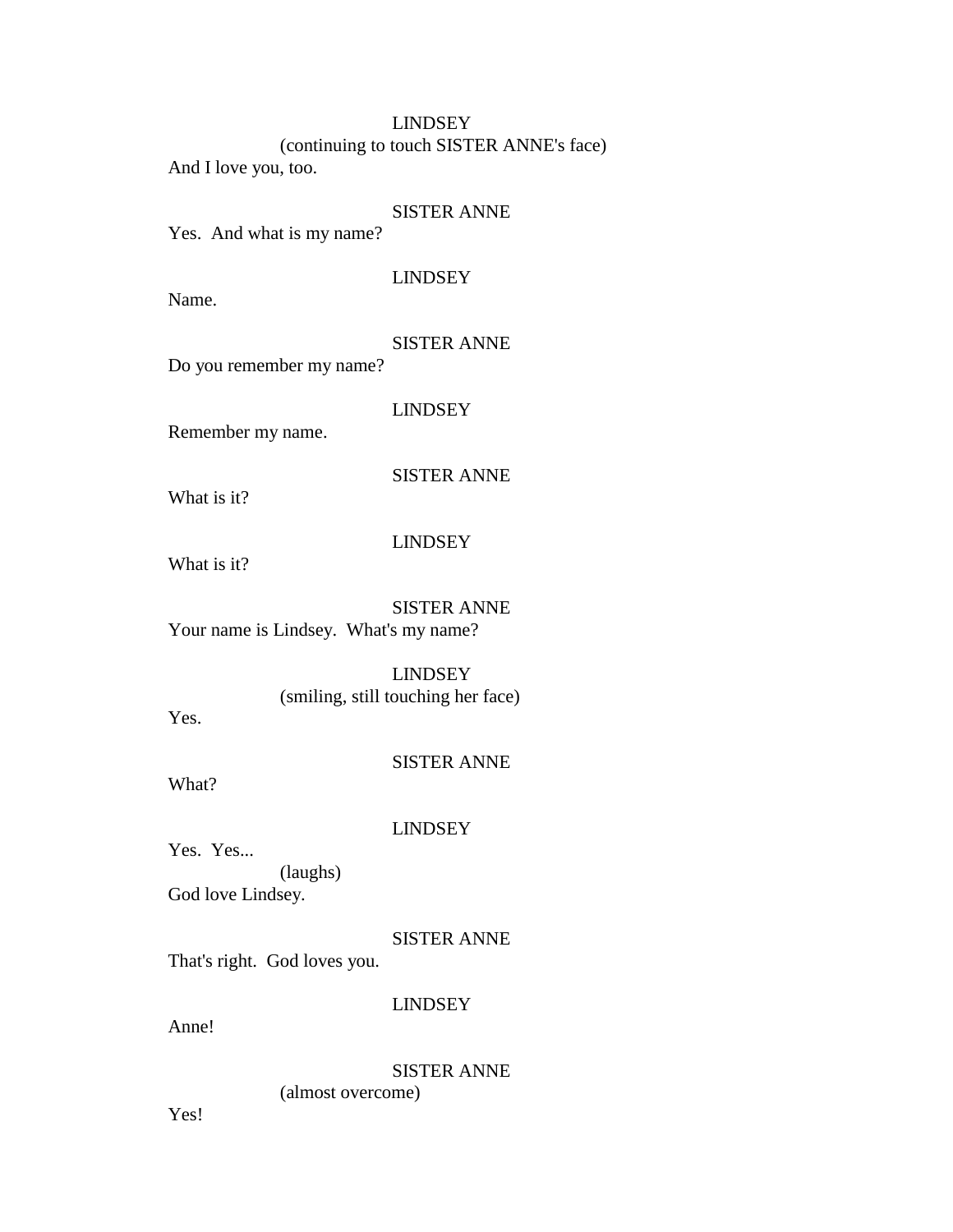# (They embrace)

# LINDSEY

Yes. Remember.

### SISTER ANNE

Yes, you do.

#### LINDSEY

Anne love Lindsey.

# SISTER ANNE

Oh, yes. Anne loves Lindsey.

### LINDSEY

God.

# SISTER ANNE

Yes. And God.

(Playfully, SISTER ANNE reaches out and touches LINDSEY's face and LINDSEY touches SISTER ANNE's. The lights shift as they become girls of twelve and fourteen, laughing and touching each other's cheek, nose, forehead, chin.

MICHAEL, thirteen, crosses to them)

# MICHAEL

Annie, what are you doin'?

### ANNE

We're playing a game. It's a new way of seeing each other. She likes to see with her hands.

### MICHAEL

My mom's trying to get her to stop touching people. She'd be pissed if she saw you doin' that.

### ANNE

But I'm not people. I'm her friend.

#### **MICHAEL**

I'm tellin' ya, you shouldn't do that.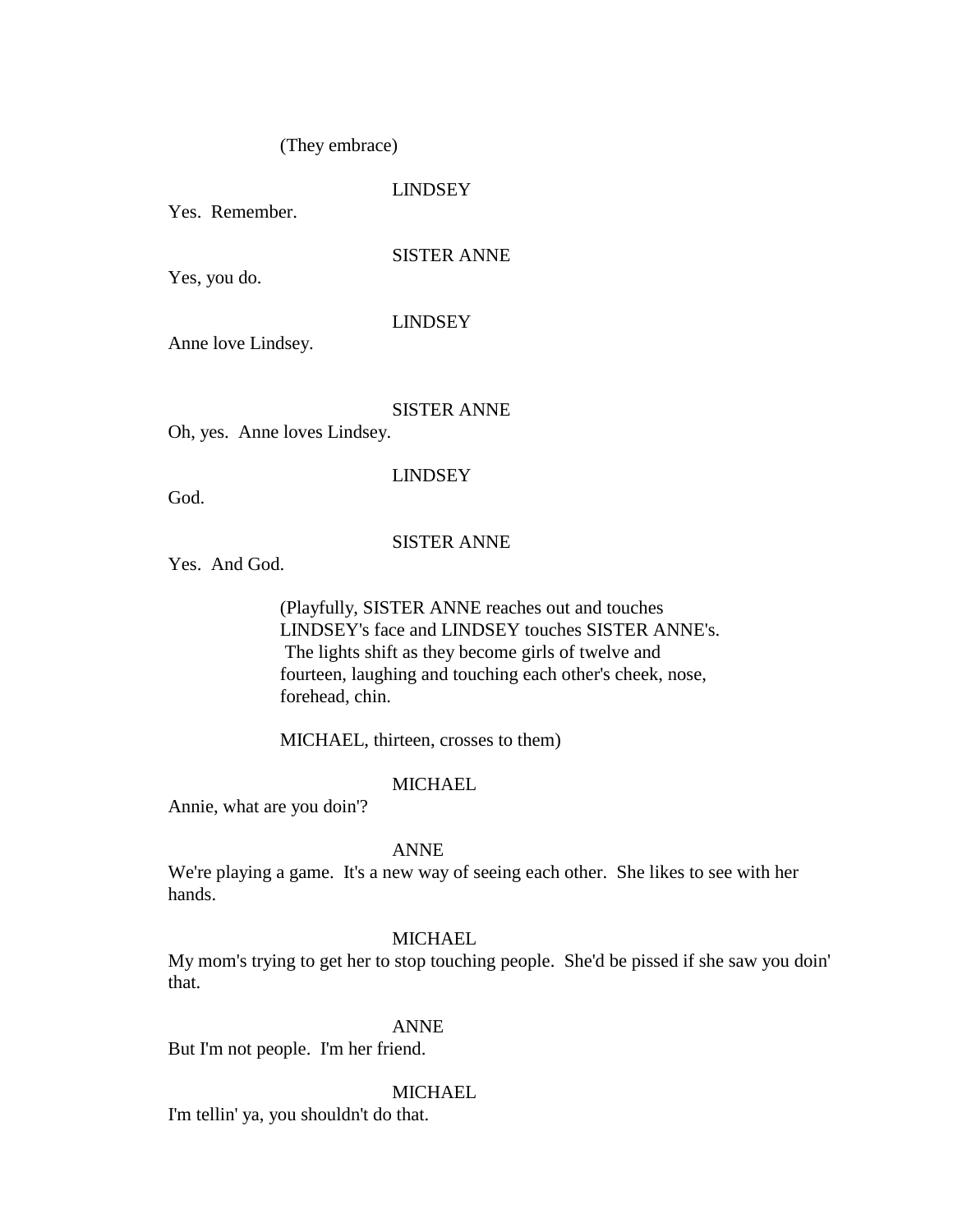(withdrawing her hand) Okay. We were just playing.

(LINDSEY grabs ANNE's hand and puts it back on her face)

# **MICHAEL**

See?

### ANNE

She's having fun. I don't mind.

MICHAEL.

But she doesn't know when to stop. Or when it's okay. Come on, Annie.

ANNE

(again withdrawing her hand, reluctantly)

Okay.

(Immediately LINDSEY grabs ANNE's hand again and puts it on her face. This time ANNE tries to remove her hand and get up, but LINDSEY grabs tighter, holding it to her cheek)

# ANNE

Ouch. Lindsey, let go.

### LINDSEY

Touch. Anne touch Lindsey.

ANNE

You're squeezing too hard. Let go now.

### **MICHAEL**

See?

ANNE

Shut up. Lindsey, please let go. It's time to stop the game now.

# (But LINDSEY only holds on tighter to ANNE's hand)

LINDSEY

Anne touch Lindsey.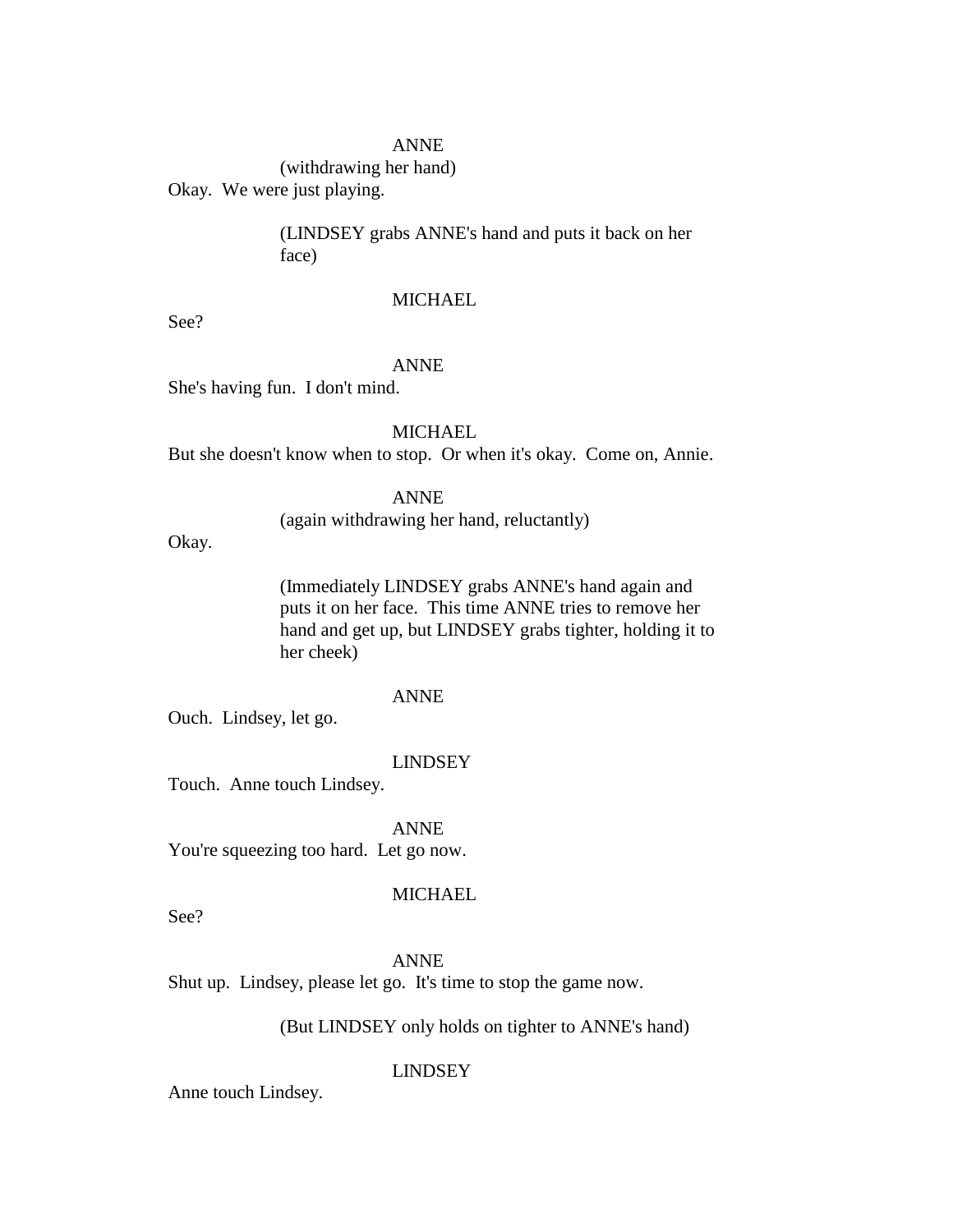Now you've gotten her upset.

# MICHAEL

Lindsey, let go of Annie's hand.

#### LINDSEY

Anne touch Lindsey.

### MICHAEL

No. Let go. It's time for your nap.

### LINDSEY

Touch Lindsey!

### **MICHAEL**

(grabbing LINDSEY's wrist and forcing ANNE's hand free from her grasp) No. Now stop it. Go in the house. Go to your room.

### LINDSEY

(screaming) Anne touch Lindsey! Anne touch Lindsey!

**MICHAEL** 

No. Go to your room and sit on your bed.

### LINDSEY

No! Anne touch Lindsey!

#### ANNE

Lindsey, don't.

### **MICHAEL**

Go to your room and sit on your bed and fold your hands. Go!

(LINDSEY starts crying)

### MICHAEL (Cont'd)

Go!

(Slowly LINDSEY gets up and moves to her chair in the art room. She sits, folding her hands, rocking back and forth)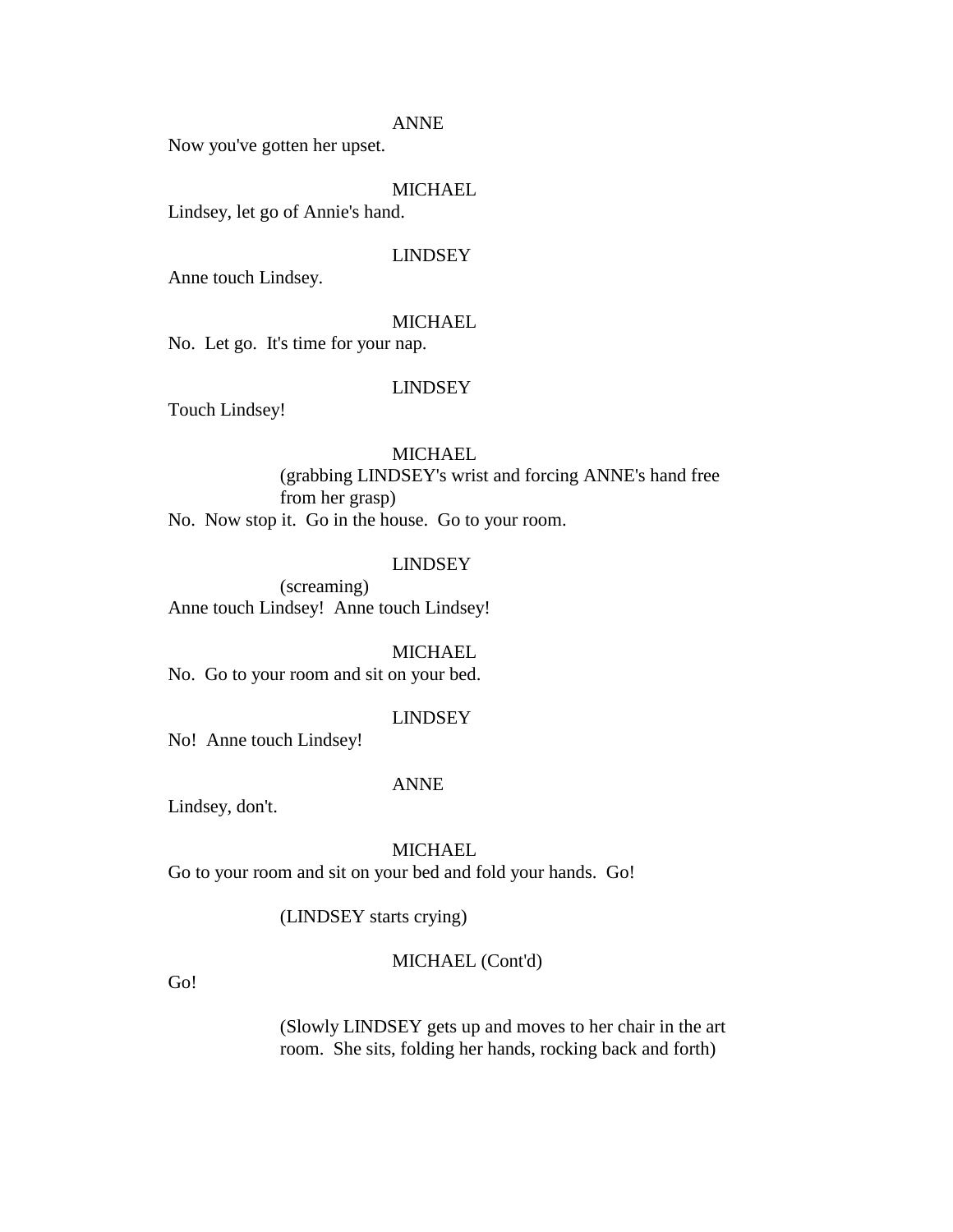(to MICHAEL)

I'm sorry.

# MICHAEL

(turning away from her)

It's okay.

# ANNE

I didn't mean to--

#### MICHAEL

--I know, I know.

# (He's clearly upset and embarrassed)

ANNE

Michael, I understand. I'm sorry. I was just trying to make her happy.

# **MICHAEL**

Yeah, well, you gotta be careful with that.

# ANNE

I know. It was stupid of me.

#### **MICHAEL**

(his back still turned)

It's okay.

(He is near tears. ANNE wants to go to him, but can't)

# ANNE

I'm sorry.

# MICHAEL

(his voice breaking) Yeah. Maybe you should go home now.

# ANNE

I'm so sorry, Michael.

# **MICHAEL**

Yeah.

(She crosses to him and gives him a quick kiss on the cheek)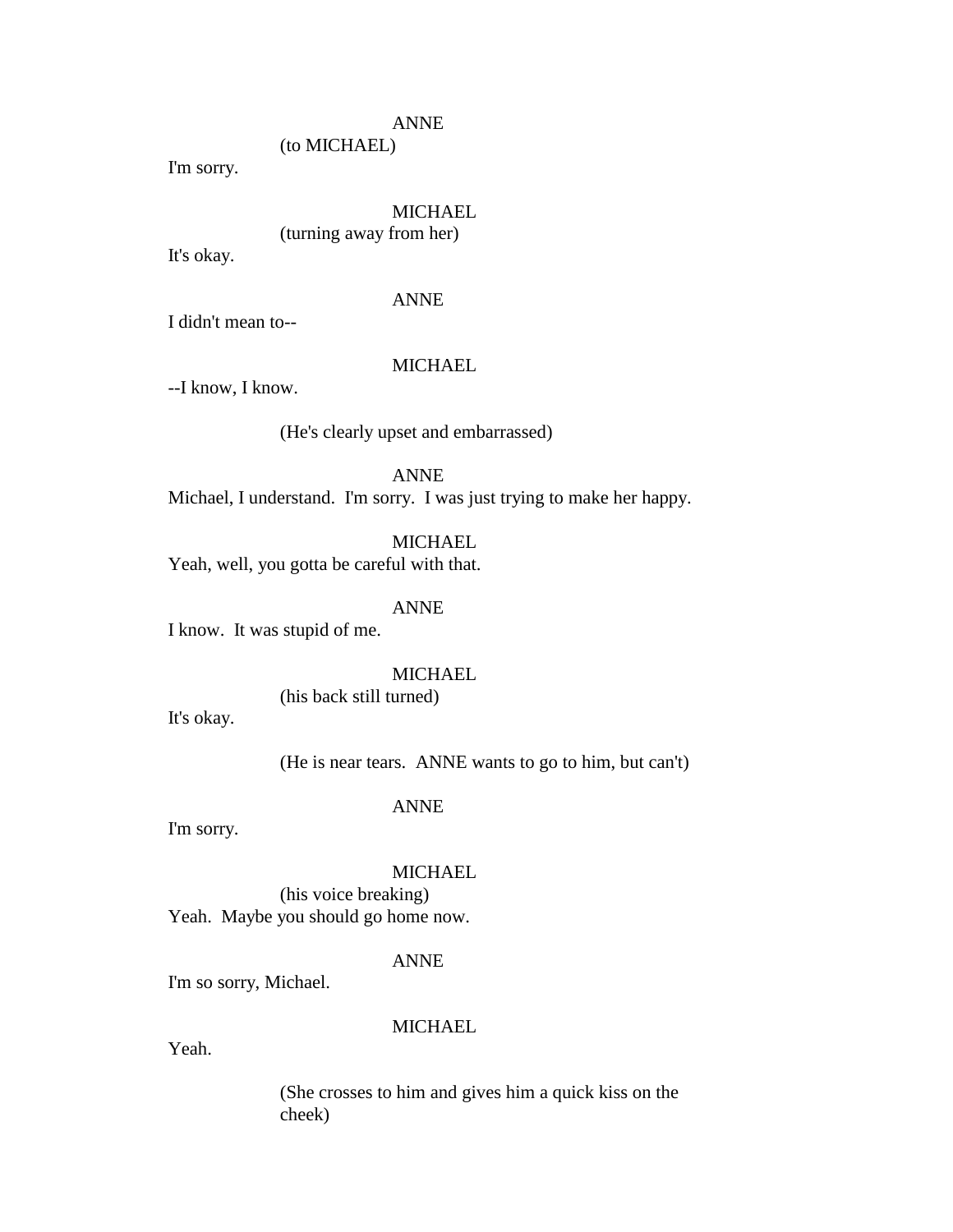I am.

# MICHAEL

Thanks.

ANNE

Bye.

# **MICHAEL**

Yeah.

(ANNE moves back to the office as SISTER ANNE.

MICHAEL, still the boy, stands alone and isolated stage center. He wipes his face with his sleeve.

At her table, LINDSEY resumes painting)

LINDSEY

Paint beautiful picture. Black bird singing. Paint beautiful picture for Michael.

### SISTER ANNE

(to MICHAEL, as if he was with her in the office) Slowly she began to trust me, to believe that God did love her, that I loved her.

# **MICHAEL**

(in the present, to the audience) She kept at it. Telling me things I wasn't interested in hearing, things I didn't want to know...

(He moves back to the office)

# SISTER ANNE

And the art work. That came slowest of all. For the longest time it was simple marks on a page, child-like drawings. Nothing special or unusual...

# **MICHAEL**

But I couldn't leave. I just stood there with this growing sense of dread...

# SISTER ANNE

But then, one day, after nearly three years of working together, something amazing happened...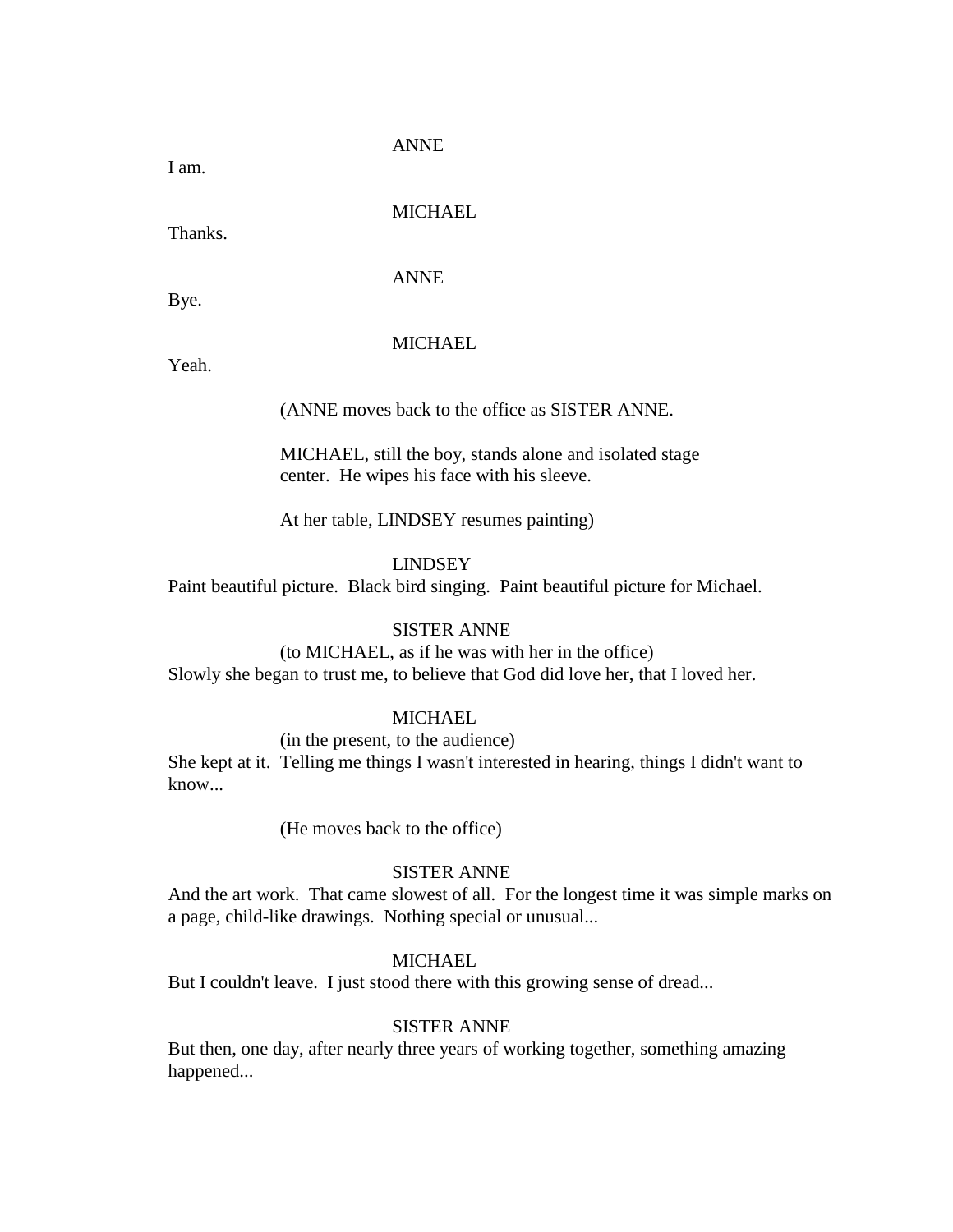(LINDSEY stands at her work table, once again looking up and closing her eyes, that radiant smile on her face. She lets out a laugh of pure joy.

SISTER ANNE moves to the doorway to the art room, quietly observing)

### **MICHAEL**

In fact, for a brief moment, held there in that awful suspension, I wished I didn't exist. That I could actually disappear, not just from that room, but from the face of the earth...

> (LINDSEY, still laughing, looks down with excitement at the painting in front of her. She picks up her brush)

### LINDSEY

(joyously) Paint beautiful picture. Lindsey paint beautiful picture.

> (With a sense of wonder, she touches the brush to the paper. SISTER ANNE moves to the table, looks at the painting for the first time. She is stunned by what she sees- -a miracle in the making)

#### SISTER ANNE

(amazed, almost speechless) Oh, Lindsey. This is wonderful.

#### LINDSEY

(overwhelmed, a guttural cry, a cross between grief and elation)

Ah-h-h-h-h-h! Ah-h-h-h-h-h! Paint beautiful picture.

SISTER ANNE Oh, yes! It is. It's beautiful. Oh, Lindsey! Praise God!

### LINDSEY

(tears in her eyes) Praise God. Ah-h-h-h-h-h!

### SISTER ANNE

Yes! Praise God from whom all blessings flow.

#### LINDSEY

(laughing, crying)

Praise God.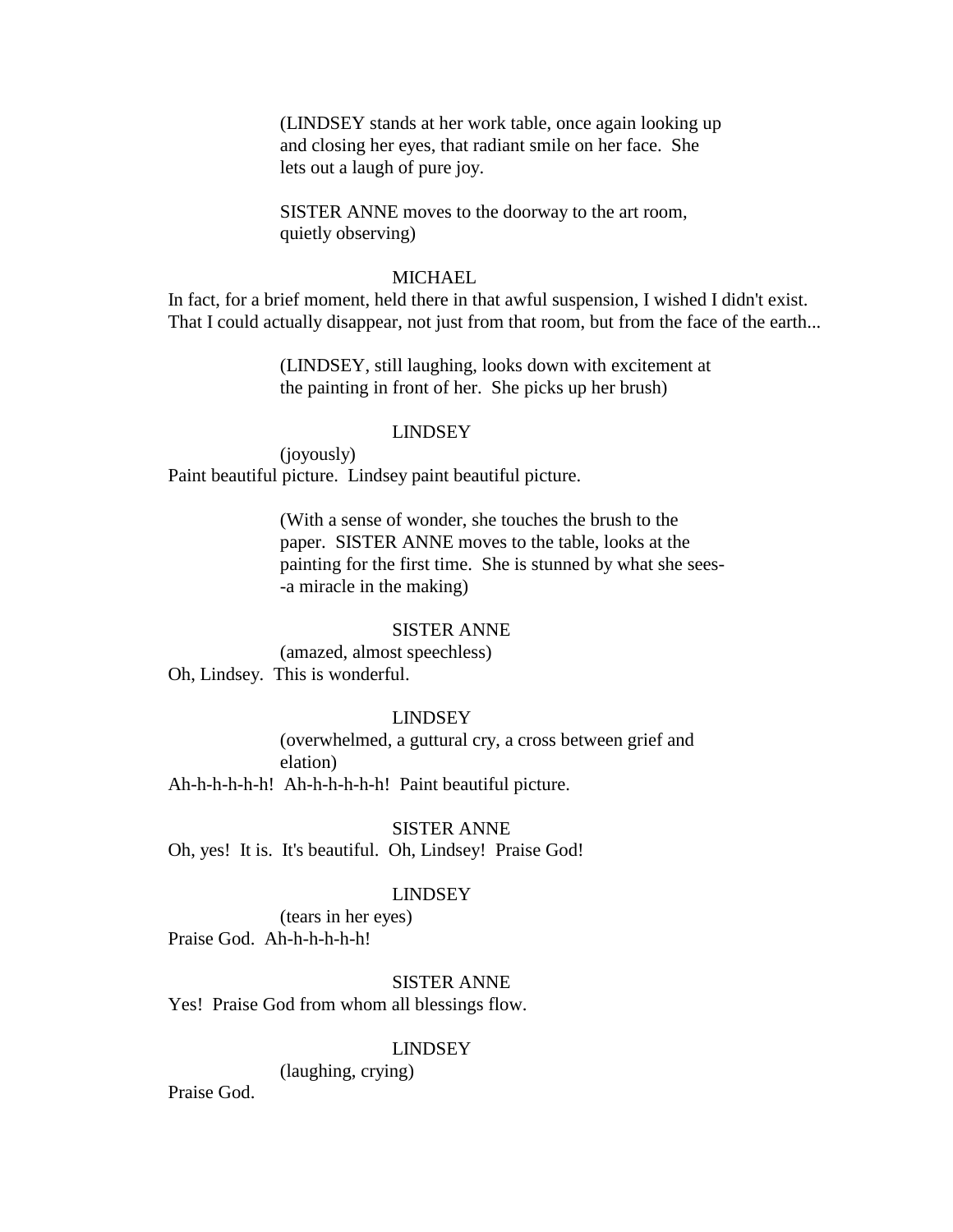### SISTER ANNE

(joining her elation)

Oh, yes!

#### LINDSEY

God love Lindsey. Blessings flow. SISTER ANNE Oh, yes. He does love you.

#### LINDSEY

Lindsey paint beautiful picture.

SISTER ANNE That's right. God wants you to paint beautiful pictures.

#### LINDSEY

Beautiful pictures.

### SISTER ANNE

Because God loves you.

### LINDSEY

(laughing) God love Lindsey.

### SISTER ANNE

Yes. He does. Oh, yes.

(LINDSEY resumes painting with clarity and focus)

### **MICHAEL**

(to the audience)

Where was it coming from? This inability to dismiss the information, to throw it off as it was being hurled at me.

> (SISTER ANNE gently kisses the top of LINDSEY's head, then returns to the office)

### MICHAEL (Cont'd)

Had she already rendered me helpless?

(abruptly, to SISTER ANNE as she enters)

Your single-mindedness still amazes me. Only now it's taken on a ruthlessness I don't recognize.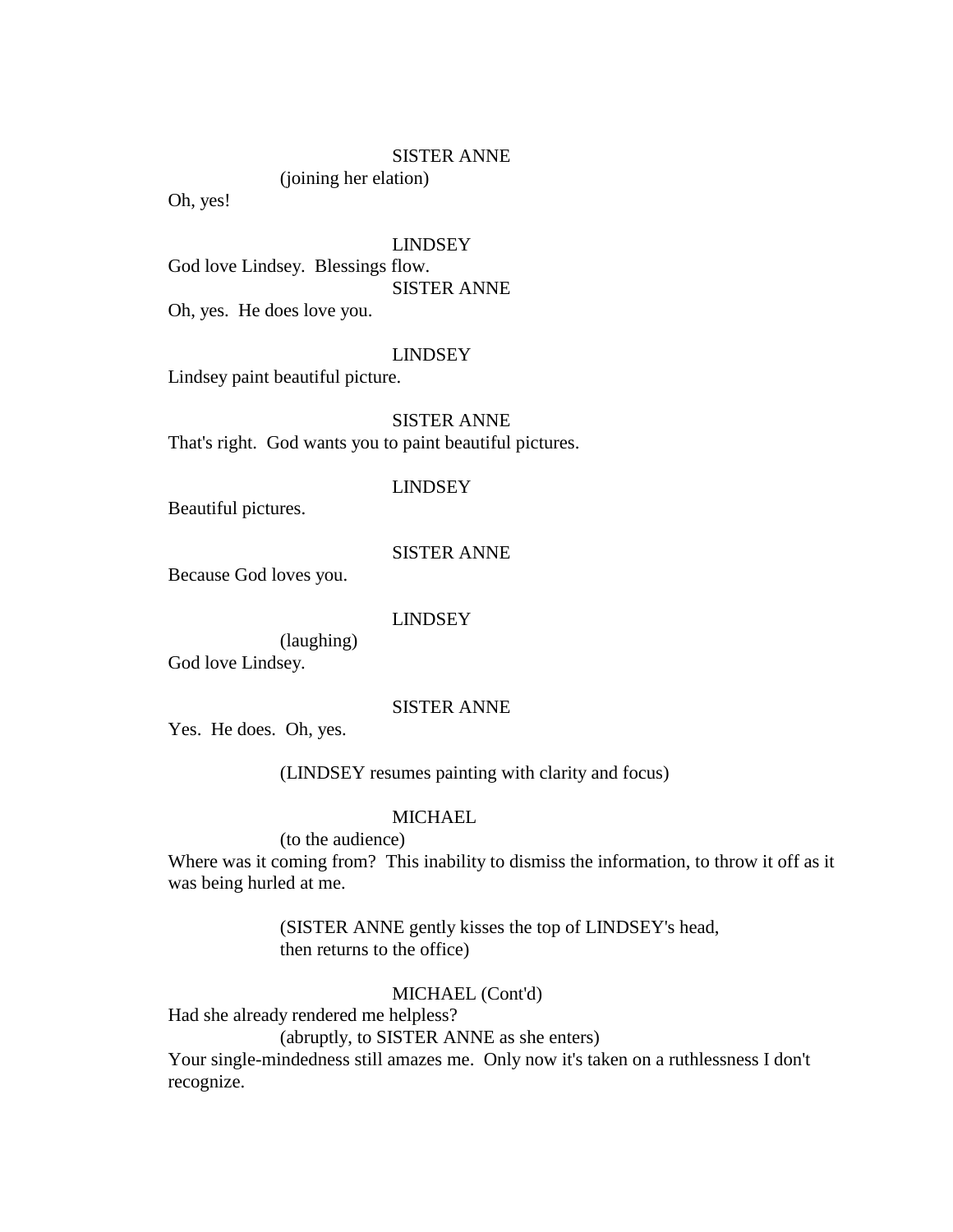#### SISTER ANNE

No one is keeping you here, Michael.

# MICHAEL

You follow the dictates of your Holy Spirit and lead your victim bleeding to the altar.

### SISTER ANNE

You can still make a safe escape.

#### **MICHAEL**

If I cared enough I would demand that this all stop. Today. Now. No more shows. No more dealers. No more pictures. No more art of any kind. I would make every effort to remove you from your guardianship position and from having any contact with Lindsey whatsoever. I would want you out of this family's life.

### SISTER ANNE

Then I guess I should be thankful you don't care enough.

### **MICHAEL**

Yes, you should be.

### SISTER ANNE

My prayer has been that enough of the old Michael would be intact to allow you to eventually see the importance of your engagement in this thing.

#### MICHAEL

Sorry to disappoint you.

#### SISTER ANNE

# (crossing closer to him)

I watch her doing picture after picture and know she's painting every one of them for you. From the beginning that's been her motivation. She's painting her pictures for you, Michael. I didn't invent that. It comes from somewhere deep inside. This attempt to reach out, to touch your face, to love you. And to feel you return that love. This is her need. This is what she longs for every day. Her family. Her brother. Her one true connection to the world. She will spend the rest of her life calling for you, Michael. She is stuck in that groove, like an old record. And she'll keep on replaying it every day of her life. Calling to you, calling your name.

> (MICHAEL moves downstage into an isolated light. The lights dim in the office as SISTER ANNE watches him)

### MICHAEL

### (to the audience)

So I stood there, one door down from that presence I could not face. Stood there in suspension listening to this person who once filled my heart and my dreaming. Who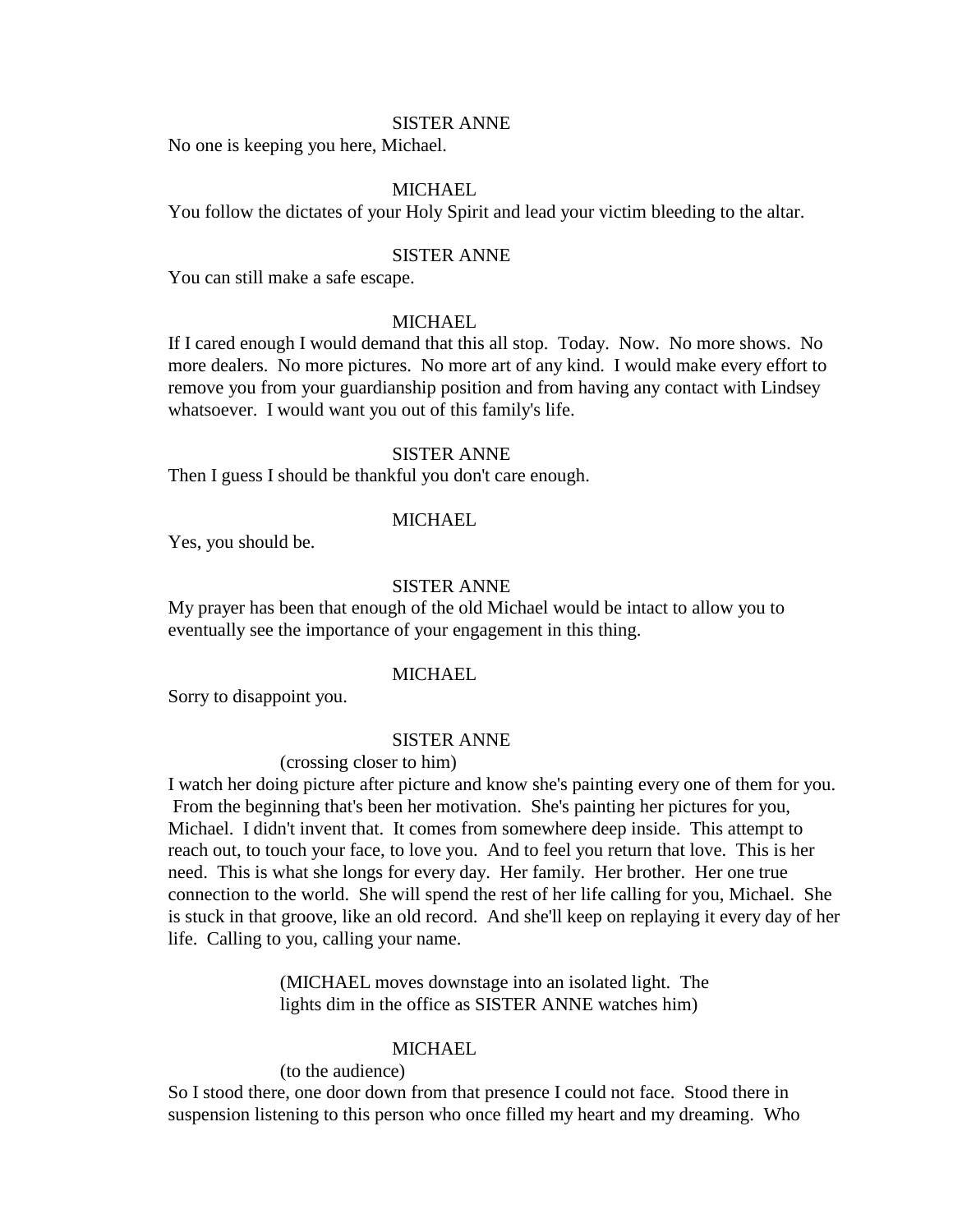belonged to God Almighty and was--as she had been since I last saw her--totally off limits to a mere flawed mortal such as I. But now instead of a noose I felt a pair of giant hands on my shoulders. I could feel the weight. Substantial and steady. Holding me there. A weight I couldn't throw off or get out from under.

> (SISTER ANNE kneels at the side of her desk, crosses herself, pulls a rosary from her pocket and begins praying)

### SISTER ANNE

(softly)

Hail Mary full of grace, the Lord is with thee. Blessed art thou among women and blessed is the fruit of thy womb Jesus...

(She continues silently, mouthing the words)

### MICHAEL.

And then suddenly I remembered a dream I'd had the night before. I was standing in the attic of a large strange house, a house I wasn't supposed to be in. Before me was this rusted steel cabinet with one large drawer. Someone, something ordered me to open it, to look inside. So I tried pulling out the drawer, but it was rusted shut. I struggled and finally managed to pry it free. Inside, covered with a soiled cloth, was a row of severed and decayed human heads.

### LINDSEY

(looking up from her work, smiling) Paint beautiful picture for Michael.

(She continues painting.

The lights fade to black)

# END OF ACT I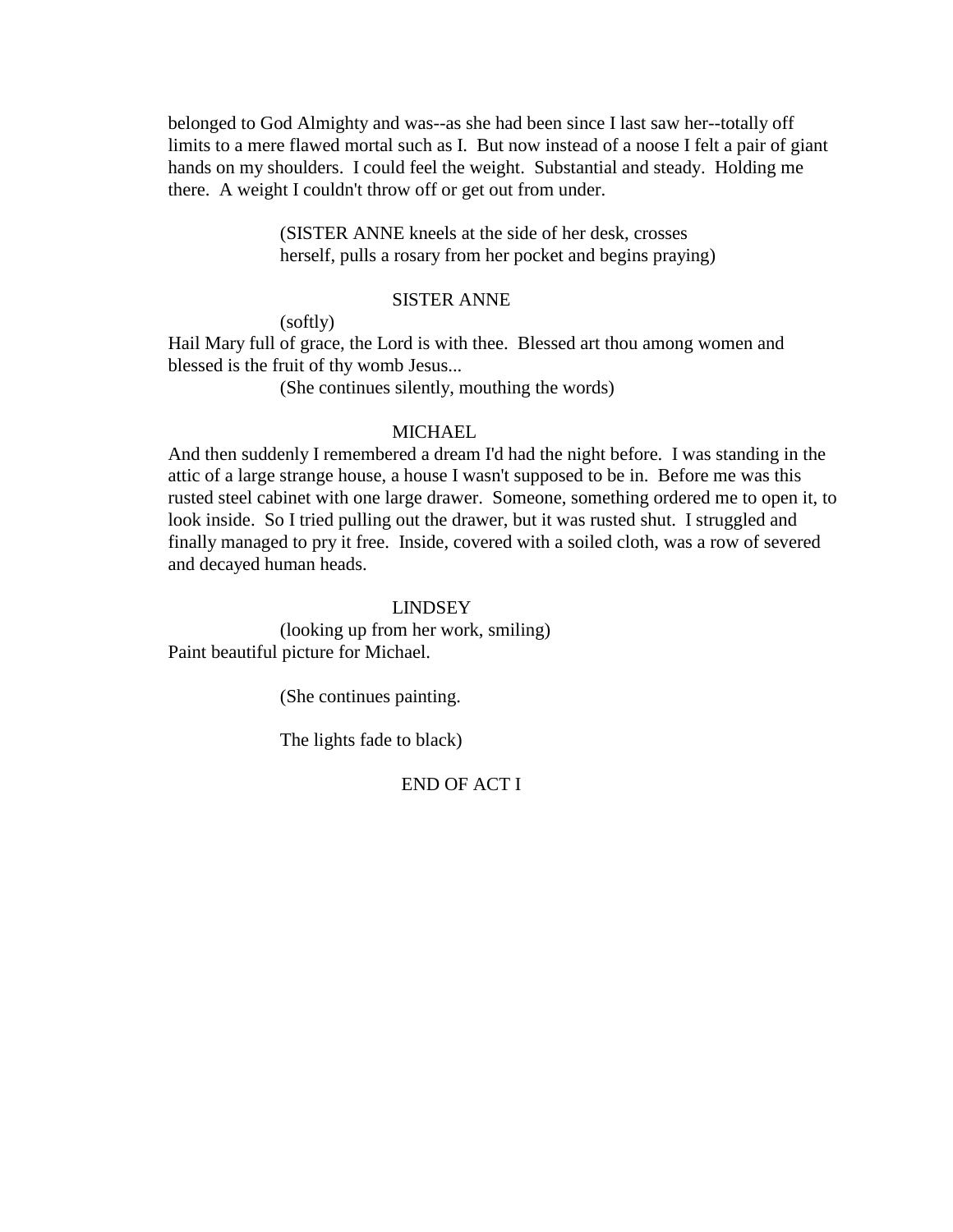# ACT II

(Lights up on MICHAEL standing alone down stage, hands on his shoulders)

### **MICHAEL**

(to the audience)

These giant hands...

(He watches as lights come up on LINDSEY standing in the art room, looking up, her face radiant)

### LINDSEY

(singing joyfully) "Mine is the sunlight, mine is the morning...

> (Lights up on SISTER ANNE kneeling in silent prayer in her office. She gets up, moves to the art room as LINDSEY sings)

### LINDSEY (Cont'd)

(singing) "Born of the one light Eden saw play..."

> (SISTER ANNE makes the sign of the cross, then, unseen by LINDSEY, begins gracefully spinning in circles, softly humming the song, picking up where LINDSEY left off. She moves downstage, transforming into ANNE at seventeen. LINDSEY remains standing in the art room, looking up at the light she feels shining on her)

# **MICHAEL**

(watching ANNE)

Absurd as it would have seemed just that morning, I now had to ask myself, did I still love this woman? Is that what was holding me?

(ANNE "floats" closer to him)

# MICHAEL (Cont'd)

That in giving herself to God, in becoming the bride of Christ, she never allowed me access to an escape hatch?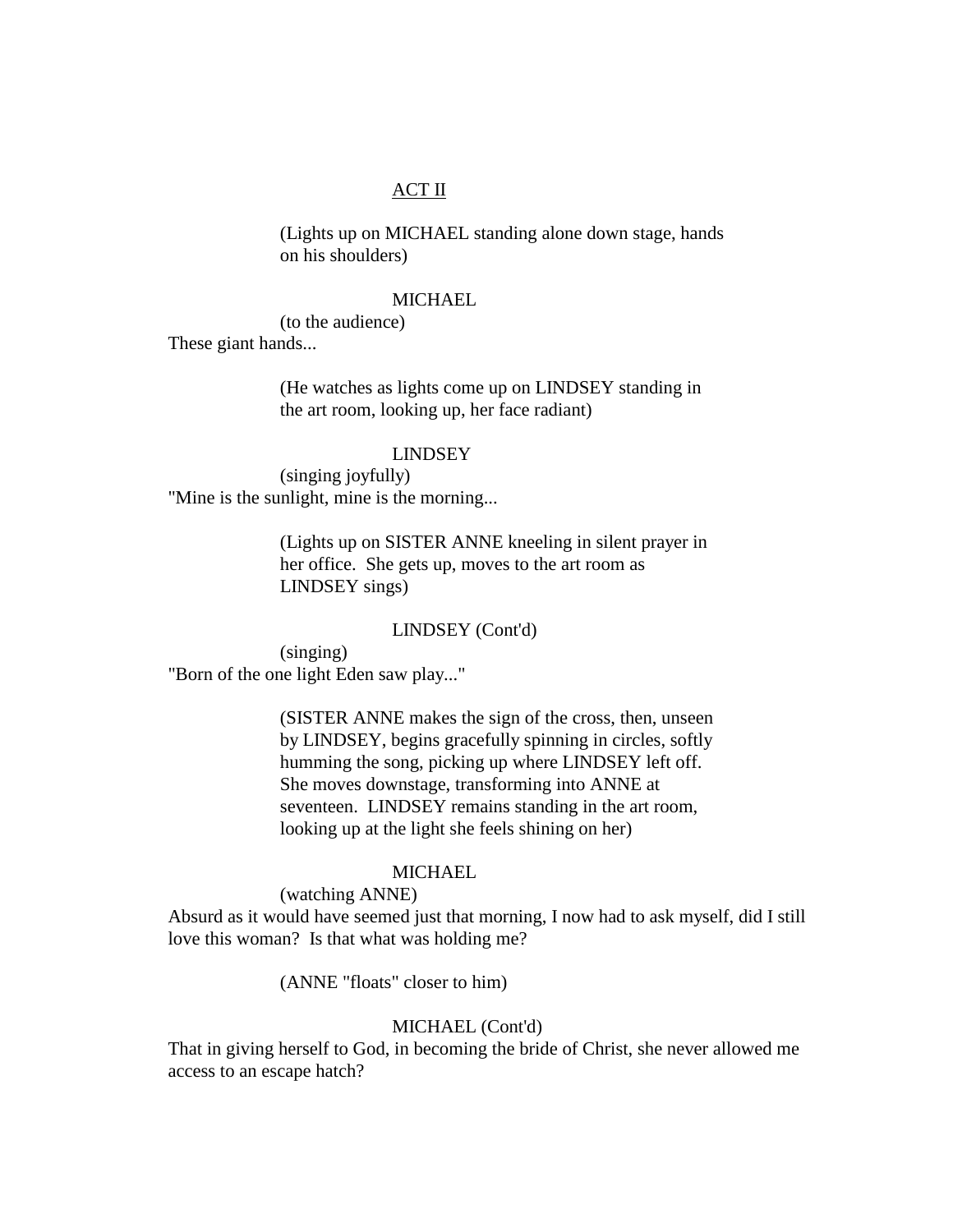### (to MICHAEL, buoyant)

I can't really describe it. You just have to open your heart to him. Then it all floods in and you're filled with light. Filled with this wonderful, powerful, golden light.

> (She spins around several more times, her face lifted to the sky. She is beautiful and aglow.

MICHAEL, the boy of eighteen, watches her longingly)

# **MICHAEL**

I love you that way, Annie.

# ANNE

But feeling God's love is so much more. It makes you want to return it ten fold. A hundred fold.

(He goes to her, takes her in his arms)

# MICHAEL.

Right now, you fill me up.

(He kisses her gently. She takes his hands)

### ANNE

You're the only boy I've ever loved, Michael Stouffer. The only boy I ever will love. But I can't love you and God in the same way. Or at the same time.

(dropping his hands) He's calling me to him. I have to go.

### MICHAEL

Annie...

#### ANNE

I know you don't understand. You don't feel what I feel. But I'm asking you to try. (this isn't easy)

I'll never love another person like I love you, Michael. But I can't give back to you what you're so ready to give me. I just can't.

#### MICHAEL.

Don't say that.

ANNE

I have to say it. I can't help it. God is calling me to serve him. I can't not go.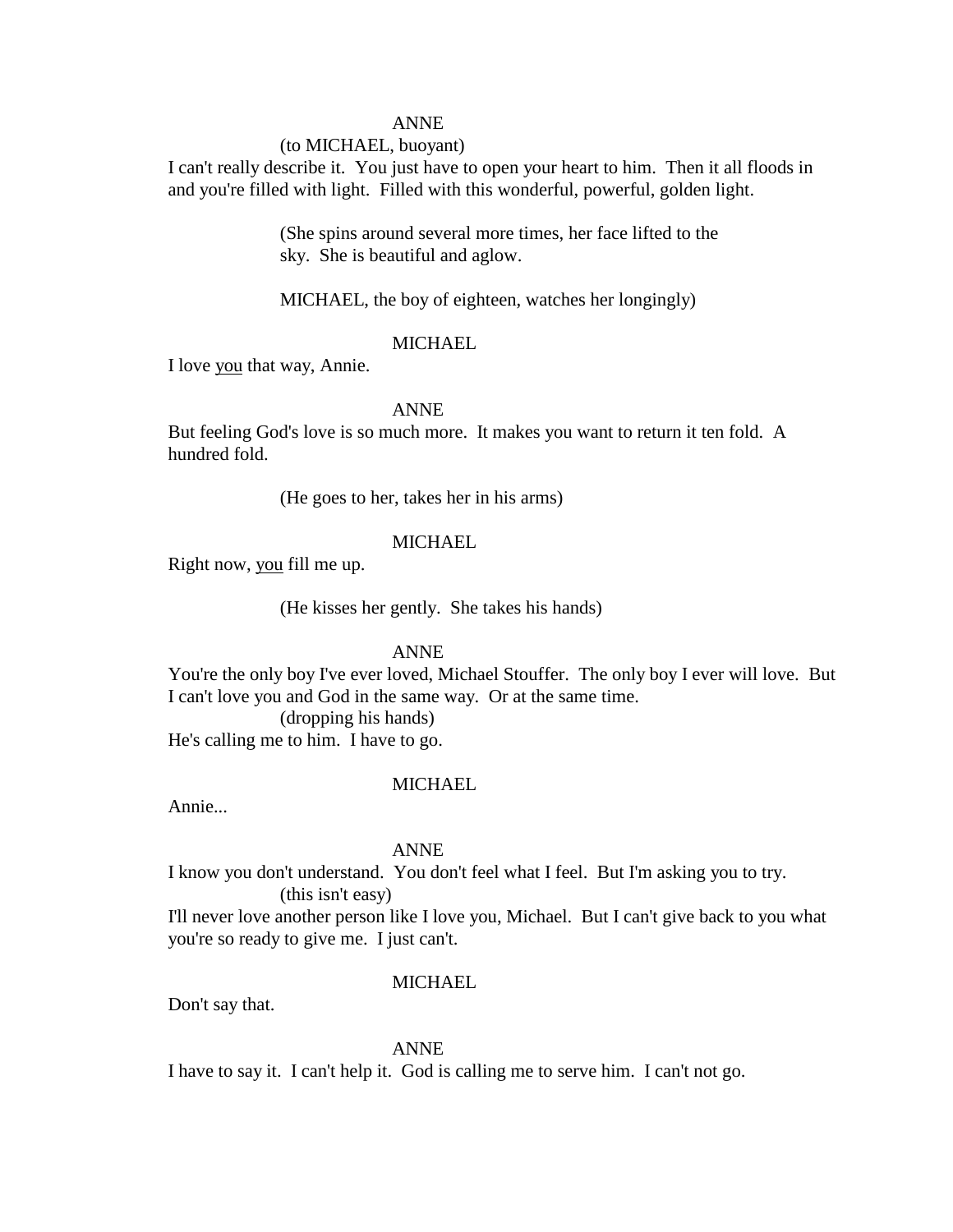Annie...

# ANNE

You'll always be my best friend.

Don't say that.

MICHAEL

You will.

ANNE

No.

MICHAEL

ANNE

(moving away from her)

I'm sorry.

# MICHAEL

No.

# ANNE

Please. I love you as much as I'm able. That's just going to have to be enough.

(MICHAEL returns to the office)

### ANNE (Cont'd)

Michael?

### MICHAEL

(in the present, to the audience) Right here on my shoulders. The weight. I could actually feel the size of it.

> (LINDSEY laughs, then thrusts her arms high in front of her)

# LINDSEY

Blessings flow! Praise God! Yes! Amen! Yes!

ANNE (moving to LINDSEY, becoming SISTER ANNE)

Yes! Praise God!

# **MICHAEL**

Or was it, in fact, my sister...?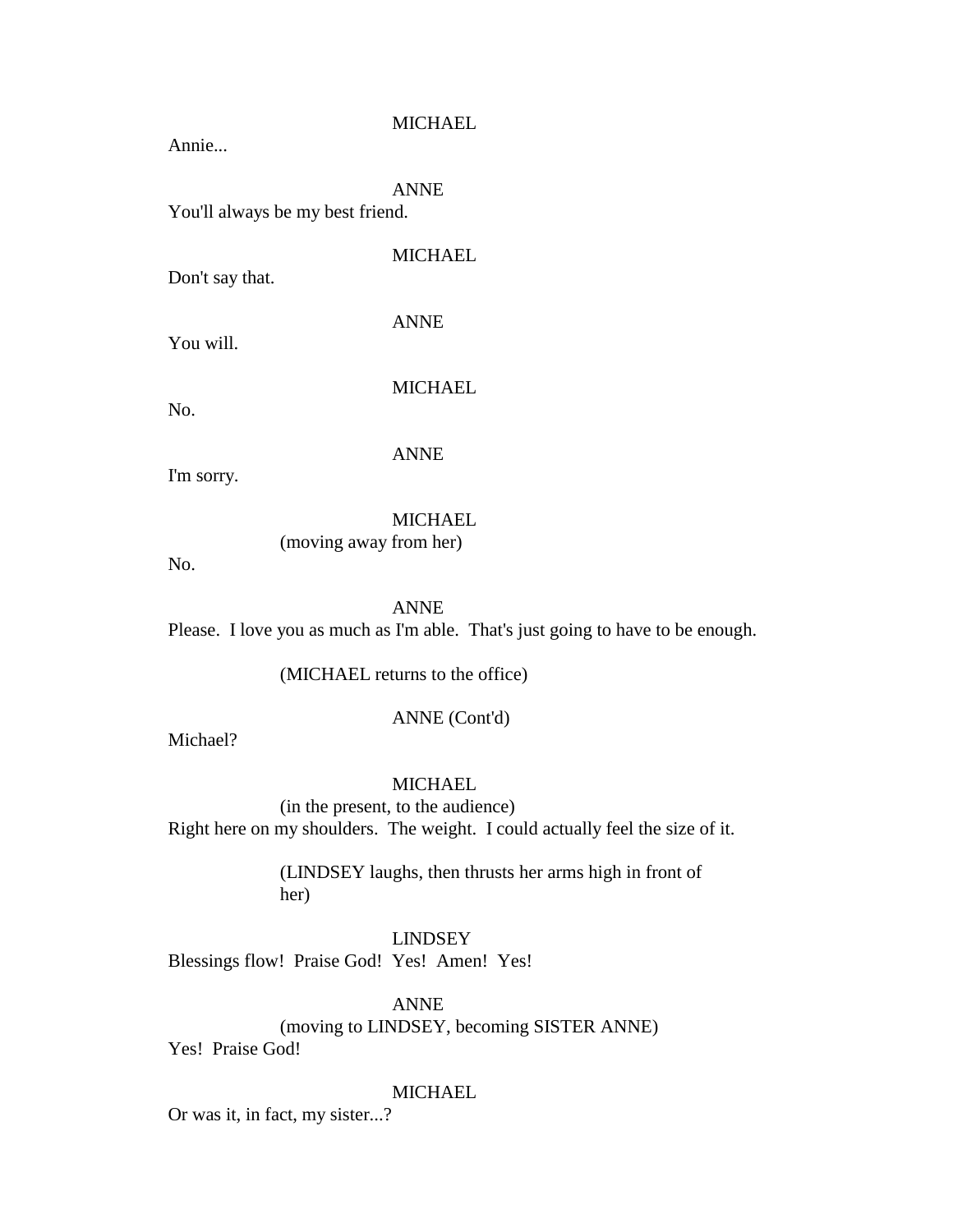Lindsey is alive! Gift of life! Yes! Praise God! Amen!

# SISTER ANNE

Amen. Oh, Lindsey.

(She embraces her)

### LINDSEY

(a cry of complete elation) Ah-h-h-h-h-h! Ah-h-h-h-h-h!

# SISTER ANNE

(holding her)

Yes. Yes.

### **MICHAEL**

As I stood there I thought I could almost hear her muffled cries through the wall separating us.

### LINDSEY

Ah-h-h-h-h-h! Michael!

### MICHAEL (Cont'd)

Was this just a trick of the mind? Allowing her physical closeness to once more invade my defenses and reach back through me...

> (LINDSEY falls to her knees, hands clasped together, still looking up. SISTER ANNE goes to her knees with her)

### LINDSEY

Ah-h-h-h-h-h!

#### **MICHAEL**

...pulling my heart out onto my sleeve?

# SISTER ANNE

Yes, Lindsey. You are feeling the light.

#### LINDSEY

(reaching toward it) Yes. Light. Feel light. Sunlight.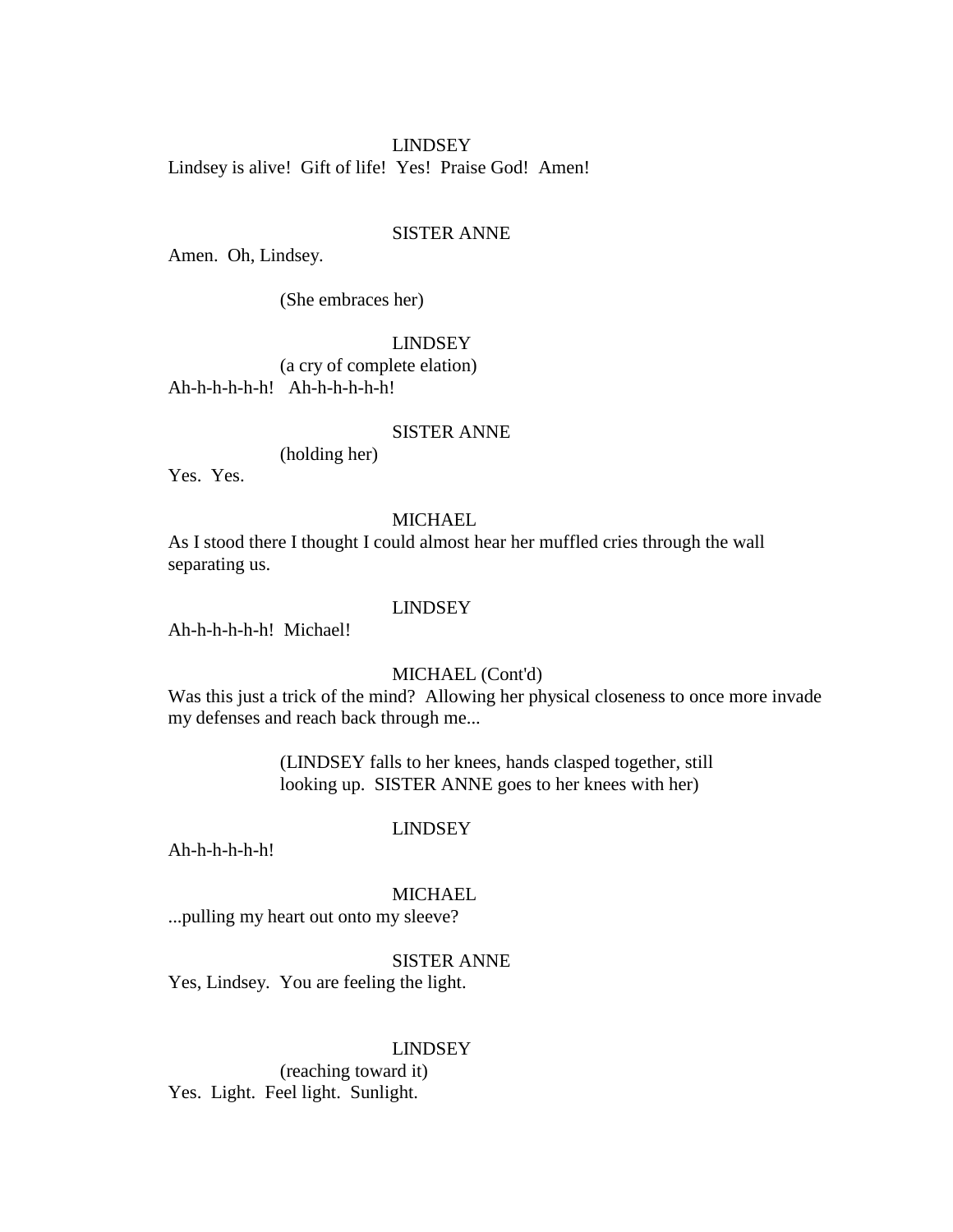# SISTER ANNE

God's light.

# LINDSEY

Yes.

### SISTER ANNE

The light from his throne.

#### LINDSEY

Throne. Yes. Light. Amen.

# (She laughs joyously. SISTER ANNE holds her)

# MICHAEL.

Or was it the two of them? The combination. With the weight of a millstone, pinning me there...

> (LINDSEY gets up, picks up her key ring from the table, clutches it to her)

### LINDSEY

Michael here.

# SISTER ANNE

(getting up)

What?

#### LINDSEY

Michael here. Keys unlock.

# SISTER ANNE

Have you finished your picture?

LINDSEY

Keys unlock Michael.

### SISTER ANNE

Are you finished?

# LINDSEY

Finish.

# SISTER ANNE

Okay. Then you should go to your room to rest. Would you do that?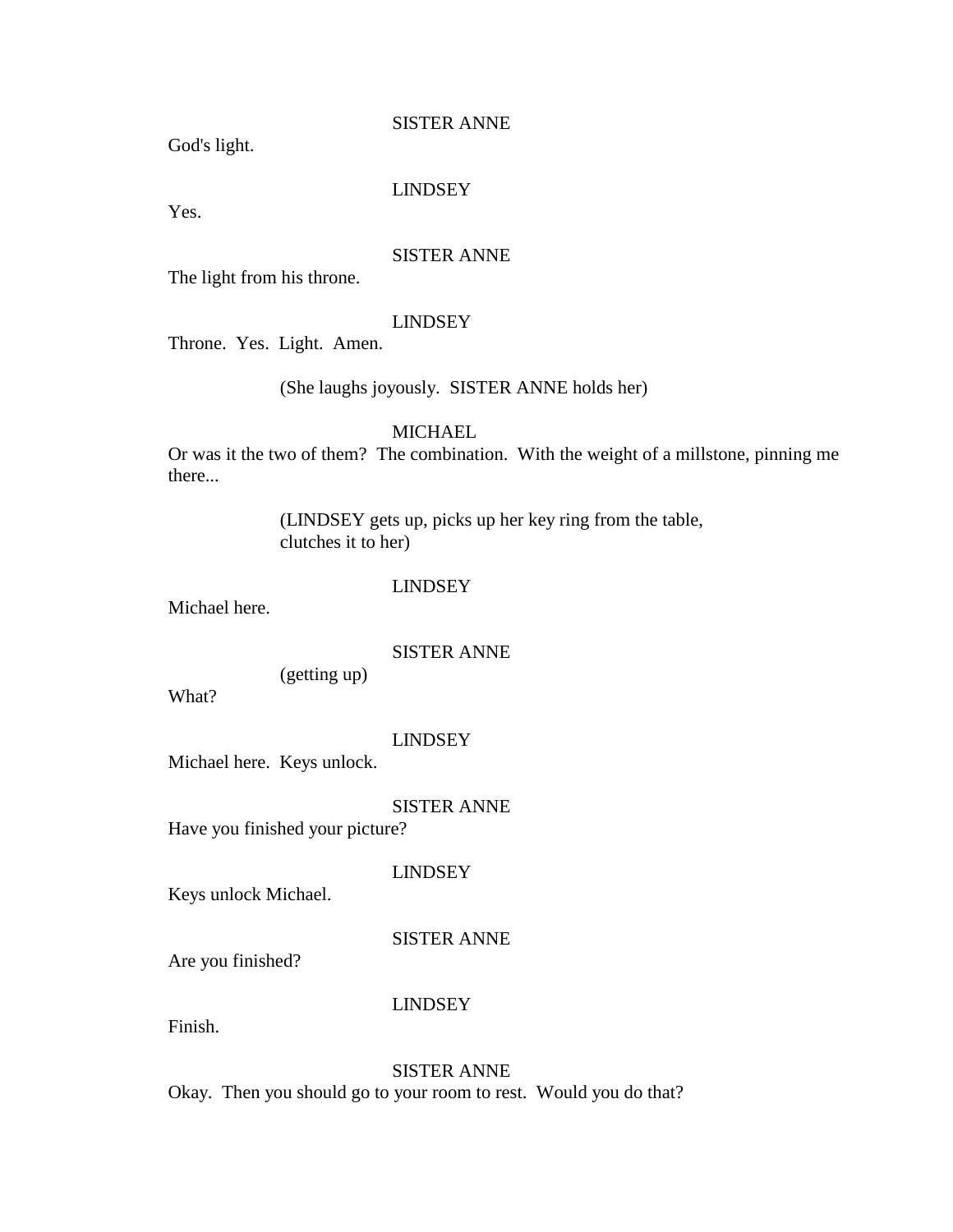Go to room. Keys unlock.

# SISTER ANNE

Yes. Take your keys.

### LINDSEY

(starting out of the room)

Go to room.

# SISTER ANNE

Good. Lie down and take a nap. I'll see you at dinner.

# LINDSEY

(moving off stage) Yes. Nap. Dinner. Room. (turning back, gently jingling her keys) Keys unlock.

> (She exits. SISTER ANNE looks down at LINDSEY's painting taped to the table)

# SISTER ANNE

Yes.

(She starts untaping the painting)

### **MICHAEL**

All I knew was that I'd entered into something I now couldn't get out of. And whatever it was, pressing down on me, holding me there, I'd have to face it head on.

> (Painting in hand, SISTER ANNE crosses to the office. MICHAEL stands waiting)

### SISTER ANNE

Sorry. I got sidelined momentarily.

#### MICHAEL

Yes. I can imagine.

SISTER ANNE

By the "creature."

**MICHAEL** 

I heard.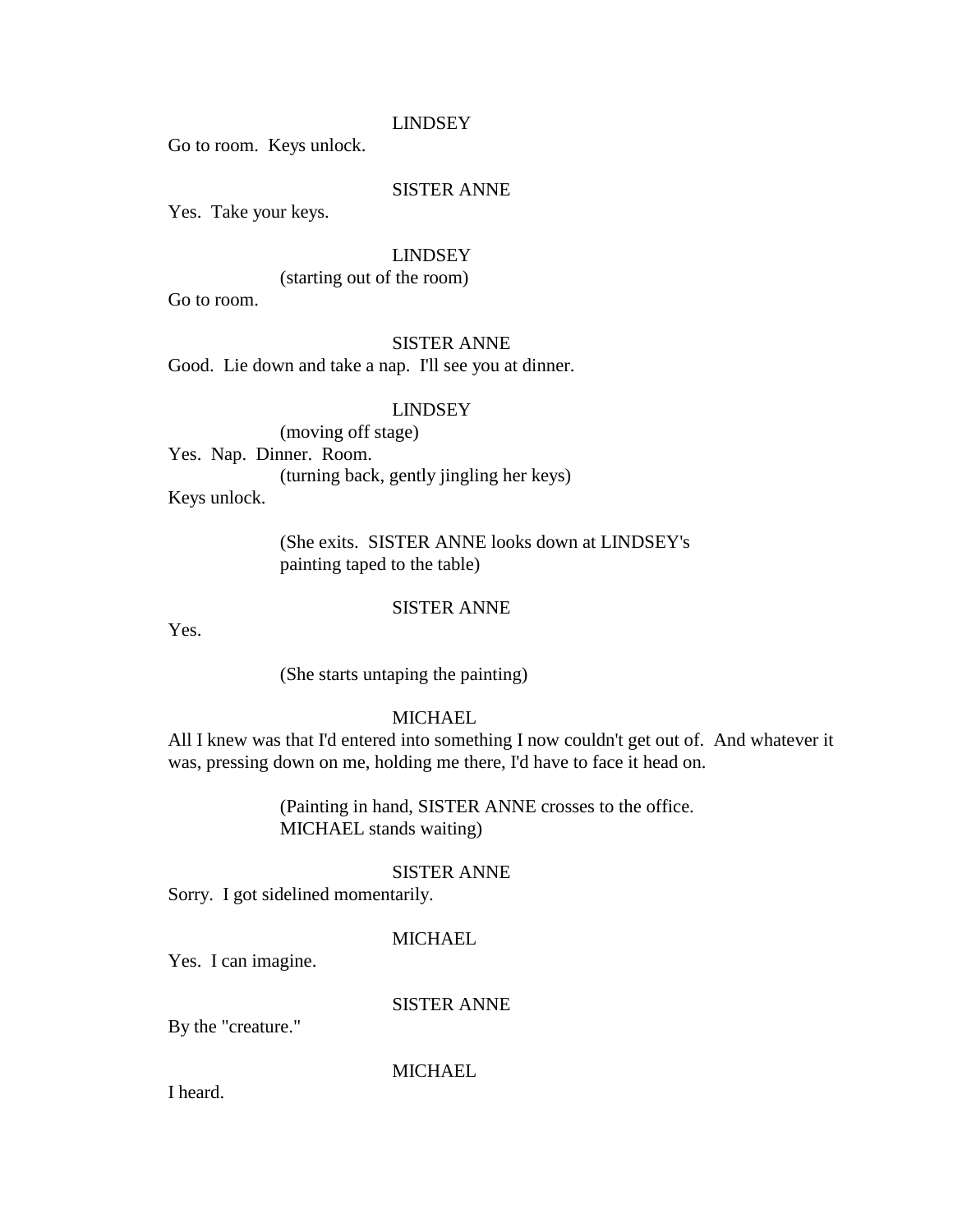(SISTER ANNE puts the painting in the closet with the others)

SISTER ANNE But she's gone off to her room now. You're safe.

### MICHAEL

Is that so?

### SISTER ANNE

(returning to her desk)

No. I lied again. You're not.

# MICHAEL

You're right.

SISTER ANNE She knows you're here. I didn't tell her, but she knows.

### MICHAEL

She knows I'm here.

# SISTER ANNE

Yes. She just told me.

#### **MICHAEL**

And how does she know that?

SISTER ANNE

She does that sometimes. Knows things without being told.

### **MICHAEL**

As step by step the plan unfolds.

### SISTER ANNE

I ignored it when she told me.

### MICHAEL

Yes, of course you did.

# SISTER ANNE

I thought you should know.

### MICHAEL

I see. Now we pull a switch and confuse him with the truth. That should soften him up a bit more.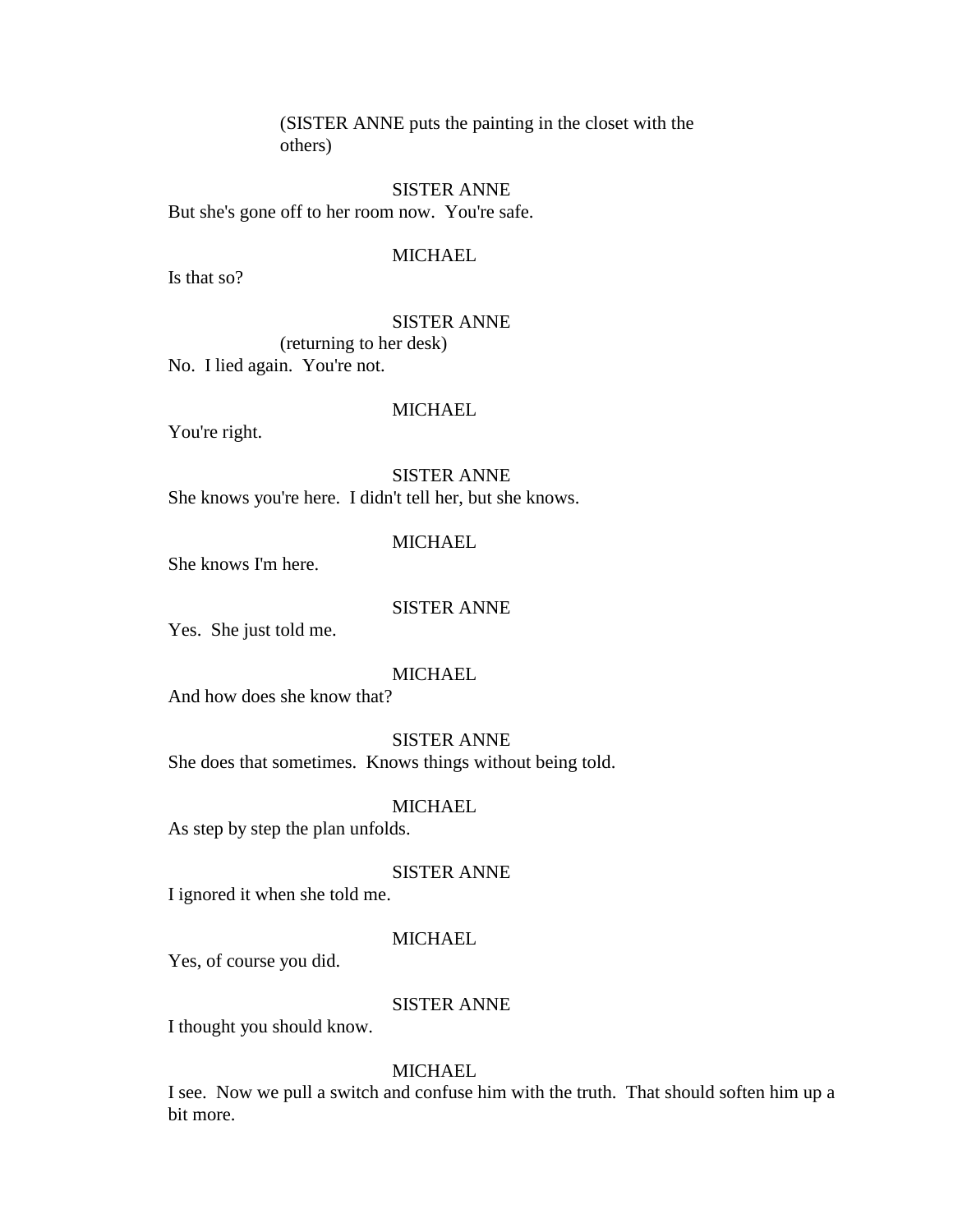# SISTER ANNE

Yes. As you continue being worked over by a manipulative nun who won't stop until she gets what she wants.

# **MICHAEL**

Yes.

### (The office phone rings and SISTER ANNE picks up)

# SISTER ANNE

Sister Anne Frances... Hi... No, I'm sorry, I can't. Not this afternoon at least... Yes... Yes...

(checking an appointment book on her desk)

How about Friday morning?... Then how about next Tuesday?... Ten?... Good. I'll meet you at the Rectory... Thanks, Herb. Bye.

(She hangs up)

So where were we?

### **MICHAEL**

Something about a manipulative nun.

# SISTER ANNE

Oh yes. And you feel trapped.

#### **MICHAEL**

More so by the minute.

#### SISTER ANNE

And you don't know what to do about it.

# **MICHAEL**

I know what I should do.

# SISTER ANNE

Yes. So do I.

(crossing to the coffee maker) Would you like more coffee?

### **MICHAEL**

No, thank you. What were you doing in there just now?

#### SISTER ANNE

(pouring coffee for herself) Praying with your sister.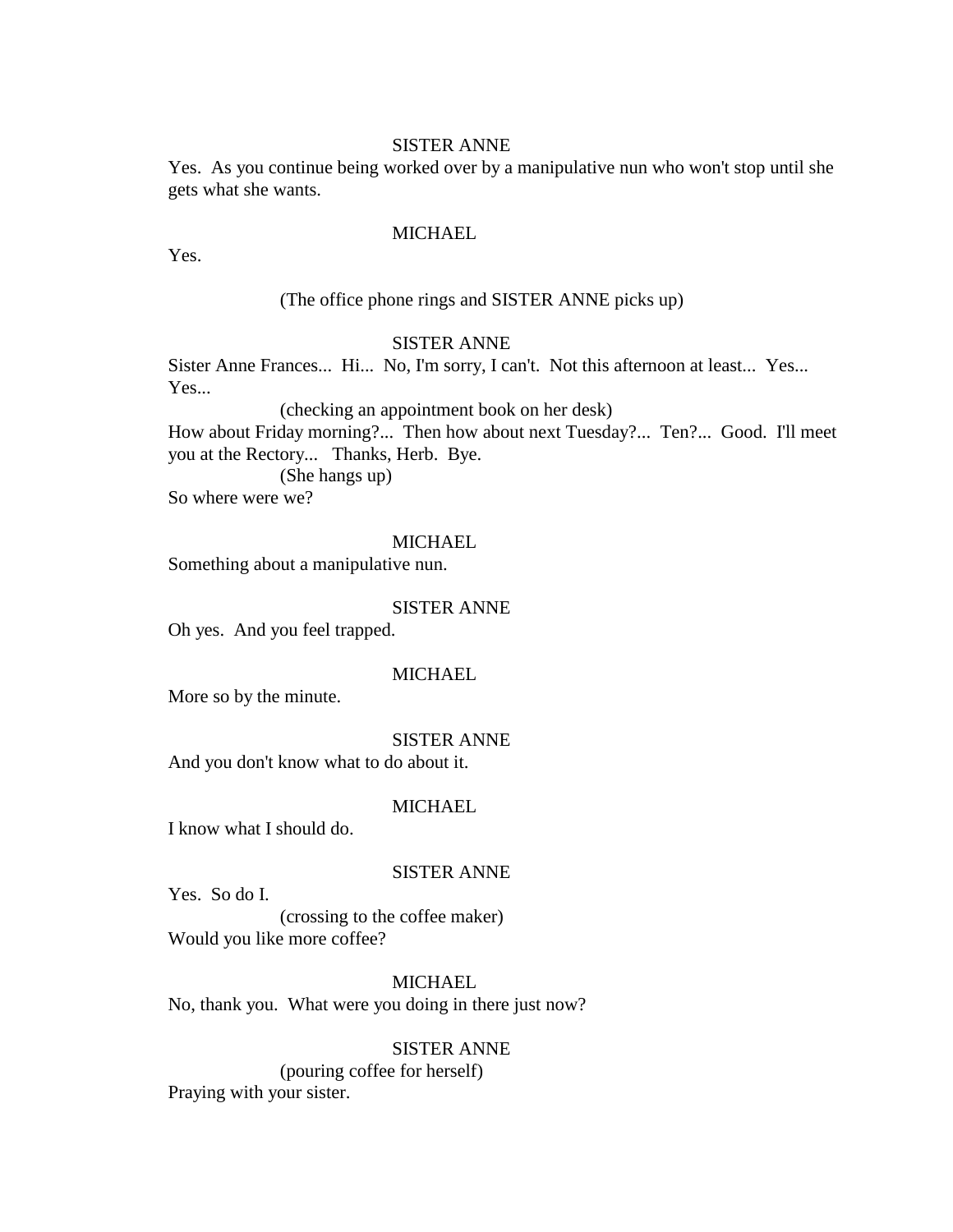I see.

# SISTER ANNE

As I've told you, Lindsey has found a deep faith in God.

### MICHAEL

With a little help from her friends.

### SISTER ANNE

Yes. Like every person who's lost and needs to find the way home.

# MICHAEL

And she's found her way?

# SISTER ANNE

She's finding it. Unique as it is.

#### **MICHAEL**

Again, congratulations.

#### SISTER ANNE

Michael, let's not do this anymore.

### **MICHAEL**

What? I want to find out what you've done to my sister. Isn't that your goal here? Isn't that progress?

#### SISTER ANNE

Not in bitterness.

# **MICHAEL**

Take it or leave it. That's all I can manage at the moment.

### SISTER ANNE

I'll take it.

# (She sits at her desk)

Maybe we are making progress.

#### **MICHAEL**

So what's going on?

### SISTER ANNE

Nothing's "going on." I haven't "done" anything. Lindsey's a person in her own right. She makes her own decisions. Especially when it comes to her relationship with God.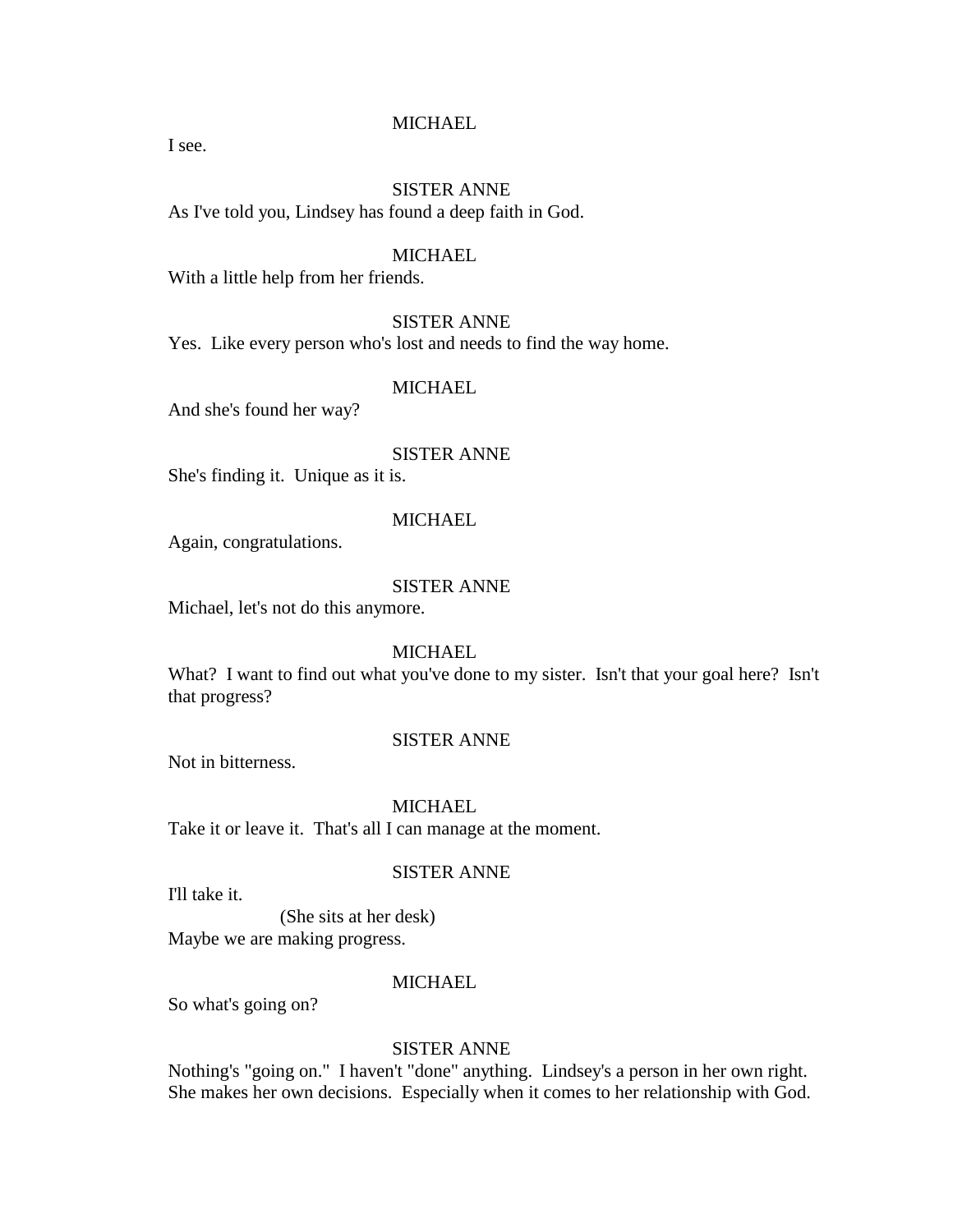Bullshit.

### SISTER ANNE

You don't know her, Michael. You haven't the slightest idea what she's capable of.

### **MICHAEL**

Oh, yes I do.

### SISTER ANNE

God is very real to her. Very close. She can feel his presence. Feel the power of his love.

# **MICHAEL**

We're not talking about God's love.

#### SISTER ANNE

Yes we are. That's what this is all about.

# MICHAEL

We're talking about her perceptions and how you're manipulating them.

### SISTER ANNE

Oh, I see. That's certainly a popular word today.

#### MICHAEL

How you're using her to help you justify your own beliefs. Distorting what should be simple pity and a sense of compassion into a therapeutic nightmare that gives you the strokes at the expense of the patient. It's all so transparent. Attempting to mold these poor damaged souls into reflecting your own image of God. What you have embraced. Is this going to "heal" them? Is this going to suddenly make them whole? I stand here listening to you putting her through your religiosity in the next room, coaxing her ever further down your narrow road as she remains fixed in her madness, lost in her insanity.

#### (laughs)

What choice does she have in this? Where does free will come into play for her? She's a victim twice over.

### SISTER ANNE

Are you finished?

# MICHAEL.

I don't know, am I?

# SISTER ANNE

You've become a true cynic.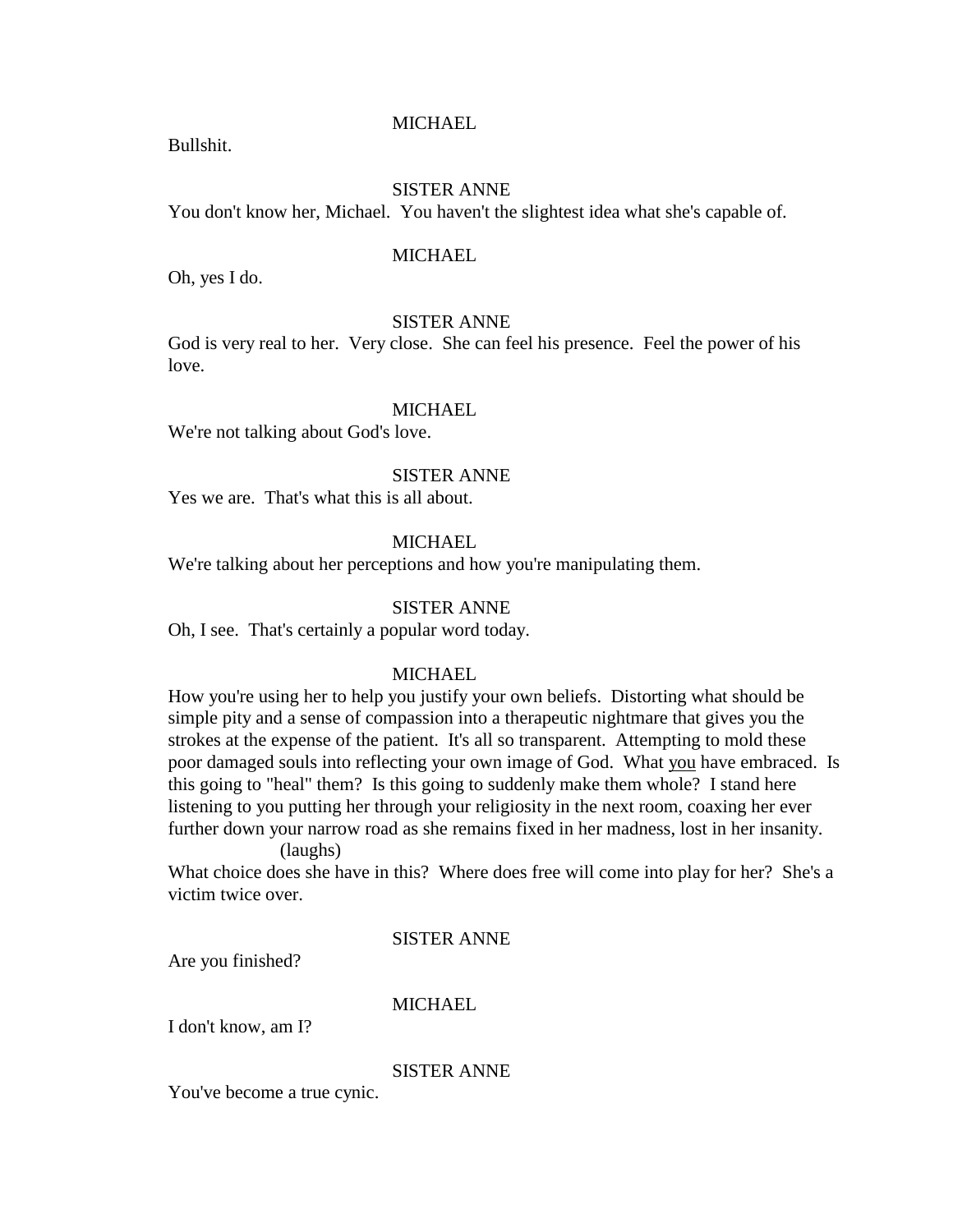That's right. And honest. On the money. Seeing it like it is.

### SISTER ANNE

You have no idea what you're talking about.

### MICHAEL

Wrong. I do know. I see what's going on. You're hoping beyond hope for a miracle to happen that will transform these wards into real human beings with normal functioning minds and feelings. Manufacturing Lindsey Stouffer into a great artist? Please. Let's enter the real world. She is totally out of her mind. You know that. I know that. The disorder is permanent. It's in the file. It's a plain, simple fact.

### SISTER ANNE

The paintings are real. I didn't invent them.

#### **MICHAEL**

And what does that prove? She has no idea what she's doing.

# SISTER ANNE

They're a reflection of God's power working through her.

### **MICHAEL**

And that proves what? Her worth as a person?

#### SISTER ANNE

They're one physical manifestation of it.

### MICHAEL

Their existence and her ability to turn out hundreds of them doesn't change anything. She's still lost. She's still incapable of functioning in the world. Or thinking for herself. She still needs care and surveillance twenty-four hours a day. That's the reality here. I lived the first half of my life with her, remember?

### SISTER ANNE

#### (getting up, her anger finally surfacing)

Fine. And if I'm hearing you correctly, I assume you now endorse the alternative approach? I'm sure you remember that? Herding her into a cell, locking her in, and throwing away the key. Out of sight out of mind. No one cares anyway. No need to consider for a moment that her life may have any real value. Let's be practical here. Let's deal with the "problem" realistically. She is sub-human, after all. Let's treat her accordingly.

(really letting him have it)

But then that's what you've already done, isn't it? So I shouldn't be surprised. Like the ninety percent of families in this country who are in complete denial that their mentally disabled relatives even exist. You fit right in, living as if she died a long time ago!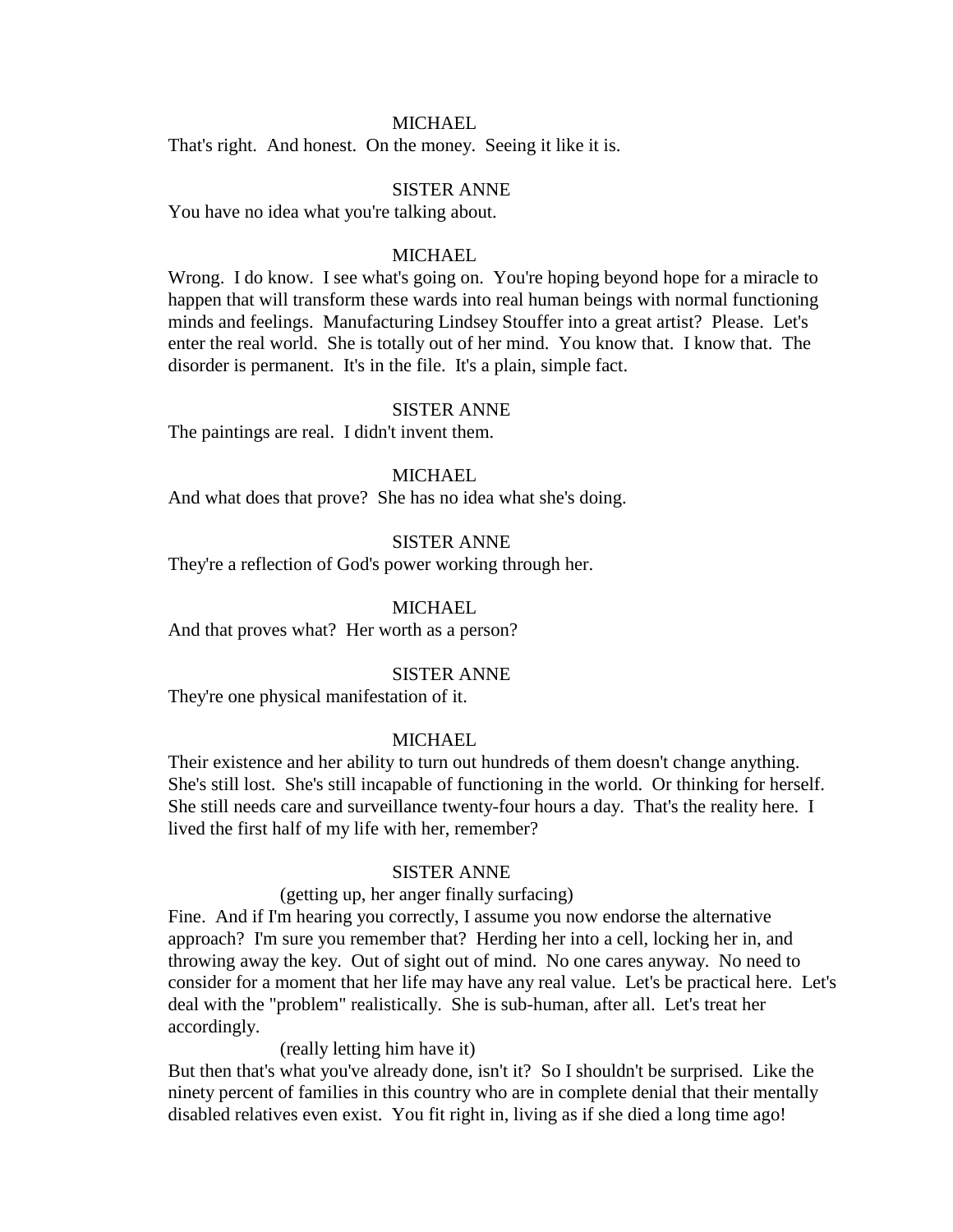(MICHAEL just watches her, seemingly unaffected. SISTER ANNE collects herself a moment, then moves to him, looks right at him)

### SISTER ANNE (Cont'd)

### (controlled, measured)

Well, as I know your heart is trying to tell you, she is very much alive and very much a person and very much loved by the same God who created you and me. The simple truth is that Lindsey does exist, she's still your sister, and she desperately needs you back in her life. That's what you have to face, Michael. That's the reality.

# MICHAEL

You don't know, Anne. You don't know.

# SISTER ANNE

I do know. I was with you.

### **MICHAEL**

No. You were on the sidelines. With only a partial view and only some of the time.

# SISTER ANNE

I was there when it mattered. I remember.

#### **MICHAEL**

(moving down stage) No. You don't know. You don't.

(The lights cross fade)

### SISTER ANNE

(following him) Michael, please. Talk to me.

(They are both in their late teens)

### MICHAEL

(very upset)

I can't.

### ANNE

Yes, you can. Please. It's important that you tell me.

(MICHAEL covers his face with his hands, struggling to keep control)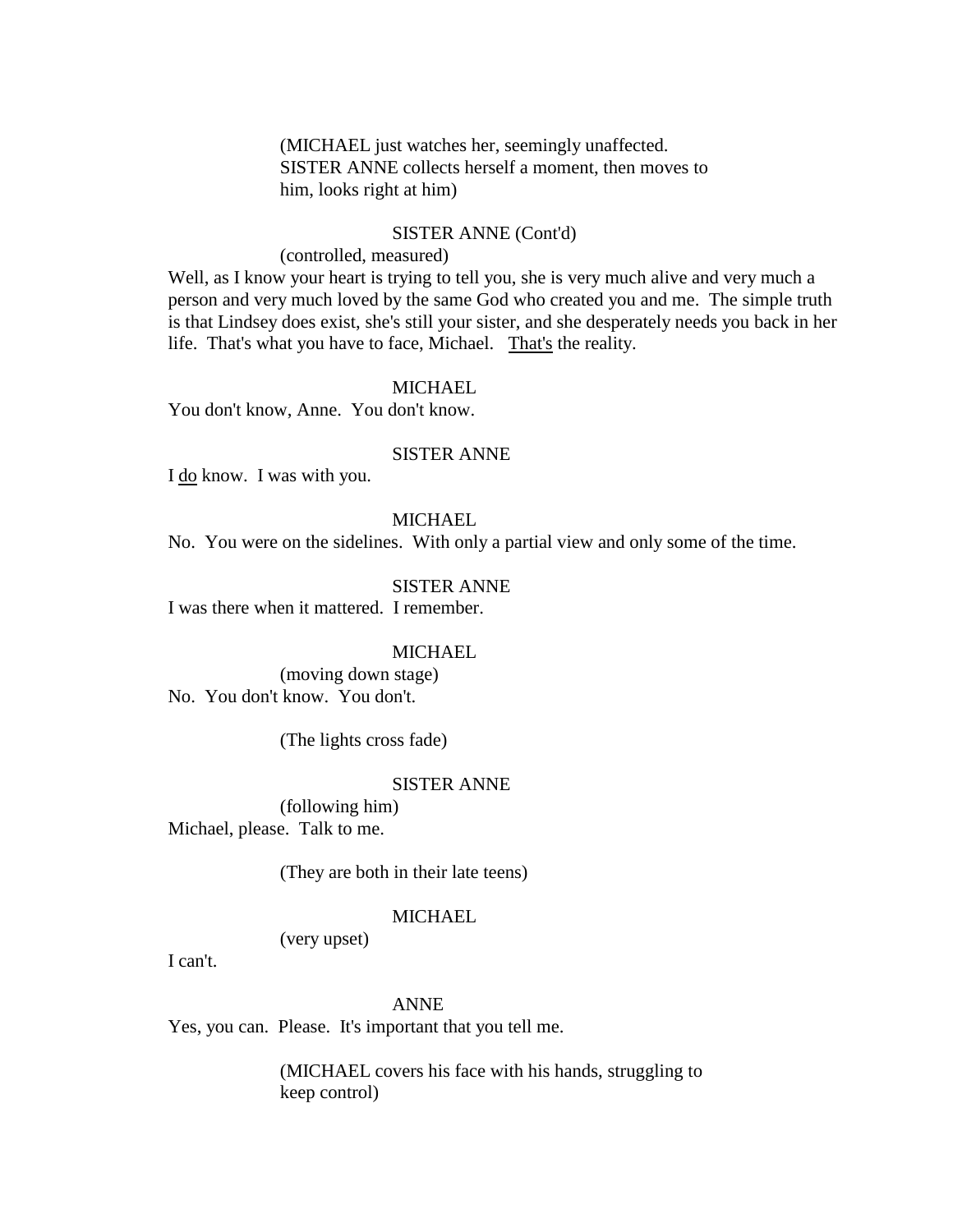### ANNE (Cont'd)

(a hand on his shoulder)

What happened?

# (He pulls away from her)

# ANNE (Cont'd)

Did she hurt herself again?

# **MICHAEL**

Leave me alone.

ANNE Was it something they did to her at the State Hospital?

**MICHAEL** 

I don't ever want to see her again. I can't.

### ANNE

Why? What happened?

# MICHAEL

Just go home, Annie.

### ANNE

Was it your visit that upset her?

(He looks at her a moment, then)

# MICHAEL

We took her out for a drive.

(LINDSEY, nineteen, enters and runs to MICHAEL, takes his arm. She is very happy)

# **MICHAEL**

I was in the back seat with her. (looks at LINDSEY) When we brought her back and pulled up to her building she--

# LINDSEY

(pleading, clutching to MICHAEL) No! Lindsey go home! Lindsey go home!. (becoming hysterical) Please! Michael take home! Please! Ah-h-h-h-h-h!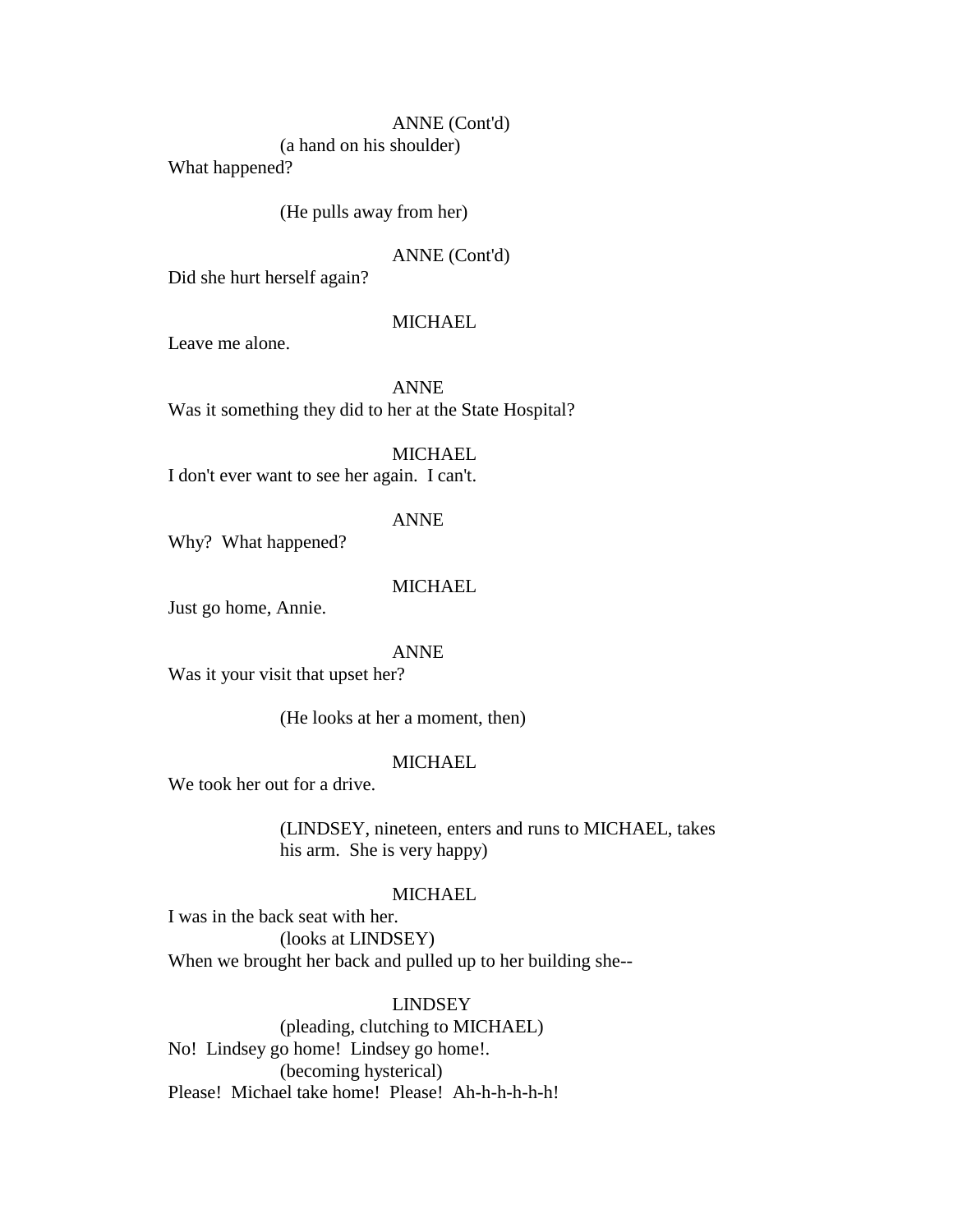(overlapping, shouting) Dad had to call the guards. They had to pry her hands free.

> (LINDSEY's hands are forced free and she is "dragged" upstage)

#### LINDSEY

(screaming) Michael! Please! Lindsey go home! Michael! No! No!

### MICHAEL

(overlapping) I couldn't do anything!

### LINDSEY

Lindsey go home! Ah-h-h-h-h! Michael! Michael! Please! Lindsey go home!...

(She is "dragged" off stage)

### MICHAEL

(overlapping) I watched them drag her back into that awful place. I couldn't do anything!

### LINDSEY (off stage)

Ah-h-h-h-h-h! Michael!

### **MICHAEL**

(his voice breaking)

She was terrified. I just stood there and watched the doors close her in. She kept screaming my name.

(looking at ANNE)

Her face. My God. Dad couldn't even drive. We sat there in the car for at least half an hour. They both cried all the way home.

### (suddenly steel-like)

I couldn't cry. I couldn't feel anything.

# ANNE

Oh, Michael, I'm so sorry.

### MICHAEL.

Now Dad's taken off alone. He'll get drunk as hell tonight. And Mom's at home still crying. These visits are a crock. It's better if we just never see her at all.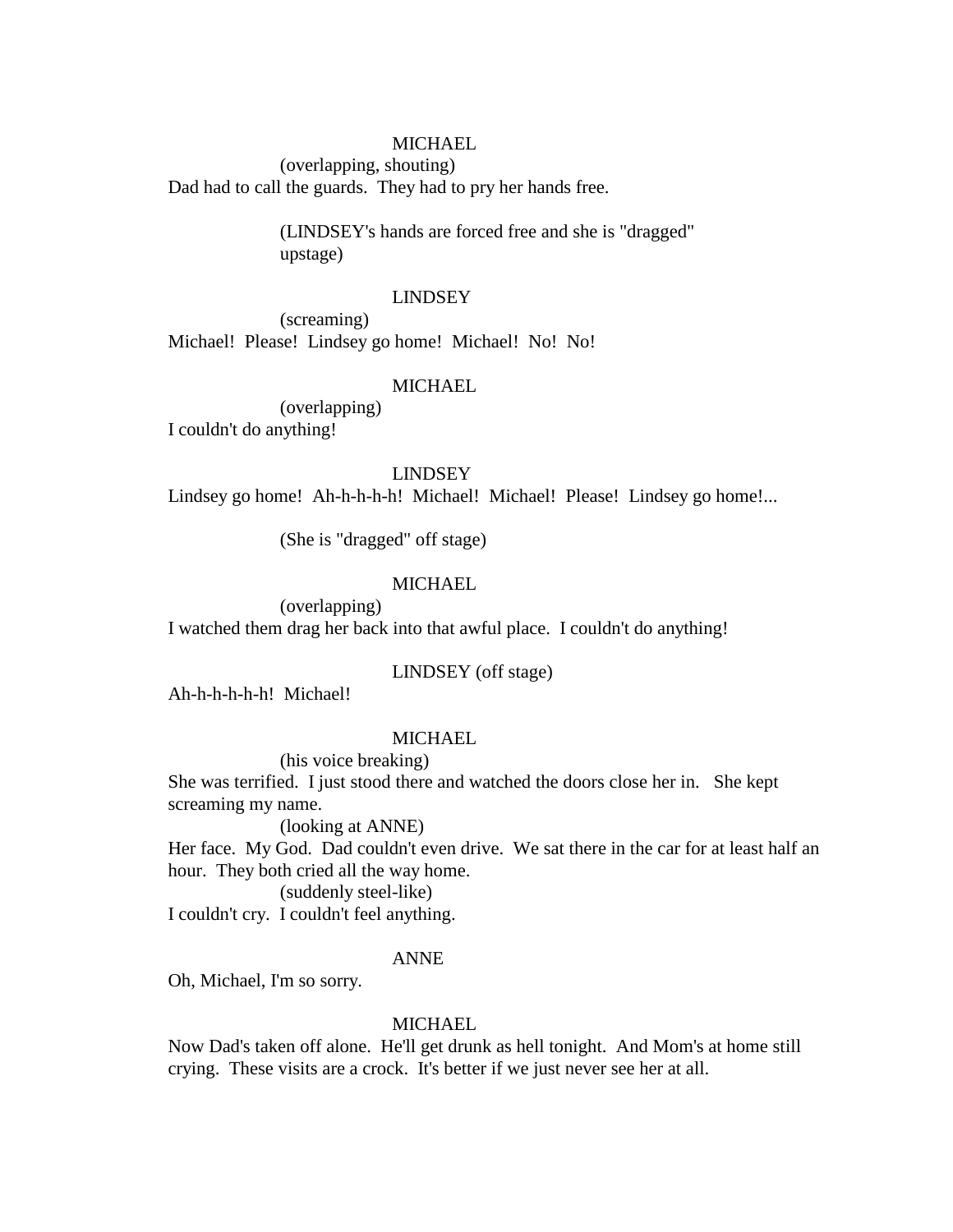I don't think so.

# **MICHAEL**

Why not? They just make us all sad. Why keep doing that? It's stupid. It's been so much better at home since she's been gone. It's only when we go up to see her that everything falls apart again. It's stupid.

# ANNE

No, it's not. She's your sister.

# MICHAEL

Oh yeah, thanks. That's a big help.

### ANNE

We have to pray for her.

# MICHAEL.

I knew you'd say that.

ANNE We have to. For your Mom and Dad. For you.

### **MICHAEL**

I don't feel like it. You pray all you want, Annie.

### ANNE

We have to ask him why.

# **MICHAEL**

I don't want to talk to God right now. I don't think I ever want to talk to him again.

### ANNE

I know. But you should and you will. (She gets down on her knees and holds out her hand)

Come on.

### **MICHAEL**

That's your answer to everything, isn't it?

ANNE

Yes.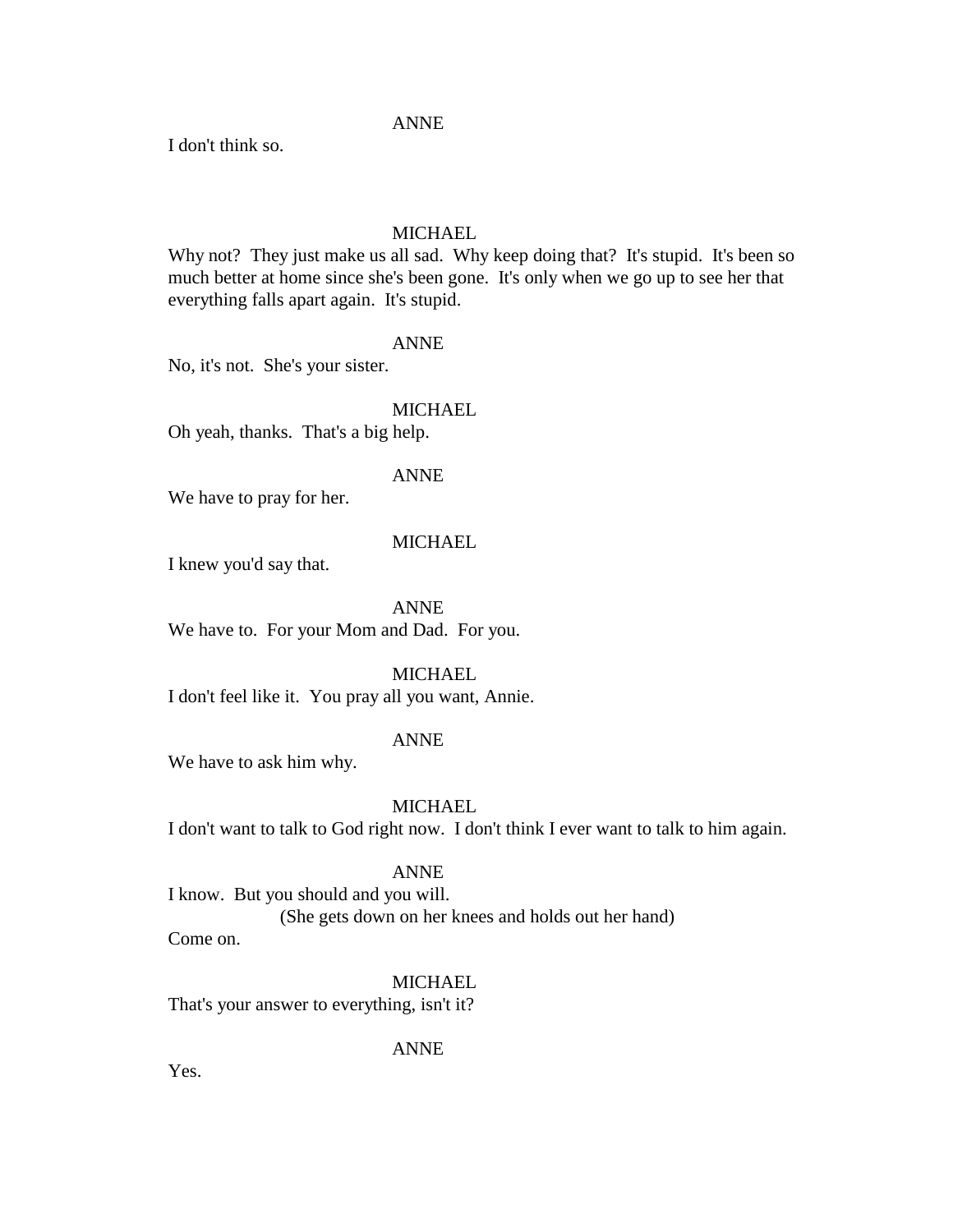And I told you, I don't want to.

ANNE

You've got to tell him how you feel and ask him why this is happening. (still holding out her hand) Come on. Try. You need to pray.

# **MICHAEL**

Annie...

### ANNE

Please.

(Reluctantly MICHAEL kneels down next to her and takes her hand. She closes her eyes. He stares blankly ahead)

### ANNE

Dear God, Michael needs to know why you've given him this burden in his life. Comfort him and help him deal with the sadness and pain of poor Lindsey. And be with Lindsey at the hospital.

(MICHAEL looks over at her, studies her face)

# ANNE (Cont'd)

Protect her from all harm and comfort her. Let her know that Michael does care. That he does love her. Let her know that you love her too. May your Holy Spirit shield her and heal her.

LINDSEY (off stage)

(crying out)

Michael!

(MICHAEL jumps to his feet)

### ANNE

What's the matter?

MICHAEL.

I don't know.

LINDSEY (off stage)

Ah-h-h-h-h!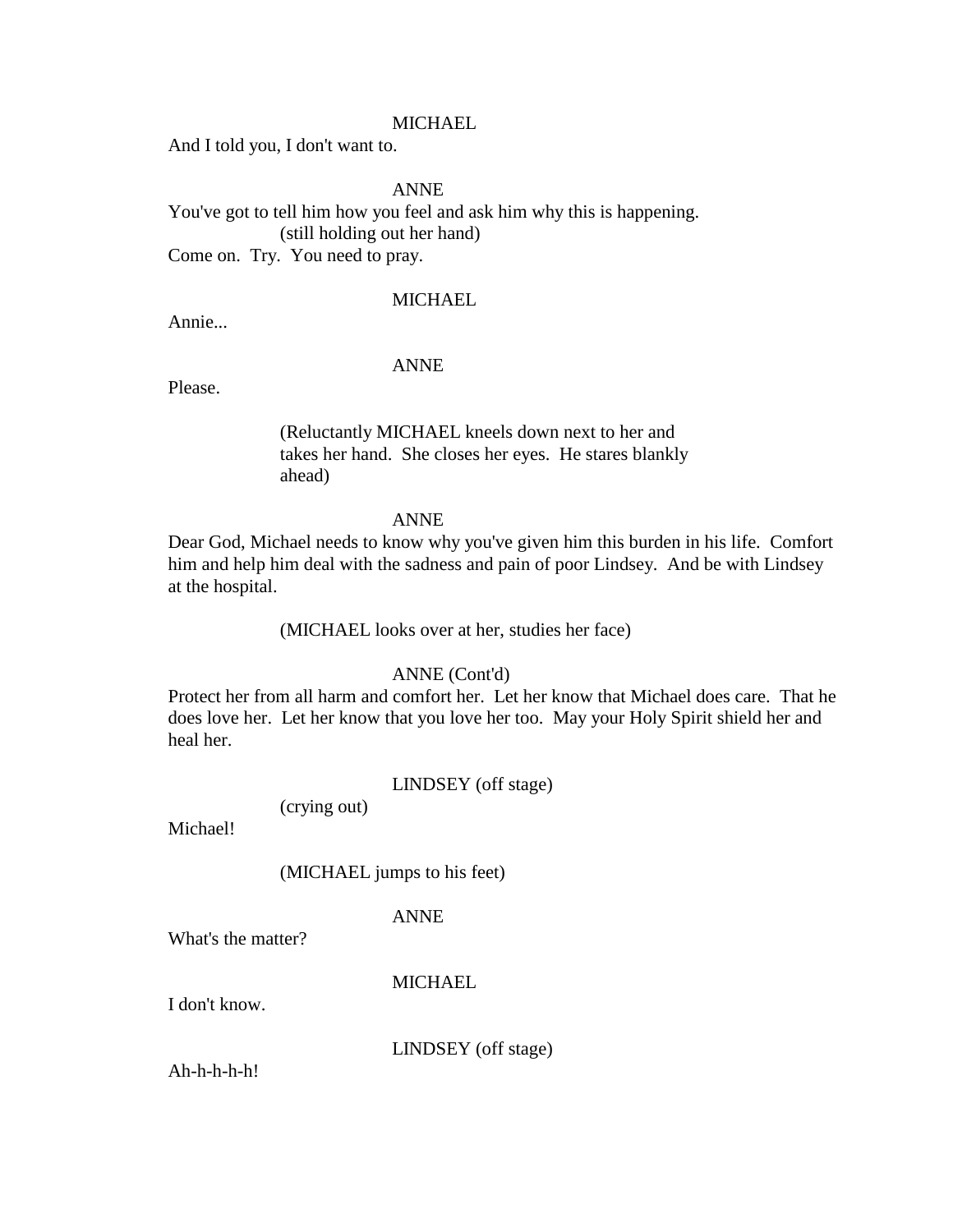(moving toward the office) I gotta get out of here! I gotta leave this place!

ANNE

Michael. It's going to be all right.

# **MICHAEL**

No! It's not.

ANNE

Michael!

LINDSEY (off stage)

Michael!

# **MICHAEL**

No!

(ANNE gets up and, as SISTER ANNE, follows MICHAEL back to the office. She stands looking at him a moment in silence, then)

### SISTER ANNE

It was sexual abuse.

# **MICHAEL**

What?

# SISTER ANNE

In Faribault. At the State Hospital. Lindsey was being sexually abused.

MICHAEL

What?

# SISTER ANNE

Over a two year period. An attendant came to her room.

# MICHAEL

Why are you telling me this?

# SISTER ANNE

Because you need to know it. She was raped repeatedly and no one knew. She didn't know how to tell.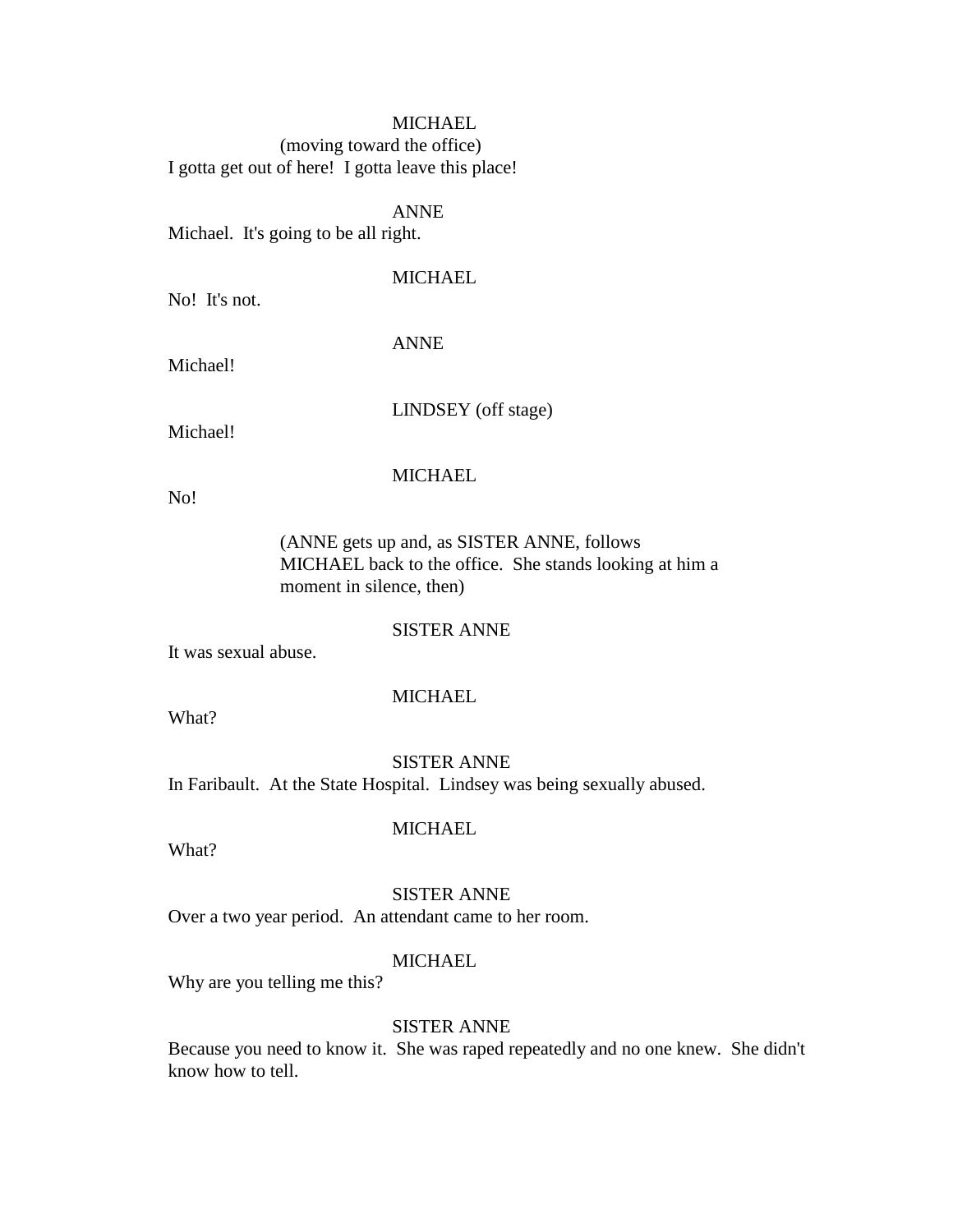I don't want to know this.

# SISTER ANNE

So she tried to kill herself. With a spoon she sharpened on the concrete floor. In the stomach. She was found bleeding to death in her bed. Your parents were told it was an appendix operation.

### **MICHAEL**

Stop.

#### SISTER ANNE

She healed physically, but the trauma caused her to slip into a near catatonic state for years. After your parents passed away, she was moved to the State Hospital in St. Peter and left there to exist as best she could. When I arrived back here seven years ago I inquired about her and found her there almost unrecognizable. It took me nearly two years to get the transfer approved.

(moving closer to him)

But since then God has been leading her out of the darkness, Michael. It's happening.

(MICHAEL turns away from her)

### SISTER ANNE (Cont'd)

I've been watching her transform right before my eyes. She's a different person than she was when she arrived. Than she was as a child. You have to know that. And she's calling to you because you represent the last doorway she has to get through emotionally. I don't totally understand it, but she does. She knows. God is telling her what she needs now and it involves you. That much is clear. She's reached a point in her life, in her development, that requires this reconnection. And I think you're here because in your heart you know that too.

(He turns back and looks at her, then)

### MICHAEL

# (to the audience)

It had happened. The monster had opened its eyes and was staring right at me. I was about to step into its mouth.

> (He crosses to LINDSEY's painting on the desk. He picks it up, looks at it a long moment, puts it down. To SISTER ANNE)

All right. You win. I'll see her.

### SISTER ANNE

Praise God. Oh, Michael--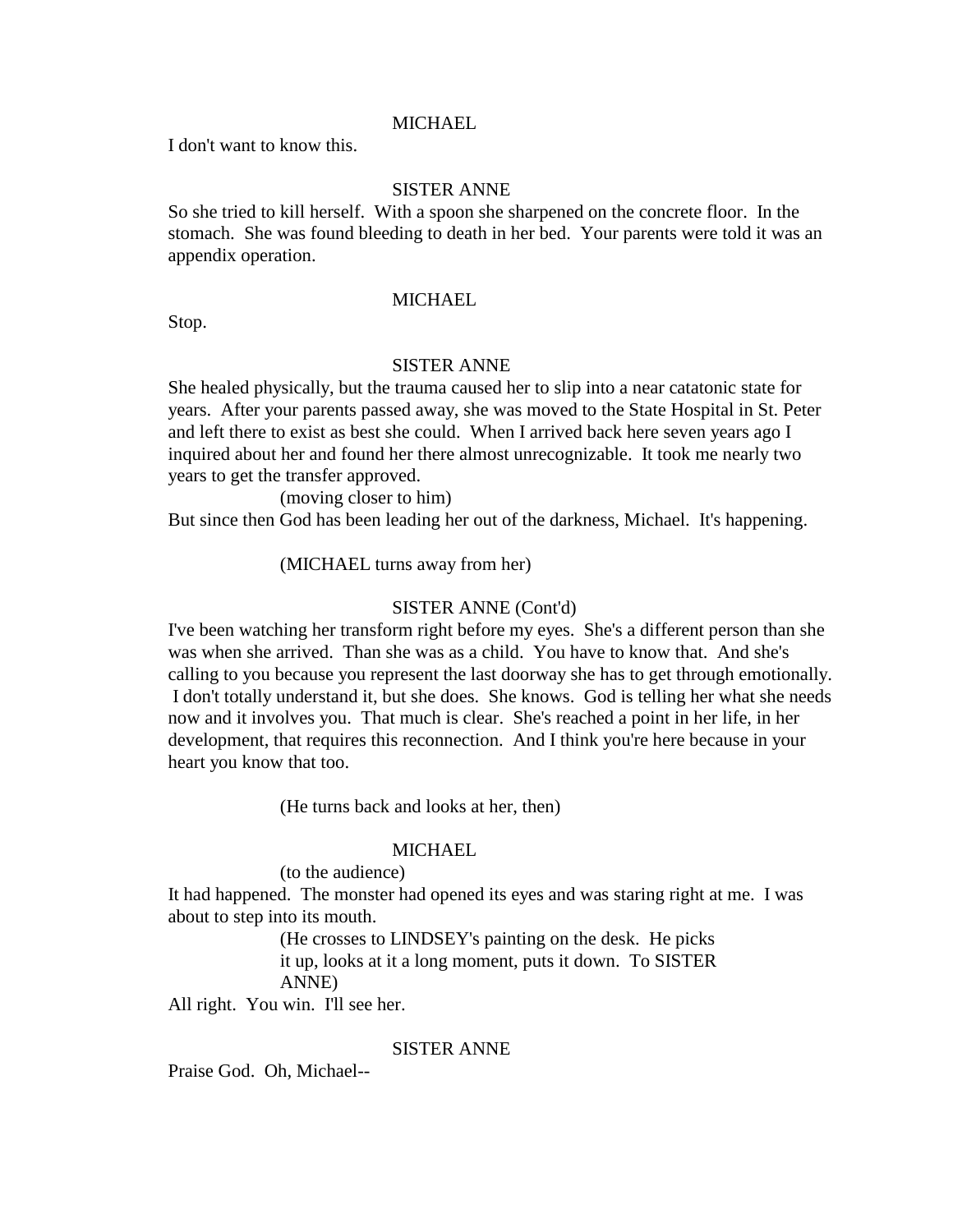--Don't. Just go and get her.

# SISTER ANNE

She'll need some time. It'll have to be done carefully.

### **MICHAEL**

Whatever.

### SISTER ANNE

She's in her room resting. Tomorrow would be best. In the morning. That's when she's strongest.

# MICHAEL

Tomorrow?

# SISTER ANNE

Yes, I think so. This has to be done right. She needs to process it, prepare herself. It will be a momentous thing for her.

### MICHAEL

I'd rather see her today. This afternoon.

### SISTER ANNE

I don't think that's possible. She needs time. You know that. It'd be best if I tell her you're coming to see her tomorrow.

#### **MICHAEL**

Tomorrow.

#### SISTER ANNE

Yes. You can stay in the guest quarters. It's a separate building in back. The old carriage house.

Tomorrow.

**MICHAEL** 

### SISTER ANNE

Michael, thank you.

# **MICHAEL**

What?

### SISTER ANNE

Thank you for agreeing to see her. You're letting God lead you and that is a beautiful thing.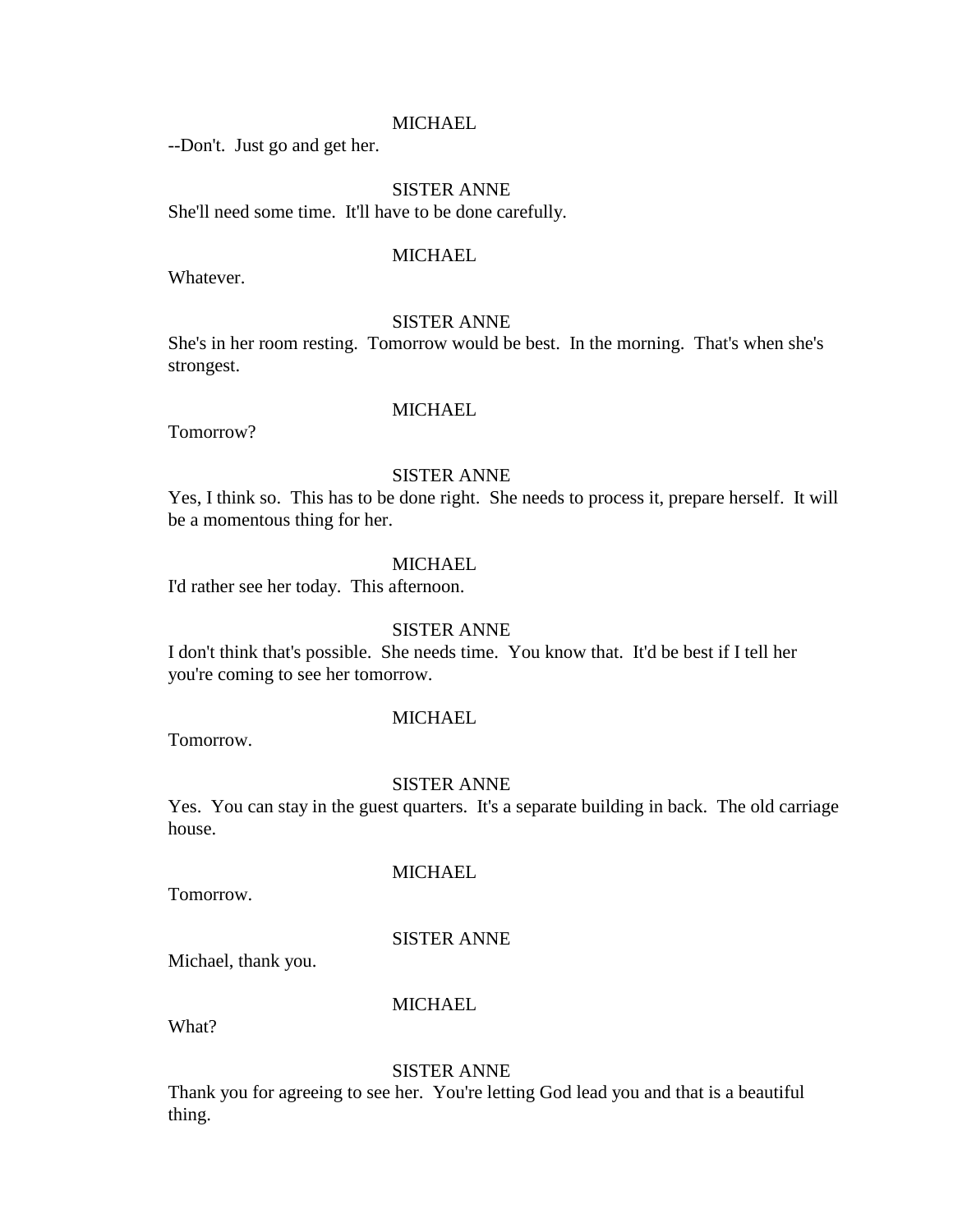I'm letting you lead me, Anne. Not God.

### SISTER ANNE

Your heart is leading you. That's the way God works.

(He looks at her a moment)

#### MICHAEL

You stole my heart and never gave it back.

(This stops her. She looks at him, then moves away)

#### SISTER ANNE

### (finally, from the heart)

Michael. I cherish what we had together. I think of it as a special blessing. It's made me a fuller person, enriched me, allowed me to experience what it means to love another human being in a very special way. I see you now standing here in front of me and I see the boy you once were. The boy who gave me this gift, this blessing. And I still love him. I'm sorry for the pain I've caused you. For the struggles you've had with the road I chose to walk. I'm sorry for leaving you back there and what that's meant for you.

(with deep feeling, fighting tears)

But I do still love you.

(He turns away from her)

### SISTER ANNE (Cont'd)

I want you to be happy. I want us to have a friendship. I do want that.

(She moves to him)

#### SISTER ANNE (Cont'd)

Michael?

(He turns to her. She holds out her arms. He looks at her a moment, then steps into her embrace.

They hold each other as LINDSEY enters as a nineteenyear-old, moves downstage, sits, and begins rocking back and forth. She looks terrible, her demeanor very flat, her posture slumped)

#### LINDSEY

(to herself, methodically) Big dolly, long brown hair. Big dolly, long brown hair.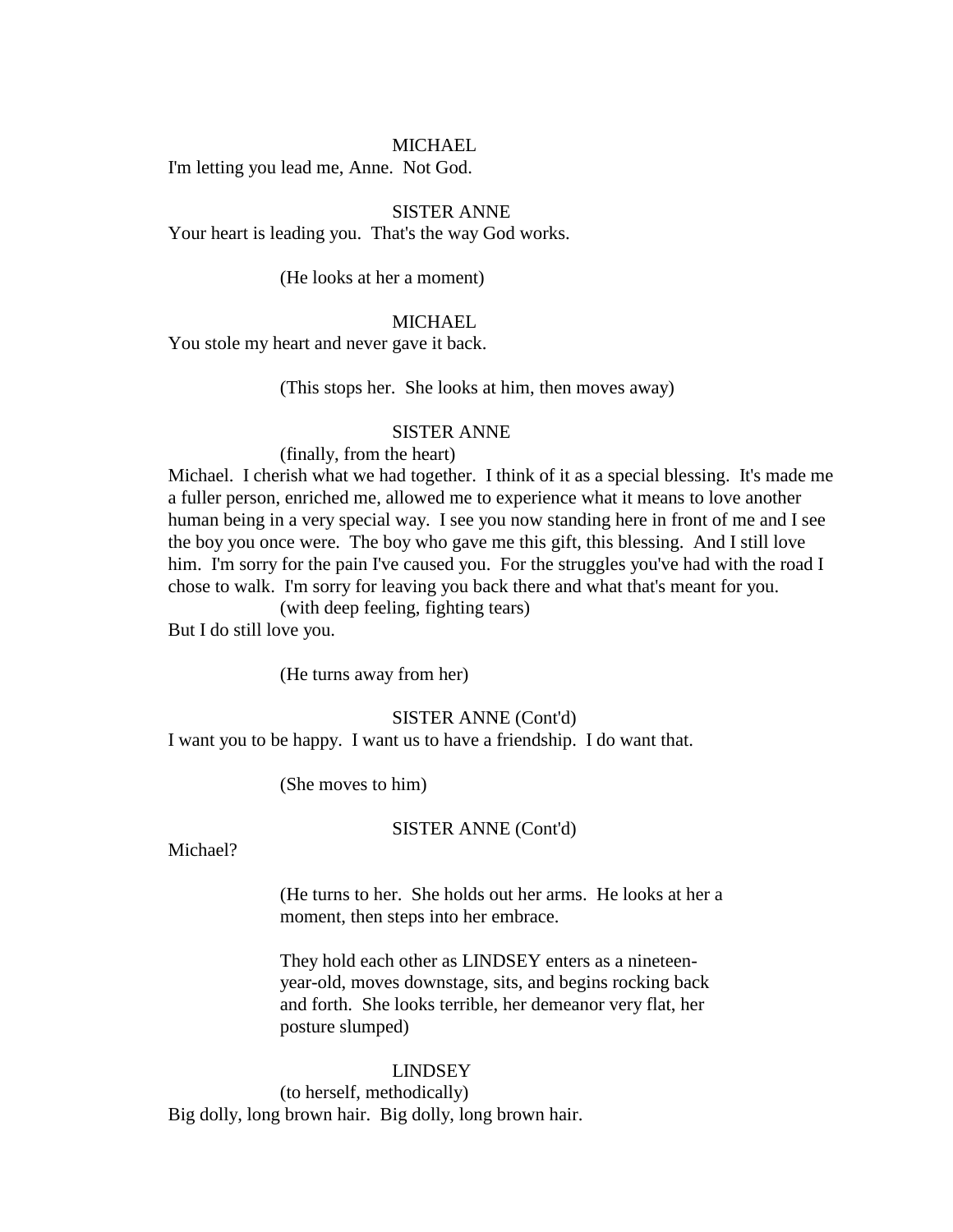(begins weeping, softly) Big dolly, long brown hair. Big dolly, long brown hair.

> (MICHAEL breaks from his embrace with SISTER ANNE. They look at each other)

## SISTER ANNE

(softly)

Thank you.

## LINDSEY

Big dolly, long brown hair...

## (MICHAEL turns, looks over at LINDSEY)

## **MICHAEL**

It's been half my lifetime...

## SISTER ANNE

Yes. I know.

#### MICHAEL

I can see her. The last time. Just before...

(The lights begin shifting as he moves up stage and from a concealed knook retrieves a new, fully-clothed doll with long brown hair, similar to the one seen in Act I)

#### **MICHAEL**

(looking at the doll)

Her cries were finally heard. My mother arranged a home visit from the State Hospital over a weekend. I was a senior in high school.

#### SISTER ANNE

I remember.

(He crosses over to a position behind LINDSEY, holding the doll behind his back. From the office, SISTER ANNE watches)

## LINDSEY (Cont'd)

(softly, to herself) Big dolly, long brown hair...

## **MICHAEL**

I still wanted to help, to give her some small pleasure. I needed to do that...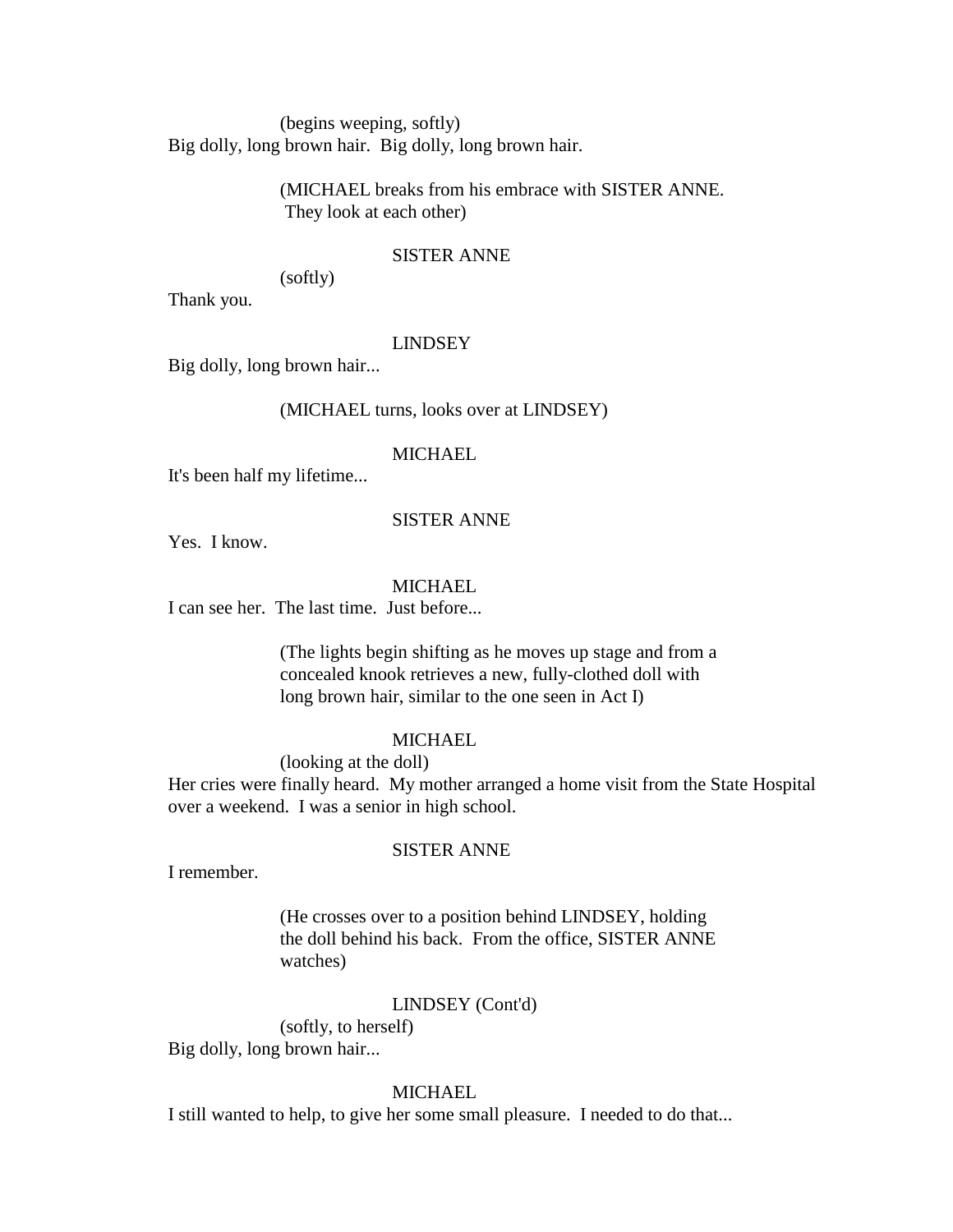(in the past)

Lindsey?

## LINDSEY

(not hearing him) Big dolly, long brown hair...

## **MICHAEL**

Lindsey?

(LINDSEY turns to him)

# MICHAEL (Cont'd)

Lindsey, I have a present for you.

#### LINDSEY

Michael present.

## MICHAEL

That's right. For your visit home. Now close your eyes.

(She does, very tightly)

### LINDSEY

Present. Michael present.

## **MICHAEL**

Yes. Now hold out your hands.

(She does enthusiastically)

## LINDSEY

Yes.

## MICHAEL

Michael has a present for Lindsey.

(He places the doll in her arms. LINDSEY opens her eyes)

LINDSEY (clutching the doll to her) Dolly! Dolly! Ah-h-h-h-h!

# MICHAEL

With long brown hair.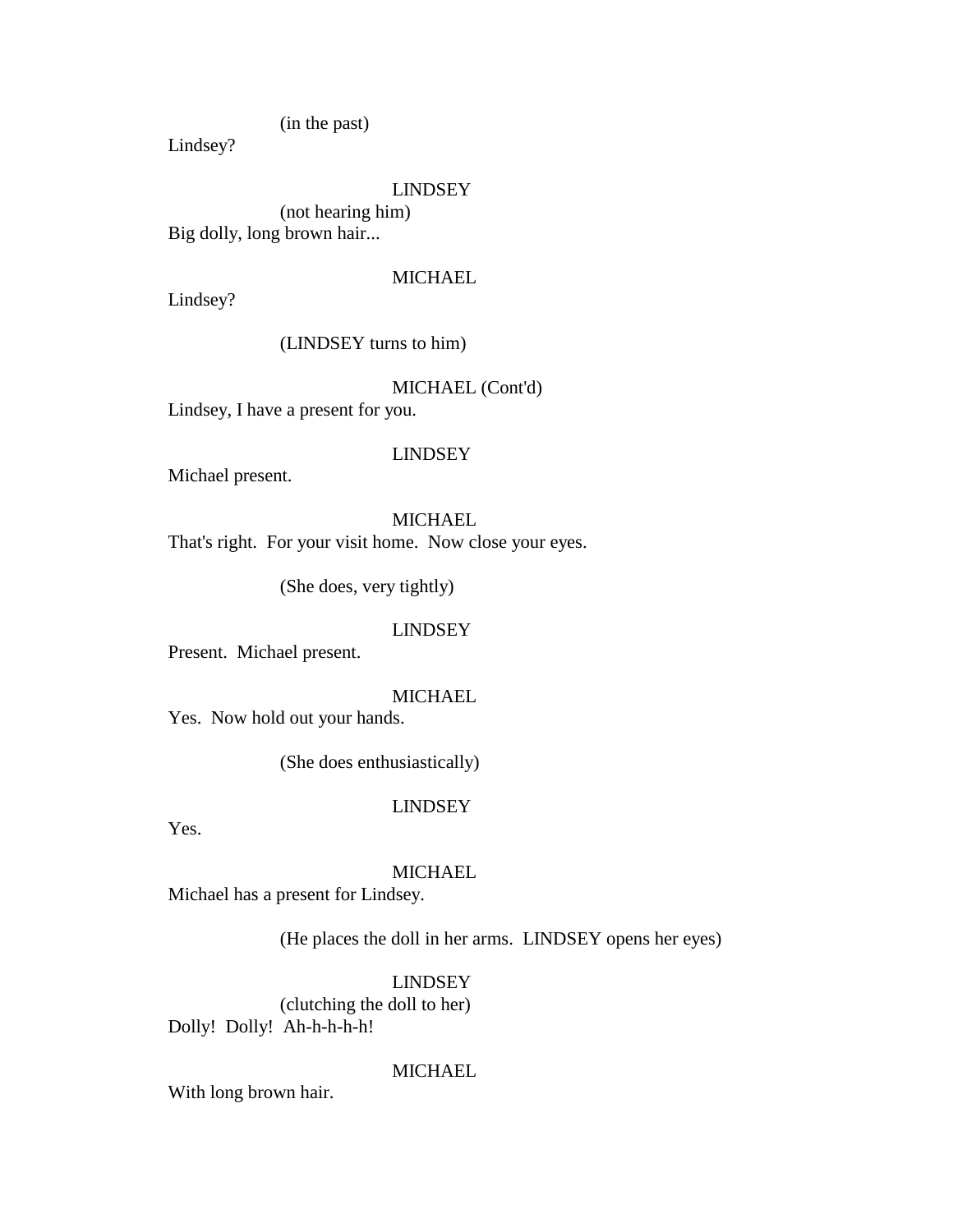(She begins to laugh)

## LINDSEY

Dolly, long brown hair!

## **MICHAEL**

(enjoying this)

Big dolly.

## LINDSEY

Big dolly, long brown hair.

## MICHAEL

Yes.

(LINDSEY, still laughing, smothers the doll's face with kisses)

MICHAEL (Cont'd)

Big dolly, long brown hair for Lindsey. To celebrate your visit home from the hospital.

LINDSEY

For Lindsey. Home from hospital.

### **MICHAEL**

Yes.

(Laughing, she clutches the doll and rocks back and forth.

MICHAEL moves away from LINDSEY)

## **MICHAEL**

(in the present, to the audience)

That night I had another dream. The same severed heads now came to life and began speaking to me. In unison they chanted that I should look at the paintings. All of them. That in the paintings I'd find what I needed.

> (LINDSEY, still in the past, gets up and goes to the art room as the lights in the room shift to a dream-like quality, with reds and ambers. Setting the doll on the table, she starts wrapping it with a large sheet of blank newsprint, folding the ends and taping them shut)

## LINDSEY

Michael bring present. Big dolly, long brown hair.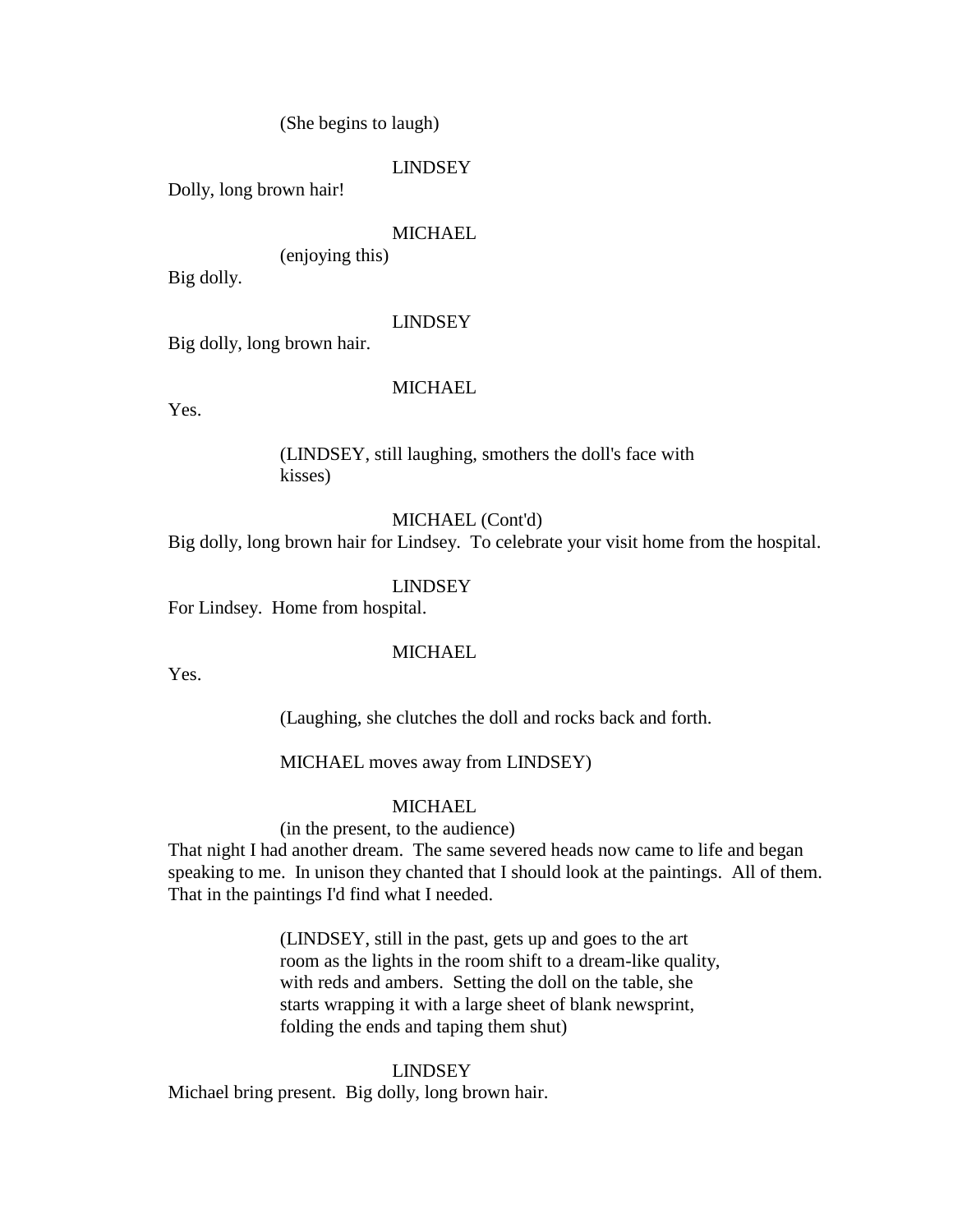(She wraps the already-wrapped doll with another piece of paper.

In the office, SISTER ANNE kneels and begins praying silently)

## **MICHAEL**

I woke up in a sweat. For a moment I had no idea where I was. But then my mind caught hold and it was clear what I had to do.

(starting back to the office)

Not a door was locked. I don't remember how, but I found my way in the dark back to the office, my body being moved for me.

## LINDSEY

(softly) Present. Michael. Big Dolly.

> (He enters the office, goes to the closet. He doesn't see SISTER ANNE praying, nor does she see him)

## MICHAEL (Cont'd)

The paintings, the paintings, they chanted...

(He picks up the stack of paintings in the closet and carries them into the art room. He doesn't see LINDSEY, nor does she see him. LINDSEY continues wrapping the doll)

#### MICHAEL (Cont'd)

I felt her in that room. Her presence. Her life...

#### LINDSEY

Big dolly, long brown hair...

### **MICHAEL**

I had moved on, grown older. She'd remained back there, in the place where I'd left her...

(Not stopping to look at them, he begins setting the paintings out on the floor one at a time in a wide half circle downstage of LINDSEY at the table)

#### LINDSEY

Lindsey home. From hospital. Visit. Big dolly. Present. Michael give dolly...

## MICHAEL

(laying out the paintings) I didn't look at them. Just set them out, exposed them.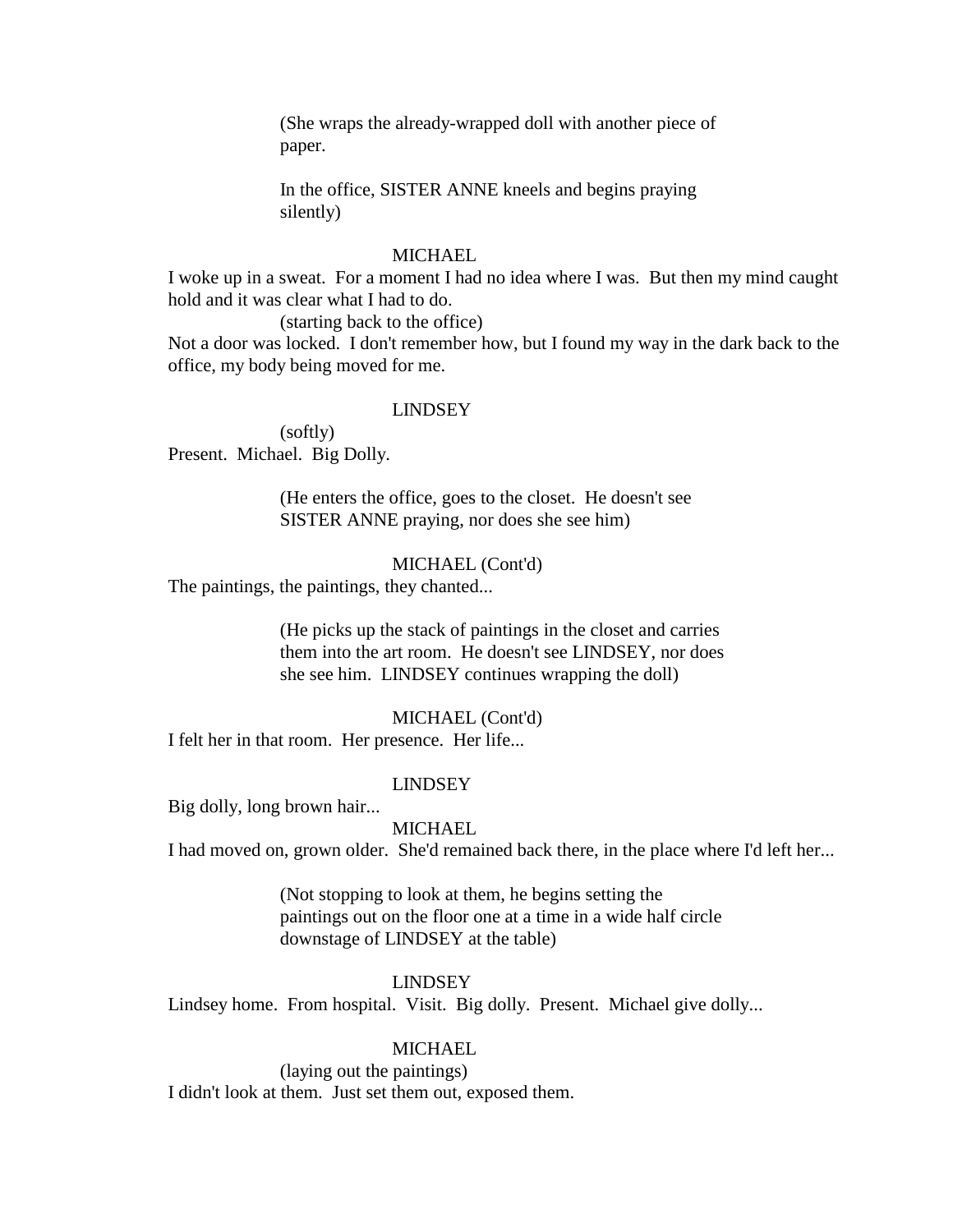LINDSEY

Lindsey home from hospital. Visit. (holding up the wrapped package containing the doll, her tone suddenly changing) Dolly. Hurt. Bad girl. Lindsey bad girl. (increasingly upset) No. Nothing. Lindsey bad girl. Hurt. Bad. Dolly.

## **MICHAEL**

(still setting out the paintings) I could feel how close it was. The heat of its breath.

LINDSEY Ah-h-h-h-h-h! Lindsey hurt! Bad girl! Bad hurt!

#### MICHAEL

But I had to get them all out in front of me.

## LINDSEY

(moving with the doll into the half circle formed by the paintings)

Ah-h-h-h-h-h!

(She drops to her knees. MICHAEL sets out the last of the paintings and steps back)

#### **MICHAEL**

And then I looked into its eyes... (He looks directly at LINDSEY) LINDSEY

Michael! Help Lindsey! Hurt! Big dolly, long brown hair. Bad girl. Michael!

### **MICHAEL**

(frightened) And the heads were right...

#### LINDSEY

(smashing the wrapped doll to the floor)

Ah-h-h-h-h-h!

(furiously ripping the paper off the doll)

Bad dolly! Bad dolly!

(tearing off the doll's clothes)

Bad girl! Hurt! Bad dolly! Lindsey bad girl! Ah-h-h-h-h-h!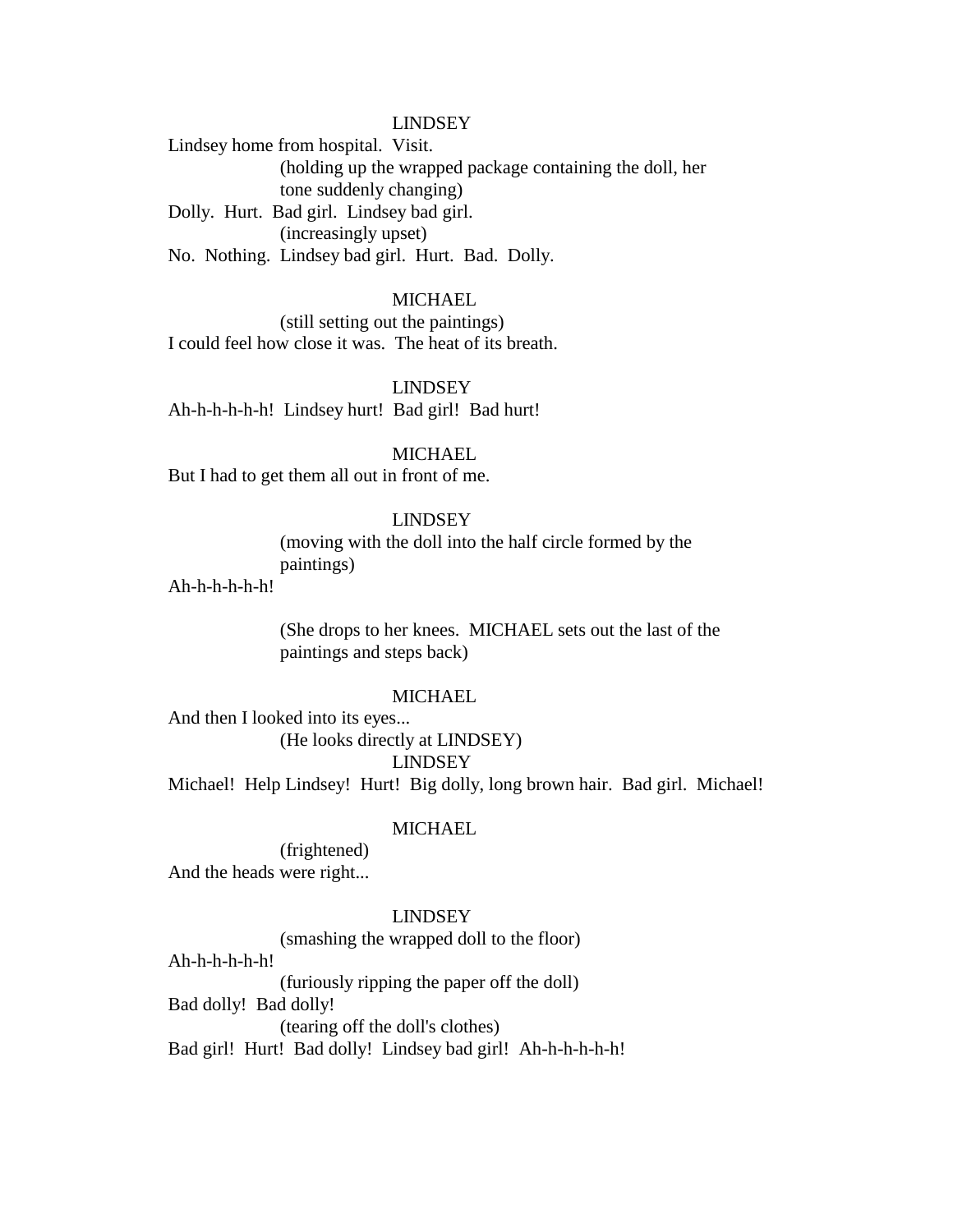(in the present, watching)

Lindsey. No.

## LINDSEY

## (producing a stick match from a pocket)

Kill dolly!

(She strikes the match on the floor, lights it)

Fire!

(The lights go to black. All we see is the flame from the match)

LINDSEY (Cont'd) Kill dolly! Kill Lindsey! Fire! Kill! Bad Lindsey!

## **MICHAEL**

No!

(She lowers the match toward the doll.

Suddenly we shift into the midst of a roaring house fire. The SOUND is deafening. Flames everywhere. Dreamlike. Frightening. Surreal. The affect of the fire should be created solely with lighting and sound)

## MICHAEL (Cont'd)

(in the past, shouting, the burning house in front of him)

Lindsey?!

#### LINDSEY

(now weeping) Bad Lindsey. Kill dolly. Bad girl.

> (She falls to the floor and curls herself up in the fetal position.

MICHAEL runs headlong into the fire)

# **MICHAEL**

(coughing from the smoke, unable to see, shouting over the SOUND of the fire)

Lindsey! Where are you? Lindsey?!

(He finds her. She's unconscious)

Oh, my God! I gotta get you outta here! Oh, my God! Oh, my God!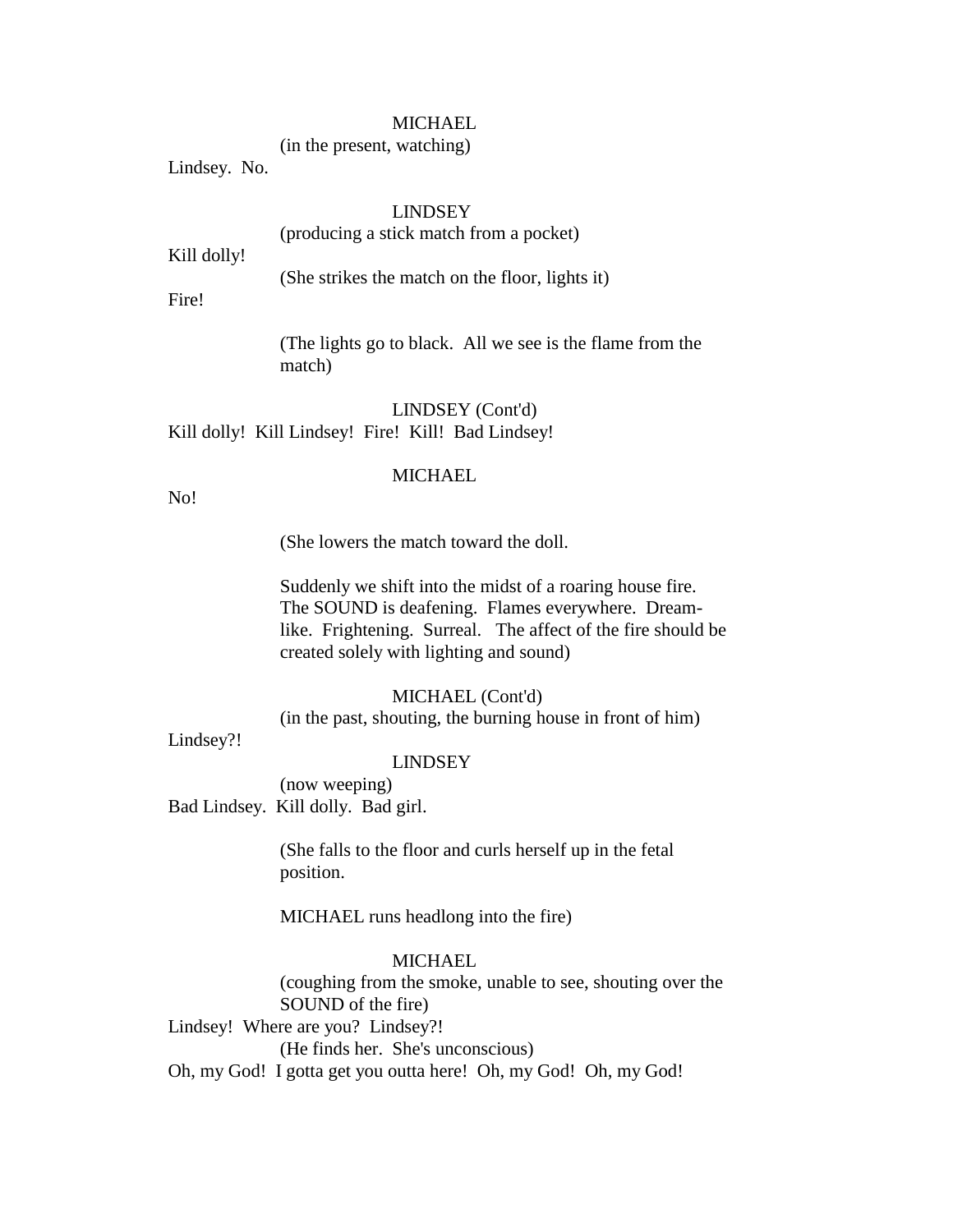(He manages to drag her off stage, out of the fire, then reenters the burning house and stands looking at the paintings on the floor before him.

As he stands there, the lights very slowly cross fade back to normal and the SOUND of the fire fades out. We are back in the present.

It's completely silent. MICHAEL looks at the paintings surrounding him. Finally, overwhelmed, he goes to his knees)

## MICHAEL (Cont'd)

(quietly)

Oh, my God...

(He covers his face with his hands.

LINDSEY appears, standing in the doorway to the art room looking at MICHAEL, keys in hand.

SISTER ANNE continues praying in her office)

#### LINDSEY

(softly) Michael. Brother Michael.

> (MICHAEL doesn't hear her. He remains on his knees, his head in his hands.

LINDSEY takes a tentative step or two into the room)

#### LINDSEY (Cont'd)

Paint beautiful pictures for Michael.

(looking at the paintings)

Praise God. Blessings flow.

(looking at MICHAEL)

Michael here.

(softly jingling her keys)

Keys unlock.

(Hearing the keys, MICHAEL looks up and sees LINDSEY for the first time. He gets to his feet)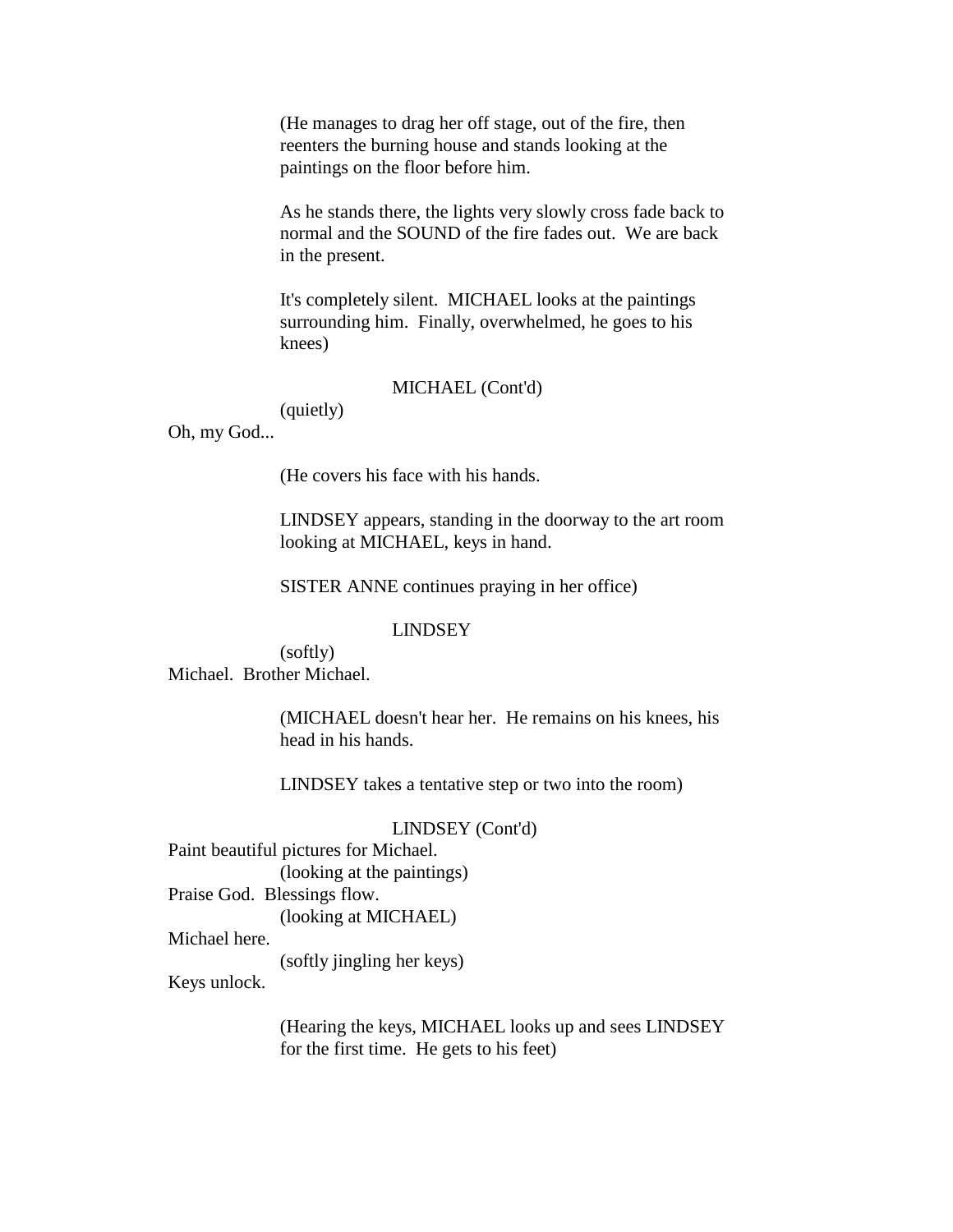(softly)

Lindsey.

(LINDSEY stares at him a moment, then, like a dam bursting open, releases the years of longing in a deepthroated cry)

### LINDSEY

Ah-h-h-h-h-h! Michael come. Ah-h-h-h-h-h!

### MICHAEL

Yes. Michael come.

## LINDSEY

(unable to move, but now in tears) Ah-h-h-h-h-h...

#### MICHAEL

(crossing to her)

Brother Michael come.

(He opens his arms to her)

Lindsey.

(She is openly weeping now, but does not embrace him)

## LINDSEY

Ah-h-h-h-h-h...

(Gently MICHAEL puts his arms around her and holds her to him)

LINDSEY (Cont'd)

Ah-h-h-h-h-h...

## MICHAEL

Yes.

# LINDSEY

(her arms still stiffly at her sides) Michael. Michael. Michael come. Lindsey love Michael. God love.

## **MICHAEL**

Yes.

#### LINDSEY

 $Ah-h-h-h-h...$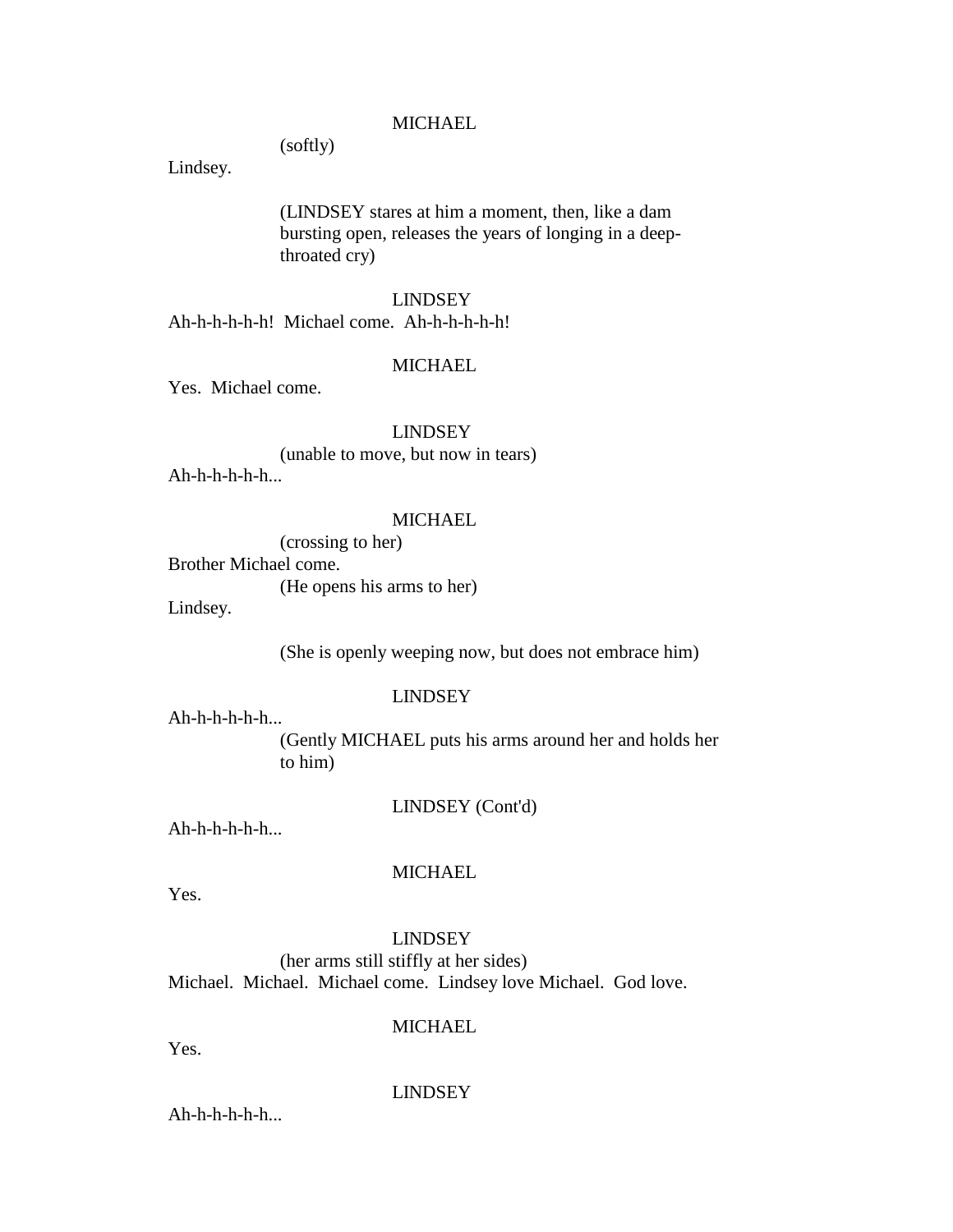Yes.

## LINDSEY

(suddenly, finally, embracing him tightly) Yes. Yes. Yes. Michael come. Love. God love Lindsey. Michael love.

## **MICHAEL**

Yes. Michael loves Lindsey. Yes.

(SISTER ANNE moves to the doorway to the art room, watches the two of them unseen)

## LINDSEY

(suddenly laughing) I love you. I love you. I love you.

## MICHAEL

Yes. I love you. Michael loves Lindsey.

(LINDSEY breaks from MICHAEL and begins quickly picking up the paintings on the floor)

## LINDSEY

Lindsey paint beautiful pictures. Paint pictures for Michael.

## **MICHAEL**

Yes. I know.

LINDSEY Praise God. Beautiful pictures. Paint for Michael.

#### MICHAEL

Yes. They are very beautiful. You are a very good painter.

### LINDSEY

Good painter. Beautiful pictures.

## MICHAEL.

Yes.

(She finishes gathering them all in a stack and presents them to MICHAEL)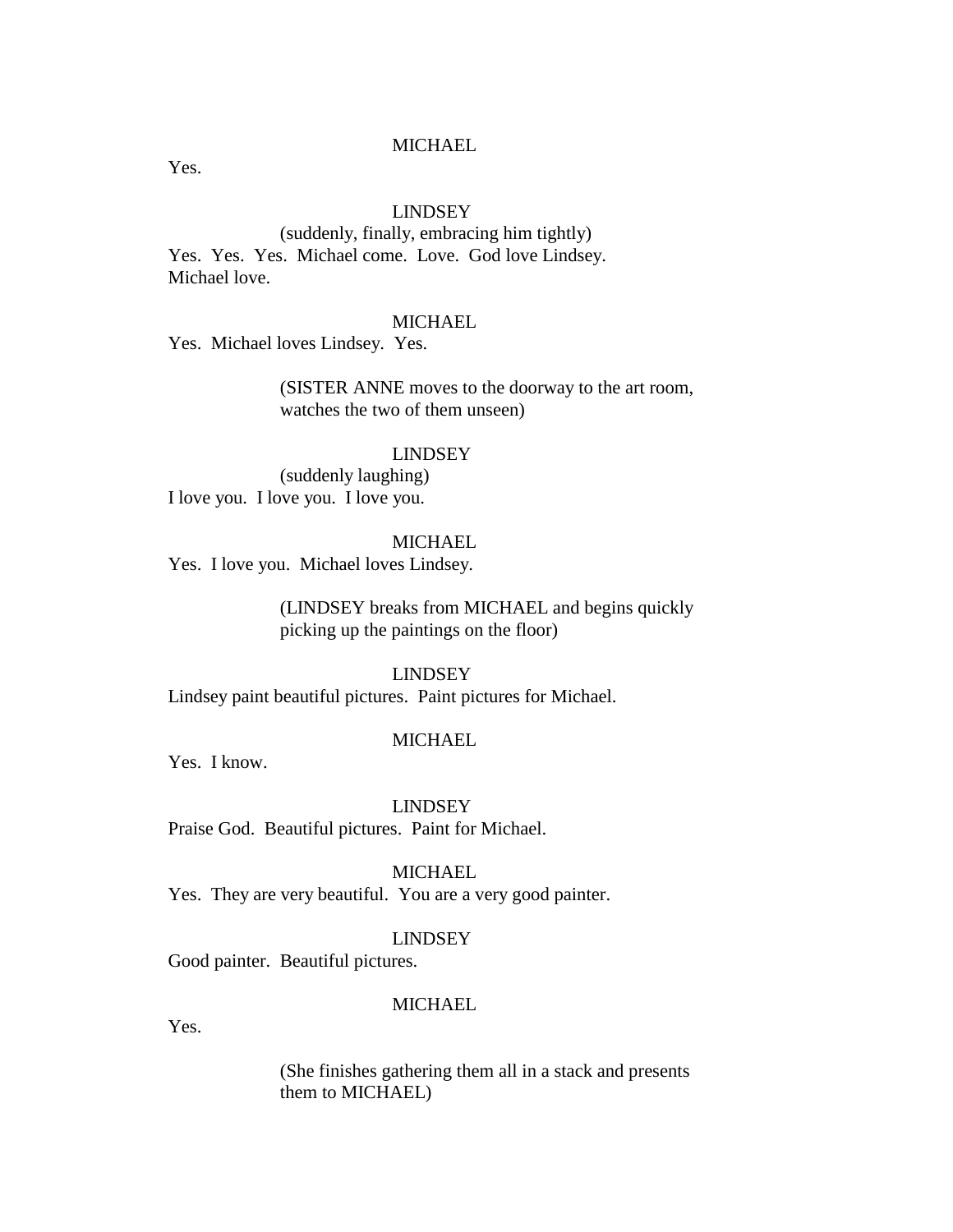## LINDSEY

(holding the paintings out to him) For Michael. Present. Beautiful pictures for Michael.

## MICHAEL

Yes, but you don't have to give them all to me.

# LINDSEY

(still holding them out to him)

For Michael.

## MICHAEL

But you need these paintings for your art shows.

## LINDSEY

For Michael. Lindsey paint beautiful pictures for Michael.

## **MICHAEL**

All of them?

## LINDSEY

For Michael. All of them. All of them. Lindsey love Michael. Present. Beautiful paintings. Blessings flow.

(still holding them out to him)

I love you.

## (MICHAEL takes the paintings from her)

## MICHAEL

Thank you.

#### LINDSEY

(smiling broadly)

Thank you!

#### **MICHAEL**

They are wonderful paintings, Lindsey.

LINDSEY

Wonderful paintings. For Michael.

# **MICHAEL**

Thank you.

#### LINDSEY

Thank you!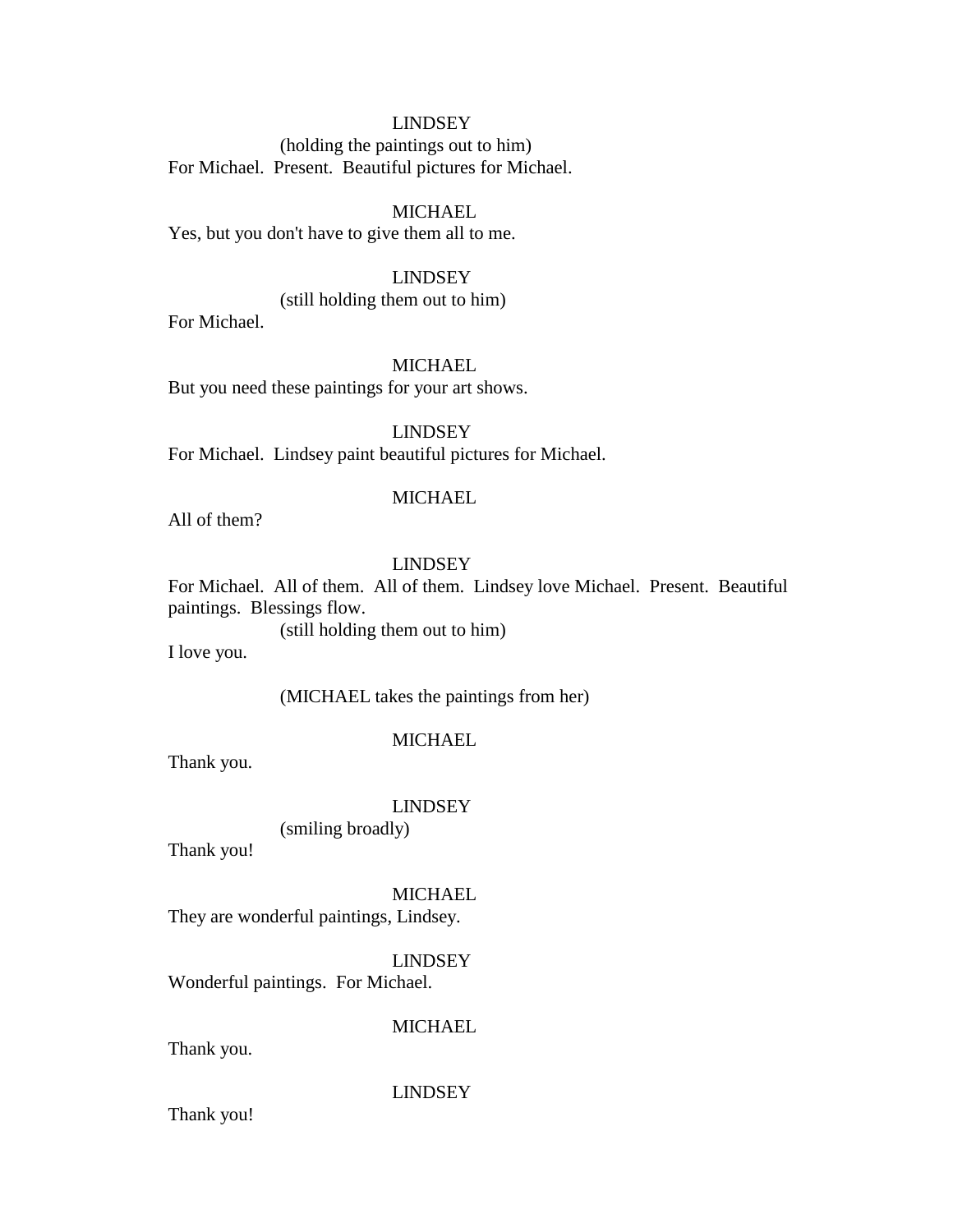Yes.

#### LINDSEY

Yes.

(starts to laugh) Wonderful. God love Lindsey.

(She sees SISTER ANNE in the doorway, crosses to her)

## LINDSEY (Cont'd)

Yes. Anne love Lindsey.

(MICHAEL, holding the paintings, watches as LINDSEY hugs SISTER ANNE)

## SISTER ANNE

Yes. Anne loves Lindsey. (to MICHAEL) Sorry. I heard voices.

LINDSEY

(to SISTER ANNE) Sorry. I heard voices. Lindsey come. Michael come.

### SISTER ANNE

Yes, I see. Michael is here.

LINDSEY (taking SISTER ANNE's hand) Brother Michael. Anne.

### SISTER ANNE

Yes.

## LINDSEY

Brother Michael. Anne.

# SISTER ANNE

Yes. I see him. I'm very happy for you.

LINDSEY Happy. Yes. Brother Michael here. Keys unlock.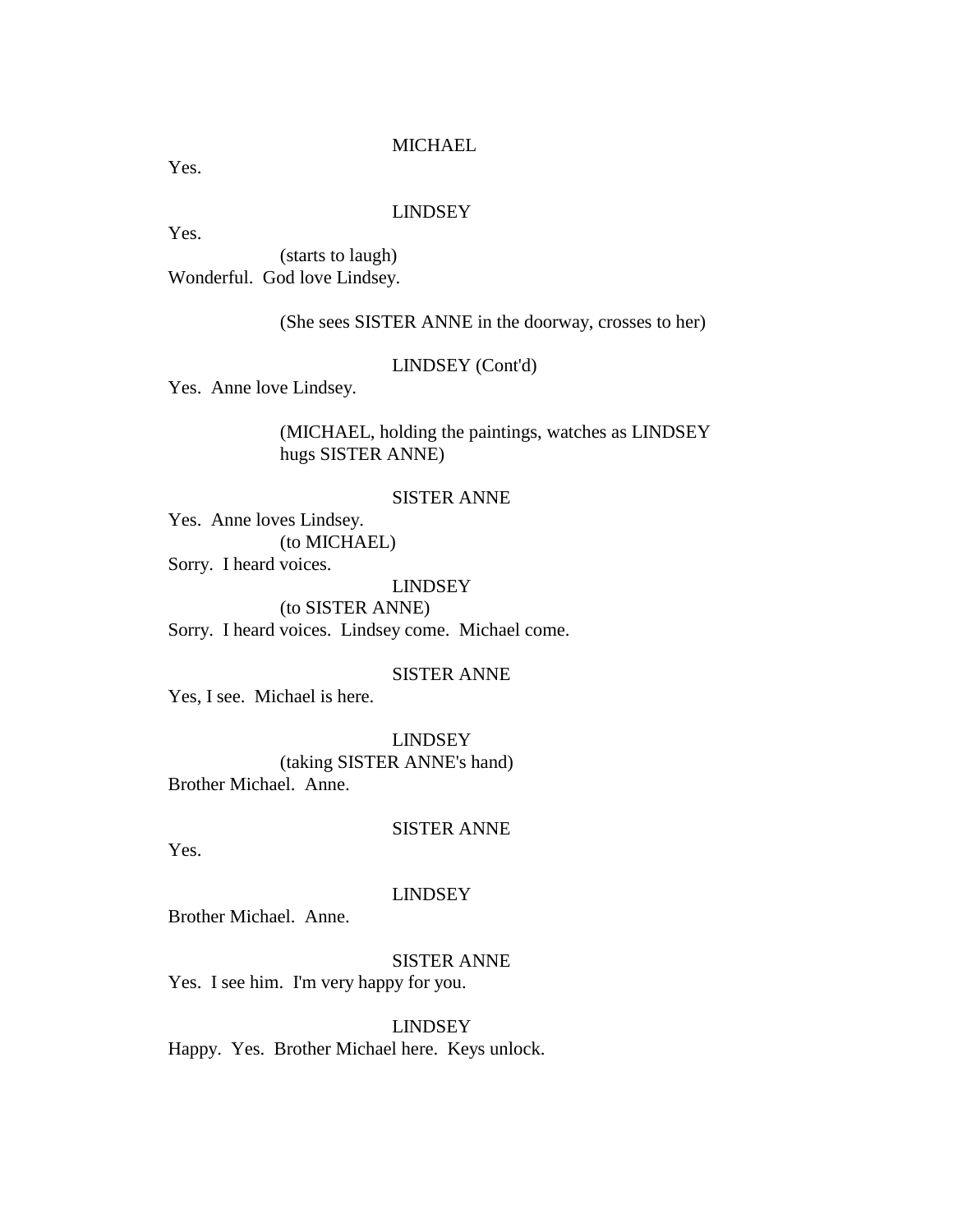## SISTER ANNE

(to MICHAEL)

Yes. Keys unlock.

## LINDSEY

Happy. Blessings flow. Praise God.

# SISTER ANNE

Yes.

## (LINDSEY moves to MICHAEL)

## LINDSEY

Yes. Brother Michael here.

## **MICHAEL**

Yes.

(Looking into his eyes, LINDSEY slowly reaches out and touches MICHAEL's cheek. Then, after a beat)

## LINDSEY

(with absolute conviction) God love Michael.

(He looks at her a long moment, then takes her hand in his)

## **MICHAEL**

Yes.

#### LINDSEY

(starting to laugh) Blessings flow. Blessings flow. (She moves to SISTER ANNE) Michael come. Brother Michael come.

## SISTER ANNE

Yes. Praise God.

#### LINDSEY

Yes. Praise God.

(She laughs.

MICHAEL moves down right, paintings in hand.